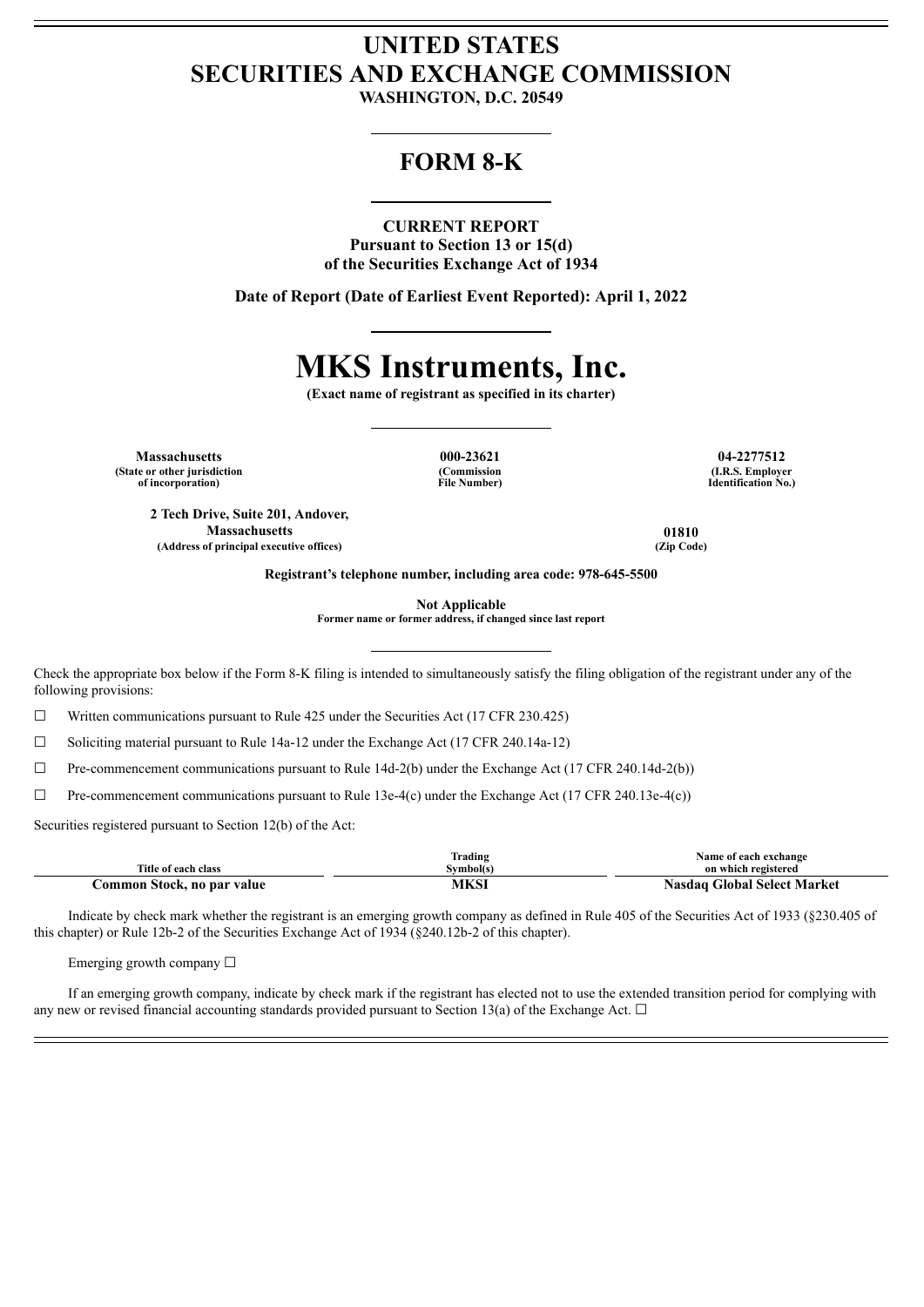#### **Explanatory Note**

As previously disclosed in the Current Reports on Form 8-K filed on July 1, 2021 and October 29, 2021 by MKS Instruments, Inc., a Massachusetts corporation (the "Company" or "MKS"), on July 1, 2021, the Company entered into that certain Implementation Agreement by and between the Company and Atotech Limited, a registered public company incorporated under the laws of the Bailiwick of Jersey ("Atotech"), dated as of July 1, 2021, as amended by the Letter Agreement dated October 29, 2021 to, among other things, add Atotech Manufacturing, Inc., an indirect wholly-owned subsidiary of the Company ("Atotech Manufacturing"), as a party (the "Implementation Agreement"), pursuant to which, among other things, the parties set forth the terms pursuant to which they would implement the acquisition of Atotech by the Company and Atotech Manufacturing (the "Acquisition").

#### **Item 1.01 Entry into a Material Definitive Agreement.**

#### *Amendment to Implementation Agreement*

On April 1, 2022, the Company, Atotech and Atotech Manufacturing entered into an amendment to the Implementation Agreement (the "Amendment"), providing for additional time for the satisfaction of certain closing conditions set forth in the Implementation Agreement, including approval of the Acquisition by the Royal Court of Jersey and receipt of certain antitrust regulatory approvals ("Clearances"), such that the Long Stop Date (as defined in the Implementation Agreement) shall be extended from March 31, 2022 to September 30, 2022.

In addition, the Amendment amends certain provisions related to obtaining the Clearances, the timing of the closing date and the obligations of the parties with respect to the debt financing contemplated in connection with the Acquisition and provides for the automatic termination of the Implementation Agreement if the closing has not occurred by the Long Stop Date.

The foregoing description of the Amendment does not purport to be complete and is qualified in its entirety by reference to the full text of the Amendment, a copy of which is being filed as Exhibit 2.1 hereto and is incorporated herein by reference.

#### *Commitment Letter*

In connection with the Amendment, the Company entered into a new debt commitment letter (the "Commitment Letter"), dated as of April 1, 2022, with JPMorgan Chase Bank, N.A. ("JPMorgan") and Barclays Bank PLC ("Barclays" and, together with JPMorgan, the "Commitment Parties"), pursuant to which, among other things, the Commitment Parties have committed to provide the Company with (i) a new senior secured term loan B credit facility consisting of a \$4.25 billion U.S. Dollar term loan B and (ii) a new senior secured term loan A credit facility consisting of a \$1 billion U.S. Dollar term loan A, in each case to finance, in part, the Acquisition. In addition, the Commitment Parties have committed under the Commitment Letter to provide the Company with a new senior secured revolving credit facility with aggregate total commitments of \$500 million, which may be used to finance, in part, the Acquisition, the payment of fees and expenses in connection with the Acquisition, for working capital and for general corporate purposes. The new senior secured term loan credit facilities and new senior secured revolving credit facility would replace the Company's existing term loan credit facility and revolving credit facility, respectively. The Commitment Parties' obligations under the Commitment Letter are subject to certain customary conditions, including, without limitation, the consummation of the Acquisition in accordance with the Implementation Agreement and the accuracy of specified representations and warranties of the Company.

The foregoing description of the Commitment Letter does not purport to be complete and is qualified in its entirety by reference to the full text of the Commitment Letter, a copy of which is being filed as Exhibit 10.1 hereto and is incorporated herein by reference.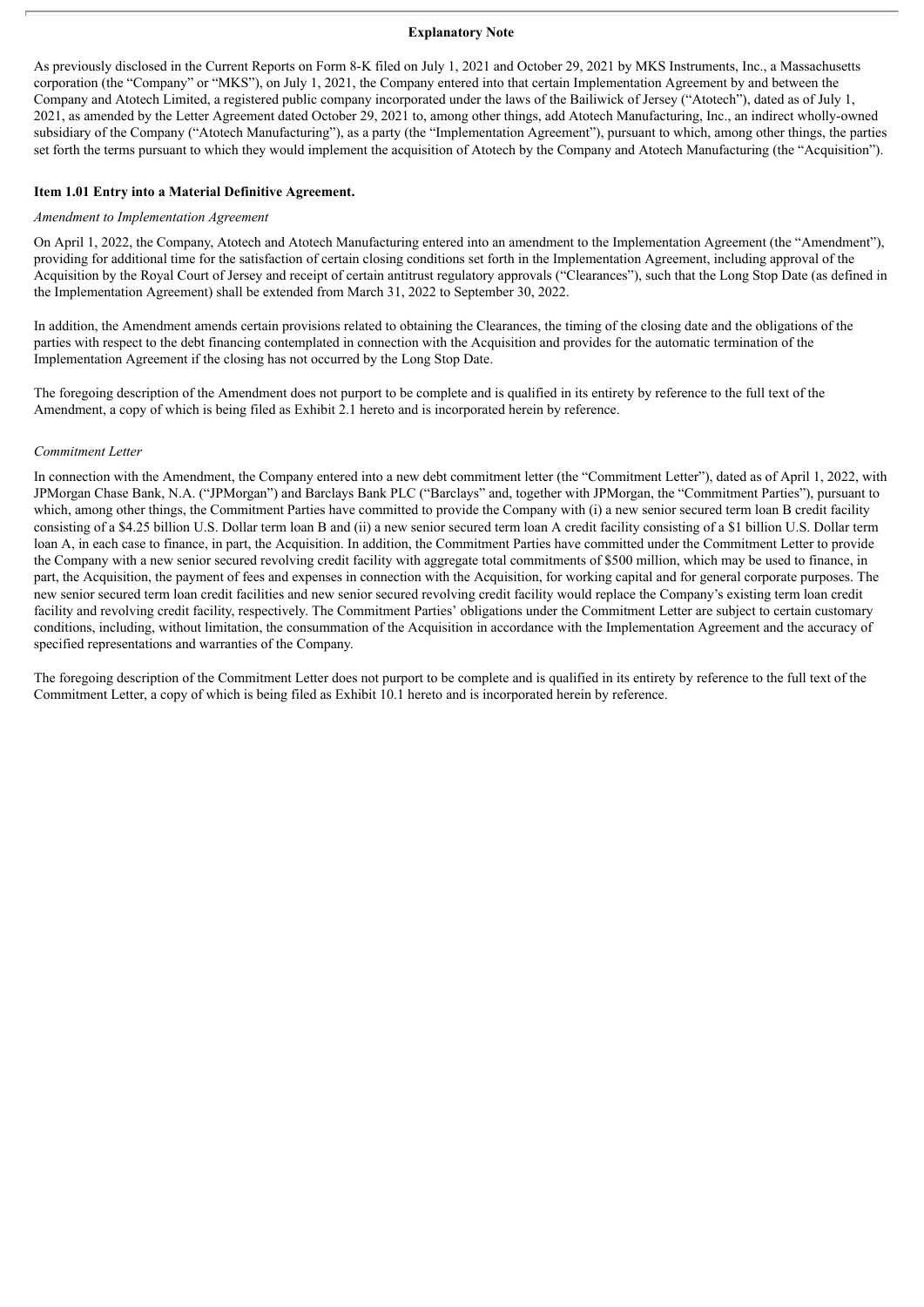#### **Item 1.02 Termination of a Material Definitive Agreement.**

#### *Termination of Prior Commitment Letter*

In connection with the entry into the Commitment Letter, the Company terminated that certain commitment letter, dated as of July 1, 2021, by and among the Company, JPMorgan Chase Bank, N.A., Barclays Bank PLC and the additional commitment parties subsequently joined as parties thereto (the "Prior Commitment Letter"). The material terms and conditions of the Prior Commitment Letter were disclosed in the Current Report on Form 8-K filed by the Company on July 2, 2021 and are incorporated by reference herein. No early termination penalties were incurred by the Company in connection with the termination.

#### **Item 7.01 Regulation FD Disclosure.**

On April 1, 2022, the Company issued a press release providing an update on the pending Acquisition. A copy of the press release is attached as Exhibit 99.1 to this Current Report. The information in this Item 7.01 of this Current Report on Form 8-K, including the press release attached hereto as Exhibit 99.1, is being furnished pursuant to Item 7.01 and shall not be deemed "filed" for purposes of Section 18 of the Securities Exchange Act of 1934, as amended, or otherwise subject to the liabilities of that Section, nor shall it be deemed incorporated by reference into any filing under the Securities Act of 1933, as amended, except as expressly set forth in such filing.

#### **Item 9.01 Financial Statements and Exhibits.**

#### **(d) Exhibits**

| Exhibit No. | Exhibit                                                                                                                                            |
|-------------|----------------------------------------------------------------------------------------------------------------------------------------------------|
| 2.1         | Amendment to Implementation Agreement, dated April 1, 2022, by and among Atotech Limited, MKS Instruments, Inc. and Atotech<br>Manufacturing, Inc. |
| 10.1        | Commitment Letter, by and among MKS Instruments, Inc., JPMorgan Chase Bank, N.A. and Barclays Bank PLC, dated as of<br>April 1, 2022               |
| 99.1        | <u>Press Release dated April 1, 2022</u>                                                                                                           |
| 104         | Cover Page Interactive Data File (embedded within the Inline XBRL document)                                                                        |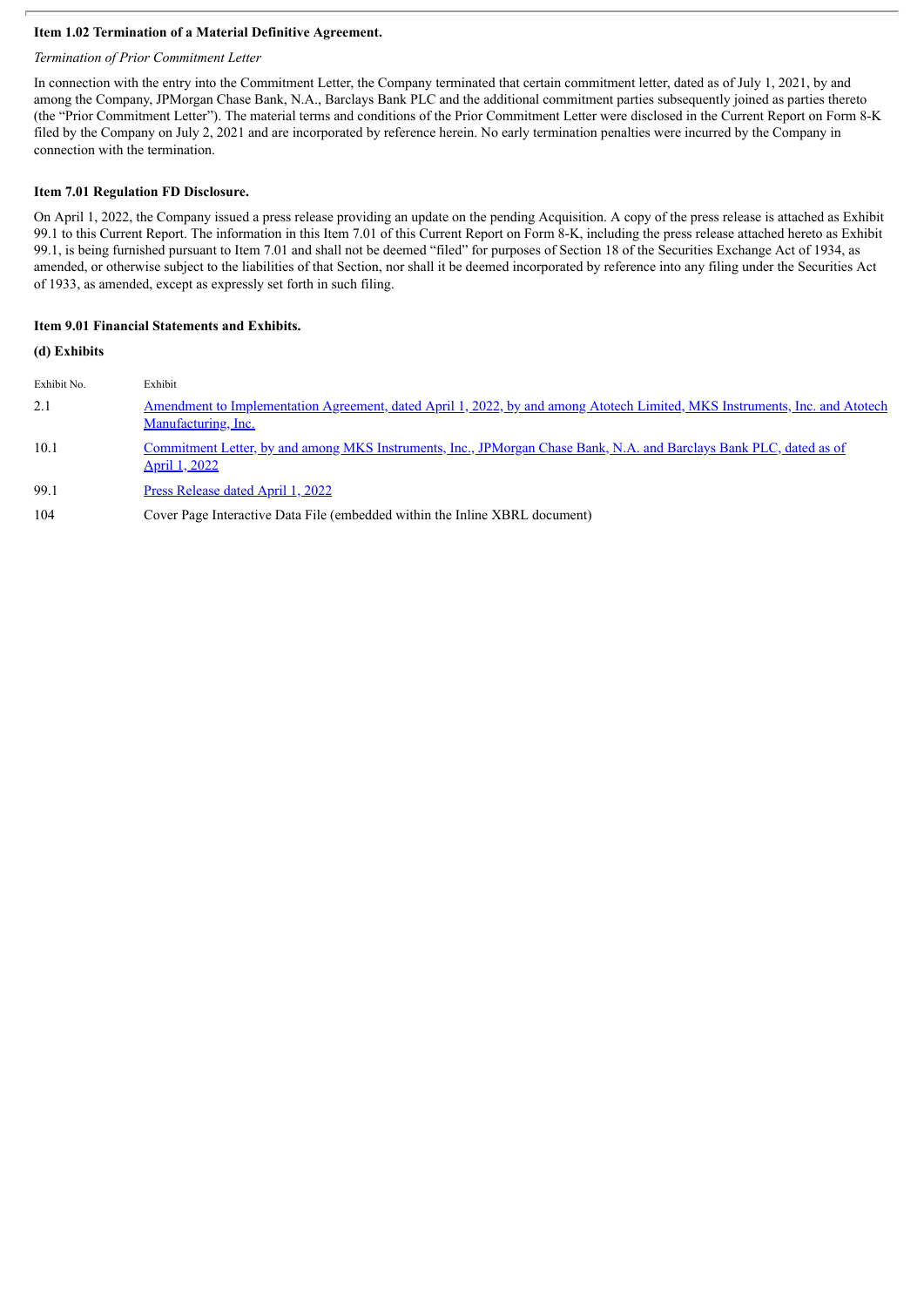**SIGNATURES**

Pursuant to the requirements of the Securities Exchange Act of 1934, the registrant has duly caused this report to be signed on its behalf by the undersigned hereunto duly authorized.

MKS Instruments, Inc.

By: /s/ Kathleen F. Burke

Date: April 1, 2022 Name: Kathleen F. Burke

Title: Senior Vice President, General Counsel and Secretary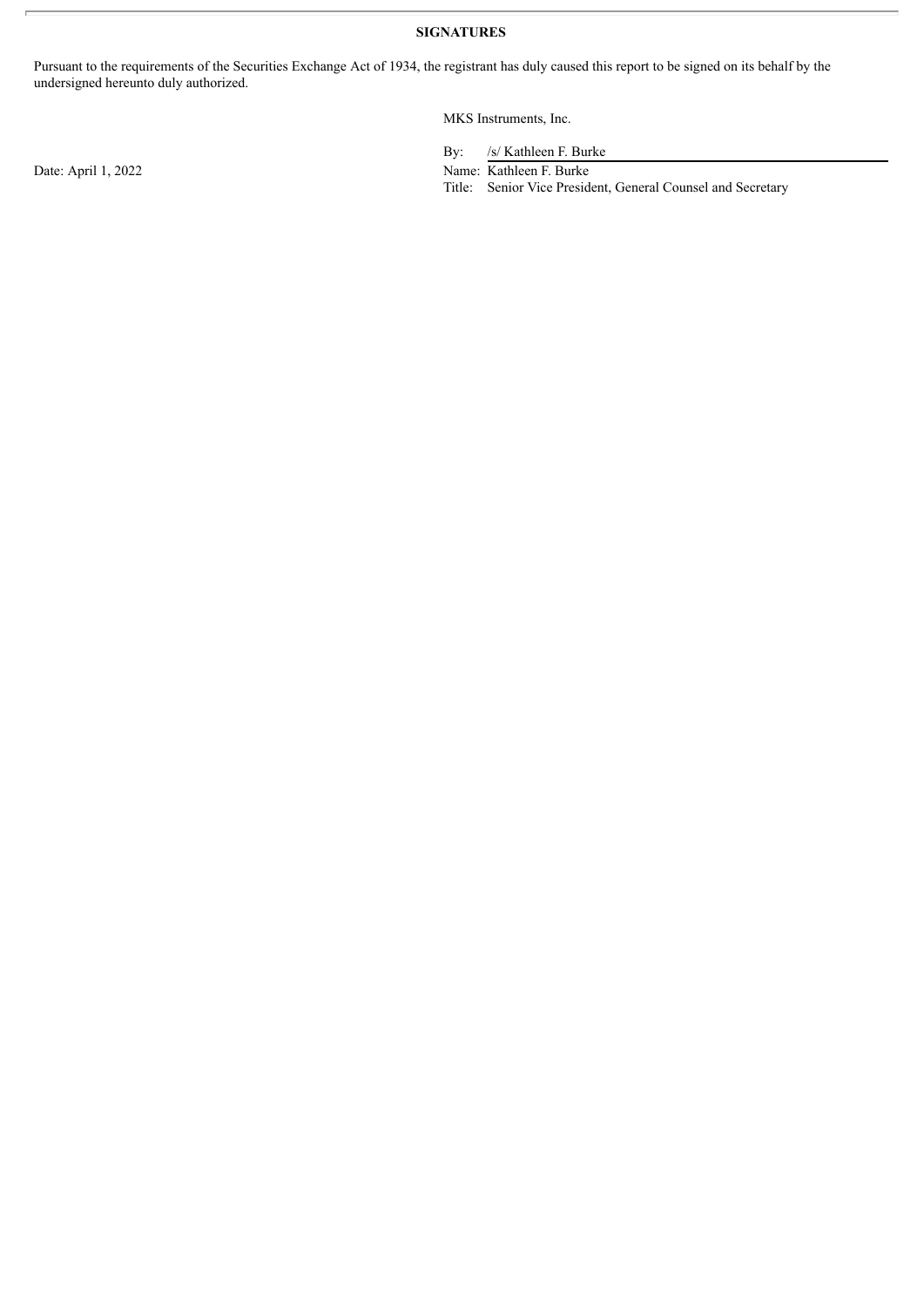#### AMENDMENT TO THE IMPLEMENTATION AGREEMENT DATED 1 JULY 2021 AMONG ATOTECH LIMITED, MKS INSTRUMENTS, INC. AND ATOTECH MANUFACTURING, INC.

<span id="page-4-0"></span>THIS AMENDMENT (this "Amendment") to the Implementation Agreement (as defined below) is made as of 1 April 2022, by and among Atotech Limited (the "Company"), MKS Instruments, Inc. (the "Acquirer") and Atotech Manufacturing, Inc., an indirect wholly-owned subsidiary of the Acquirer (the "Bidco" and, together with the Company and the Acquirer, the "parties" and each as a "party" to this Amendment).

#### **RECITALS**

WHEREAS, each of the Company, the Acquirer and the Bidco is a party to the Implementation Agreement entered into on July 1, 2021 between the Company and the Acquirer and amended by the Letter Agreement dated October 29, 2021 to, among other things, add the Bidco as a party, as amended, (the "Implementation Agreement"), pursuant to which, among other things, the parties set forth the terms pursuant to which they would implement the Acquisition of the Company by the Acquirer;

WHEREAS, the consummation of the Acquisition, is subject to the satisfaction of various conditions (the "Conditions"), including, (i) that the Scheme shall have been sanctioned by the Court with or without modification (but subject to any non-de minimis modifications being acceptable to both parties acting reasonably and in good faith) and a copy of the Court Order having been delivered to the Registrar of Companies in Jersey; and (ii) the Clearances in connection with the Acquisition shall have been obtained from the Relevant Authorities;

WHEREAS, it is anticipated that all of the Conditions will not have been satisfied by the Long Stop Date;

WHEREAS, the parties wish to amend the Implementation Agreement to provide additional time for the Conditions to be satisfied.

NOW, THEREFORE, in consideration of the foregoing and the mutual covenants herein contained, and for other good and valuable consideration, the receipt and sufficiency of which are hereby acknowledged, the Company and the Acquirer hereby agree as follows:

1. Defined Terms. Capitalized terms used herein and not defined herein shall have the meanings ascribed to them in the Implementation Agreement, as amended by this Amendment.

2. Amendments. The Implementation Agreement is hereby amended as follows: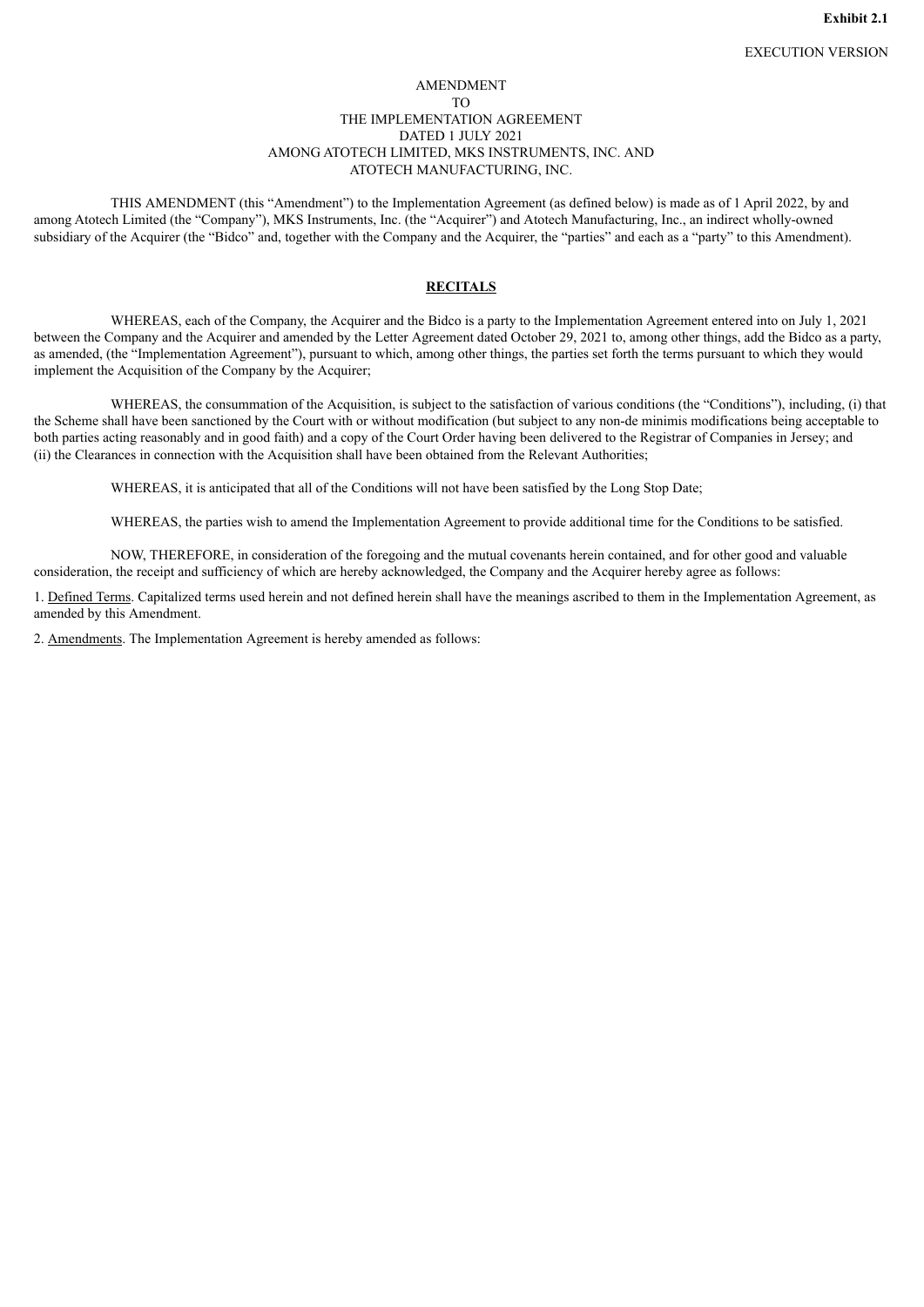- (a) The term "**Long Stop Date**" shall mean 30 September 2022, except to the extent otherwise mutually agreed in writing by the parties.
- (b) The following definition is added to Section 1.1 of the Implementation Agreement:
	- "**Marketing Period**" means the first period of at least 15 consecutive Business Days (ending no later than three Business Days immediately prior to the Closing Date) following receipt of the Financing Information, throughout and at the end of which (a) the Acquirer shall have received from the Company the Financing Information as of, and for the most recent quarter ended at least 45 days prior to the Closing Date and during which period such information shall be Compliant and (b)(i) the receipt of all Identified Clearances, shall have been satisfied or waived, (ii) nothing shall have occurred and no condition shall exist that would cause any of the Conditions set forth in Clause 1.3(a), Clause 1.3(b) or Clause 1.3(d) of Schedule 2 of the Agreement to fail to be satisfied, assuming that the Closing Date were to be scheduled for any time during such period referred to above and (iii) nothing has occurred and no condition exists that entitles the Acquirer to terminate this Agreement; provided, however, that such Marketing Period will not include July 1, 2022 and if such 15 Business Day period has not ended on or prior to August 19, 2022, then such period shall not commence prior to September 6, 2022."
- (c) Section 4.7(e) of the Implementation Agreement is amended and restated in its entirety to read as follows:

"(e) in furtherance of the provision set out in this Clause 4.7, and notwithstanding any limitations therein or set out elsewhere in this Agreement, but subject to the other provisions of this clause, the Acquirer shall promptly take (and shall cause each of its Affiliates to take) any and all Antitrust Actions necessary or advisable in order to avoid or eliminate each and every impediment to the consummation of the Acquisition contemplated by this Agreement and obtain all approvals and consents of any Relevant Authority that may be required by any foreign or U.S. federal, state or local Relevant Authority, in each case with competent jurisdiction, so as to enable the parties to consummate the Acquisition contemplated by this Agreement as promptly as practicable (and in any event by or before the Long Stop Date).

"**Antitrust Action**" means (A) any and all actions with respect to Acquirer's Equipment and Solutions Division ("ESD"), the Company, or any of the Company's Affiliates including, without limitation, committing to, by consent decree or otherwise, operational obligations, restrictions or limitations (including, for the avoidance of doubt, commitments not to bundle products or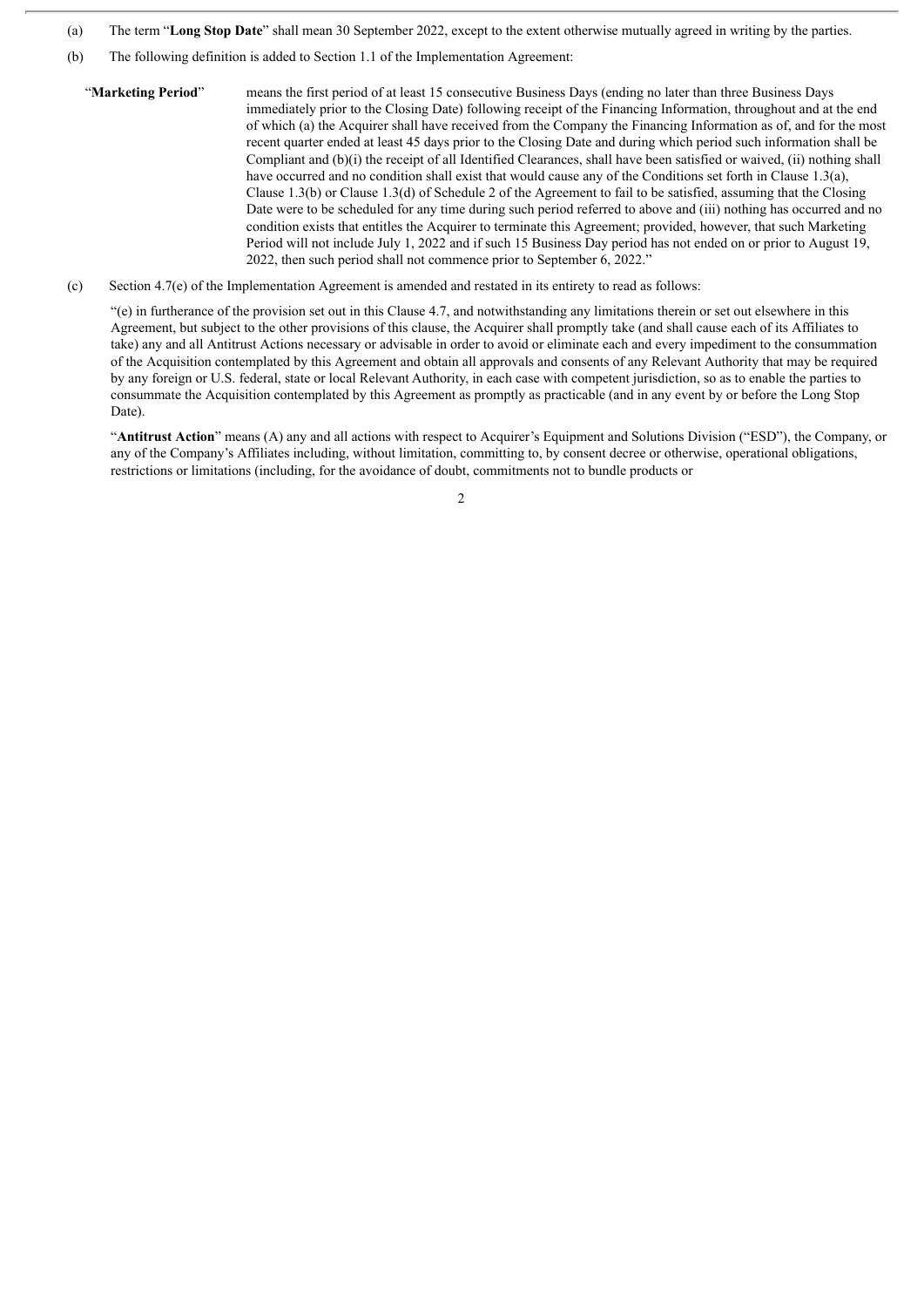services) and committing to, or effecting, by consent decree, hold separate orders, trust or otherwise, the sale, license, disposition or holding separate of assets; and (B) with respect to Acquirer businesses or divisions other than ESD, committing not to bundle products or services; each of (A) and (B) as may be required to obtain such approvals or consents of such Relevant Authorities or to avoid the entry of, or to effect the dissolution of or vacate or lift, any decrees, judgments, injunctions or orders that would otherwise have the effect of preventing or delaying the consummation of the Acquisition contemplated by this Agreement;

**provided that** nothing in this Clause 4.7 shall require or be construed to require the Acquirer or any of its affiliates to agree to, or offer, accept or suffer to have imposed upon it

(i) any commitments other than those set forth in Clause (B) above with respect to Acquirer businesses other than ESD;

(ii) any commitments whose satisfaction would result in a violation of applicable laws; and

(iii) any commitments that, individually or in the aggregate, would reasonably be expected to have an Adverse Impact on the business or prospects of ESD, the Company, and the Company's Subsidiaries taken as a whole on a combined basis (it being understood and agreed that for the purpose of this covenant, the limitation of such Adverse Impact on ESD, the Company and the Company's Subsidiaries taken as a whole is solely for the purpose of determining the magnitude of the effect that would constitute an Adverse Impact and accordingly effects on all of the Acquirer's, the Company's and their respective Subsidiaries businesses shall be considered in determining whether such an Adverse Impact has occurred);

**provided, further,** that such commitments are conditioned upon the consummation of the Acquisition contemplated by this Agreement;

**provided, however**, for the avoidance of doubt, that the Company shall not be obligated to make any undertaking that could result in any penalty or fine (whether criminal, civil, or otherwise) upon, or any other liability to, any Person that is, prior to the Effective Date, a shareholder of the Company or a director, officer, or employee of the Company or any of its Subsidiaries.

Neither the Acquirer nor the Company, directly or indirectly, through one or more of their respective Affiliates, shall take any action, including acquiring or making any investment in any person or any division or assets thereof, that would reasonably be expected to prevent or delay the satisfaction of any of the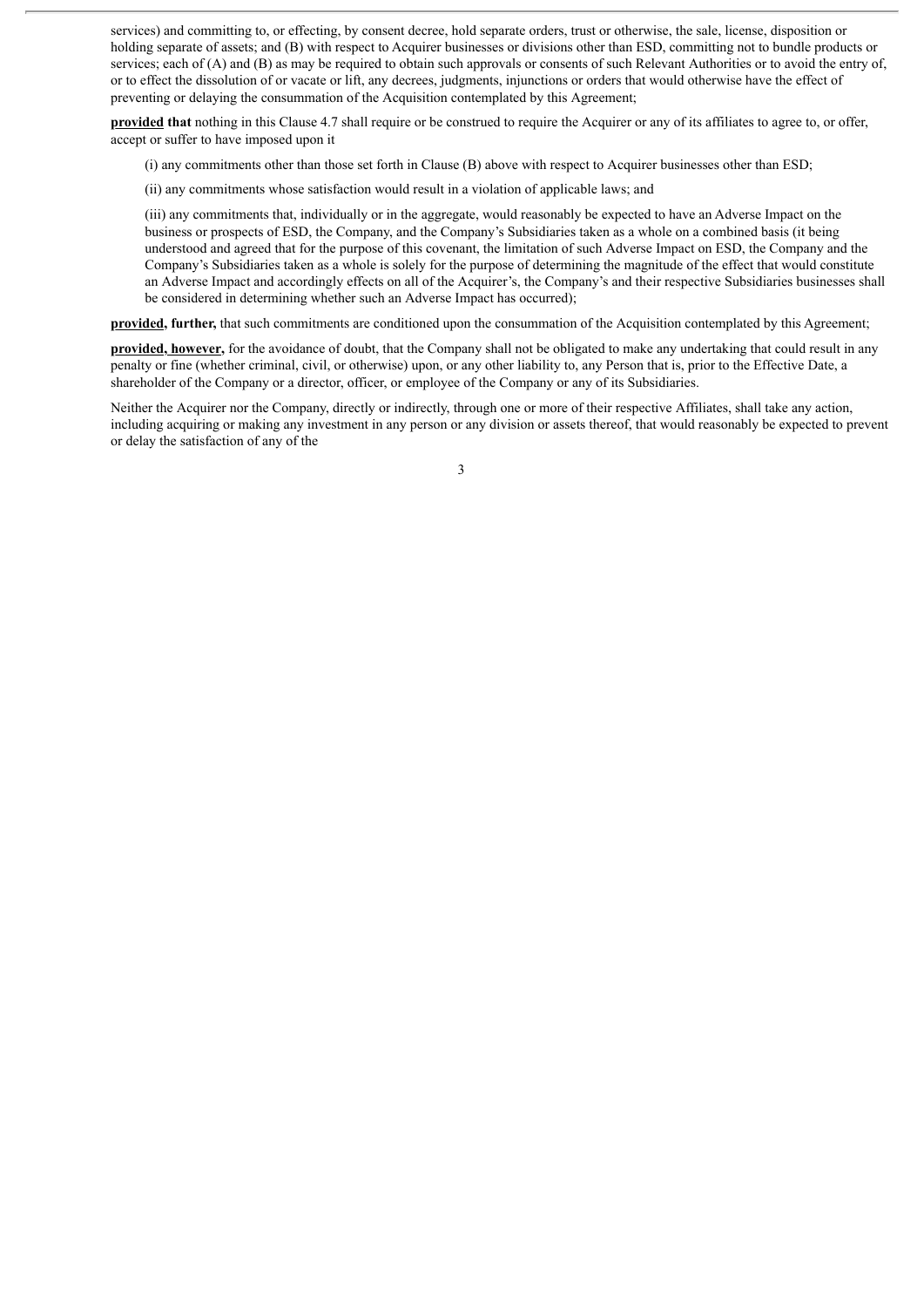conditions contained in this Agreement or the consummation of the Acquisition."

"**Adverse Impact**" has the meaning described in Exhibit B hereto.

(d) The following new Section 4.8 shall be added to the Implementation Agreement:

"4.8 Notwithstanding anything to the contrary in this Agreement, if the Marketing Period has not ended on or prior to the second Business Day prior to the time of satisfaction or waiver of all of the Conditions (other than those Conditions that by their terms are to be satisfied on the Closing Date, but subject to the satisfaction or, to the extent permitted by applicable Law, waiver of those Conditions), the Closing Date shall occur on the earlier to occur of (i) a date before or during the Marketing Period specified by the Acquirer on no less than two Business Days' notice to the Company, (ii) the third Business Day immediately following the final day of the Marketing Period, and (iii) the third Business Day prior to September 30, 2022 (subject in each case to the satisfaction or waiver of all of the conditions (other than those conditions that by their terms are to be satisfied on the Closing Date, but subject to the satisfaction or, to the extent permitted by applicable Law, waiver of those conditions) as of the Closing Date determined pursuant to this clause)."

(e) Section 10.3(c) of the Implementation Agreement shall be amended and restated to read in its entirety as follows:

"(c) use its commercially reasonable efforts to provide reasonable co-operation to the Acquirer in connection with the Debt Financing as specified in Schedule 4; provided that in no event shall the Company have any monetary damages as a result of any breach of any covenants set forth therein other than (i) if all of the conditions to Closing other than this Clause 10.3(c) have been satisfied, and (ii) such breach is a willful breach that continues after the Acquirer gives prompt written notice thereof to the Company specifying in reasonable detail the specific facts or circumstances that constitute such breach and a reasonable opportunity to cure such breach;"

(f) The following new Section 13.1(f) shall be added to the Implementation Agreement:

"(f) automatically at 11:59 pm GMT on the Long Stop Date if, by that time the Effective Date has not occurred."

(g) Section 1.3(b) of Schedule 2 of the Implementation Agreement is amended to read in its entirety as follows: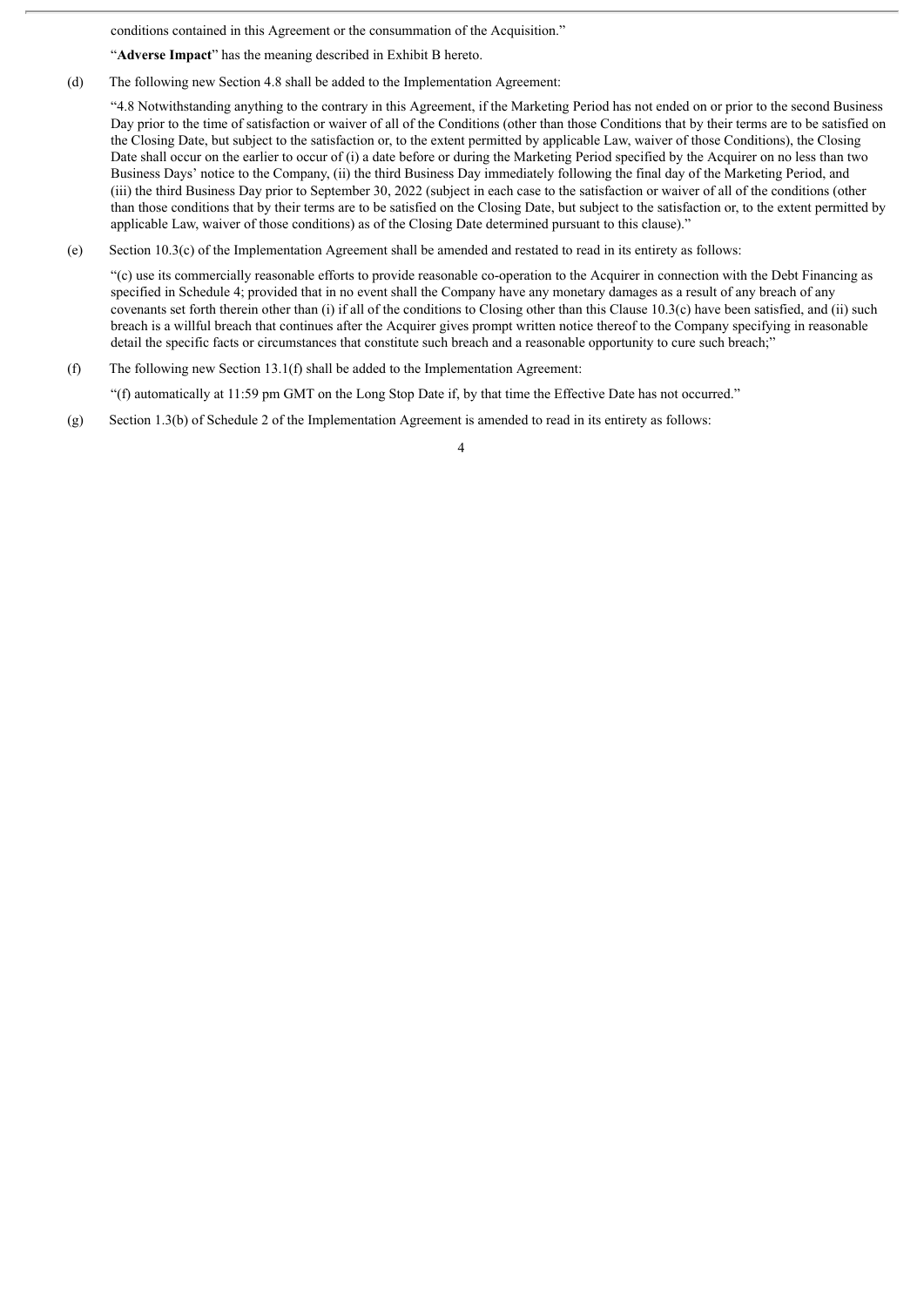"(b) The Company shall have performed in all material respects its covenants and obligations required to be performed by it under this Agreement (including Schedule 4) on or prior to the Closing Date;"

- (h) Section 1.1(d) of Schedule 2 of the Implementation Agreement is amended to read in its entirety as follows:
	- "(d) the Identified Clearances in connection with the Acquisition having been obtained from the Relevant Authorities"
- (i) Schedule 4 of the Implementation Agreement is amended and restated to read in its entirety as set forth in Exhibit A to this Amendment.

3. Confidentiality Agreement. The parties hereby agree that, in consideration of the ongoing duration of the Transaction, the obligations on the Acquirer contained in clause 6 (*non-solicitation*) and clause 8 (*standstill*) of the Confidentiality Agreement (as defined in the Implementation Agreement) shall be extended to apply to the Acquirer for a period of 18 months from the date of this Amendment.

4. Mutual Release; Disclaimer of Liability Arising Out of Efforts to Obtain Identified Clearances. Each of the Company, the Acquirer and the Bidco, each on behalf of itself and each of its respective successors, Subsidiaries, Affiliates, assignees, officers, directors, employees, Representatives, agents, attorneys, auditors, stockholders and advisors and the heirs, successors and assigns of each of them (the "Releasors"), does, to the fullest extent permitted by Law, hereby fully release, forever discharge and covenant not to sue any other party, any of their respective successors, Subsidiaries, Affiliates, assignees, officers, directors, employees, Representatives, agents, attorneys, auditors, stockholders and advisors and the heirs, successors and assigns of each of them (collectively the "Releasees"), from and with respect to any and all liability, claims, rights, actions, causes of action, suits, liens, obligations, accounts, debts, demands, agreements, promises, liabilities, controversies, costs, charges, damages, expenses and fees (including attorney's, financial advisor's or other fees) ("Claims"), howsoever arising, whether based on any Law or right of action, known or unknown, mature or unmatured, contingent or fixed, liquidated or unliquidated, accrued or unaccrued, which Releasors, or any of them, ever had or now have or can have or shall or may hereafter have against the Releasees, or any of them, to the extent arising out of or related to efforts to obtain Identified Clearances, in each case to the extent arising out of facts, occurrences, actions or failures to act on or prior to the date hereof (but not, for the avoidance of doubt to the extent of any facts, occurrences, actions or failures to act arising or occurring after the date hereof, including without limitation any failure to comply with any request after the date hereof by any Relevant Authority to take any action to the extent required to be taken by Acquirer or any of its affiliates pursuant to Section 4.7(e), as amended hereby). The release contemplated by this Section 4 is intended to be as broad as permitted by Law and is intended to, and does, extinguish all Claims in connection with, arising out of or related to efforts to obtain Identified Clearances, whether in Law or equity or otherwise, that are based on or relate to facts, conditions, actions or omissions (known or unknown) that have existed or occurred at any time prior to and including the date of this Amendment (but not, for the avoidance of doubt to the extent of any facts, occurrences, actions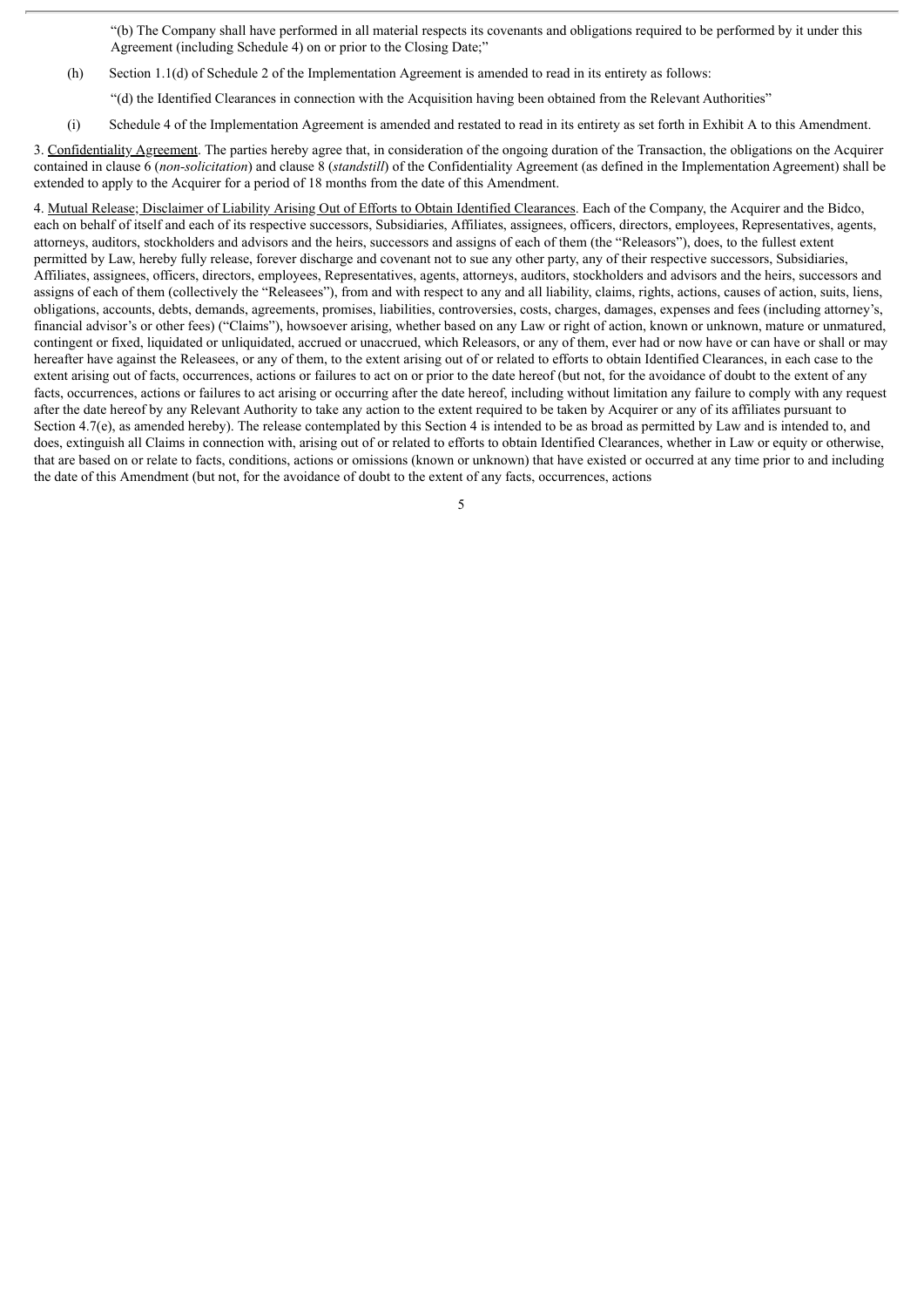or failures to act arising or occurring after the date hereof, including without limitation any failure to comply with any request after the date hereof by any Relevant Authority to take any action to the extent required to be taken by Acquirer or any of its affiliates pursuant to Section  $4.7(e)$ , as amended hereby). Each of the Releasors hereby expressly waives to the fullest extent permitted by Law the provisions, rights and benefits of California Civil Code section 1542 (or any similar Law), which provides: "A general release does not extend to claims that the creditor or releasing party does not know or suspect to exist in his or her favor at the time of executing the release, and that if known by him or her would have materially affected his or her settlement with the debtor or released party." Nothing in this Section 4 shall (i) apply to any action by any party to enforce the rights and obligations imposed pursuant to this Amendment or (ii) constitute a release by any party for any Claim arising under this Amendment.

5. Choice of Law. The provisions of Section 21 of the Implementation Agreement shall be applicable to this Amendment.

6. Counterparts. This Amendment may be executed in any number of counterparts and by different parties on separate counterparts, each of which when so executed and delivered, shall be deemed an original, and all of which, when taken together, shall constitute one and the same instrument.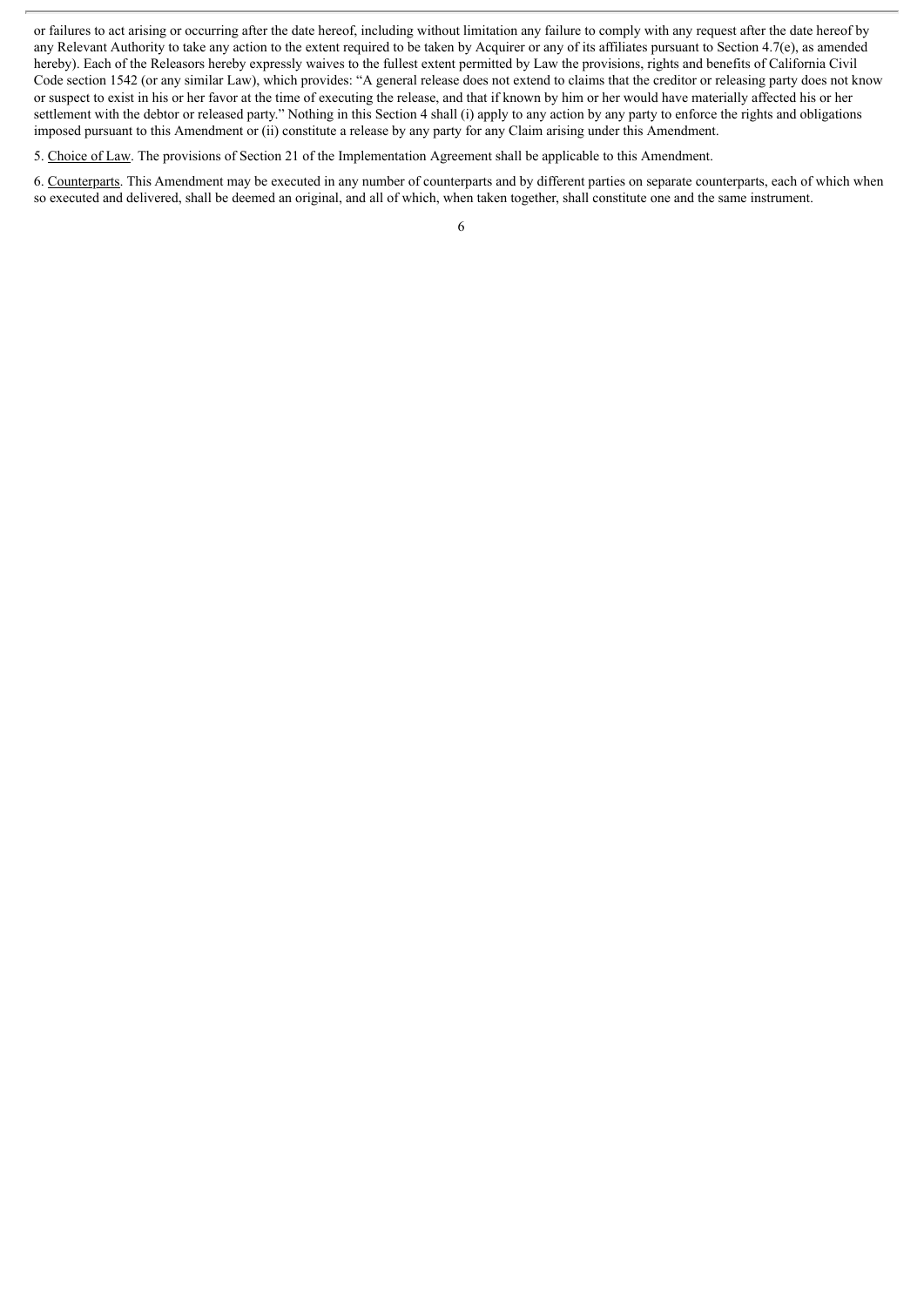IN WITNESS WHEREOF, the parties have entered into this Amendment as of the date first above written.

#### ATOTECH LIMITED

By: /s/ Geoffrey Wild

Name: Geoffrey Wild Title: Chief Executive Officer

MKS INSTRUMENTS, INC.

By: /s/ John T.C. Lee Name: John T.C. Lee Title: President and Chief Executive Officer

ATOTECH MANUFACTURING, INC.

By: /s/ Kathleen F. Burke Name: Kathleen F. Burke Title: Secretary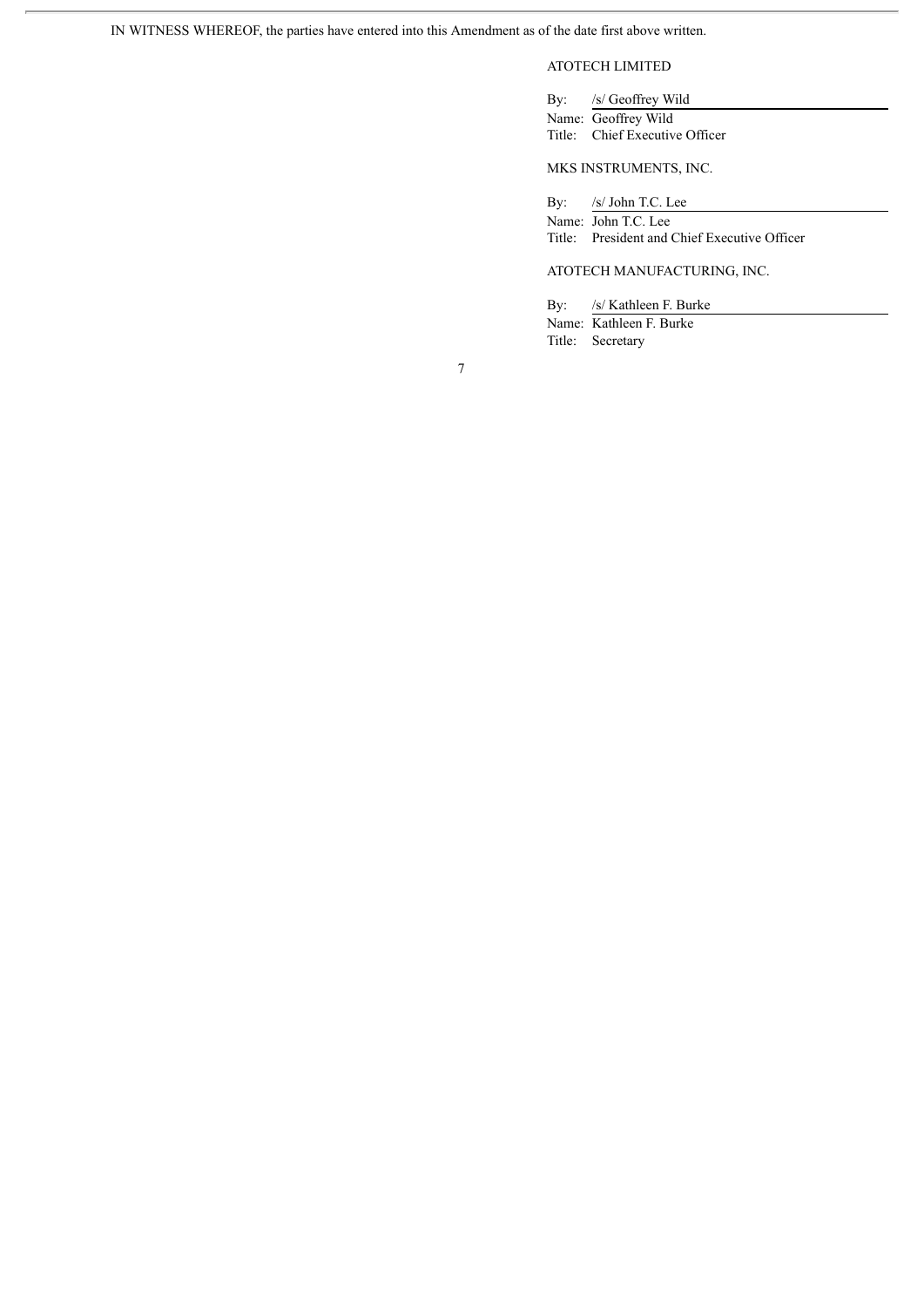#### EXHIBIT A

#### **SCHEDULE 4**

#### **FINANCING COOPERATION**

(a) The Acquirer shall use its reasonable best efforts to take (or cause to be taken) all actions, and to do (or cause to be done) all things necessary, proper or advisable to consummate and obtain the proceeds of the Debt Financing contemplated by the Debt Financing Commitments on the terms and conditions described in the Debt Financing Commitments (including any flex provisions applicable thereto), including using reasonable best efforts to (i) negotiate definitive agreements with respect thereto on the terms and conditions (including the flex provisions) contained therein or on other terms not materially less favorable, in the aggregate, to the Acquirer than those contained in the Debt Financing Commitments (as determined in the reasonable judgment of the Acquirer) and not in violation of this clause (a) (including clauses (A)-(C) below), (ii) satisfy (or, if deemed advisable by the Acquirer, seek a waiver of) on a timely basis all conditions applicable to the Acquirer in the Debt Financing Commitments that are within its control and otherwise comply with its obligations thereunder and pay related fees and expenses on the Closing Date or otherwise as and when due and payable, (iii) maintain in effect the Debt Financing Commitments in accordance with the terms thereof (except for amendments and supplements not prohibited by this clause (a)) until the Acquisition and the other transactions contemplated by this Agreement (the "Contemplated Transactions") are consummated or this Agreement is terminated in accordance with its terms, and (iv) enforce its rights under the Debt Financing Commitments in the event of a breach by any counterparty thereto. The Acquirer shall have the right from time to time to amend, supplement, amend and restate or modify the Debt Financing Commitments; provided, that any such amendment, supplement, amendment and restatement or other modification shall not, without the prior written consent of the Company (A) add new (or adversely modify any existing) conditions precedent to the Debt Financing as set forth in the Debt Financing Commitments as in effect on the date hereof, (B) except as otherwise set forth herein, reduce the aggregate amount of the Debt Financing Commitments (including by changing the amount of fees to be paid or original issue discount of the Debt Financing as set forth in the Debt Financing Commitments) in a manner that would adversely impact the ability of the Acquirer to consummate the Acquisition or that would otherwise be expected to delay or impede the Acquisition or (C) otherwise be reasonably expected to (1) prevent, impede or delay the consummation of the Acquisition and the other Contemplated Transactions, (2) make the funding of the Debt Financing as set forth in the Debt Financing Commitments less likely to occur or (3) adversely impact the ability of the Acquirer to enforce their rights against the other parties to the Debt Financing Commitments or the definitive agreements with respect thereto. For the avoidance of doubt, the Acquirer may amend, supplement, amend and restate, modify or replace the Debt Financing Commitments as in effect at the date hereof (x) to add or replace lenders, arrangers, bookrunners, syndication agents or similar entities who had not executed the Debt Financing Commitments as of the date of this Agreement or (y) to increase the amount of Indebtedness contemplated by the Debt Financing Commitments. For purposes of this Schedule 4, references to "Debt Financing" shall include the financing contemplated by the Debt Financing Commitments (including any flex provisions applicable thereto) as permitted to be amended, supplemented, replaced or modified by this clause (a) (and, if applicable, shall include any Alternative Financing used to satisfy the obligations under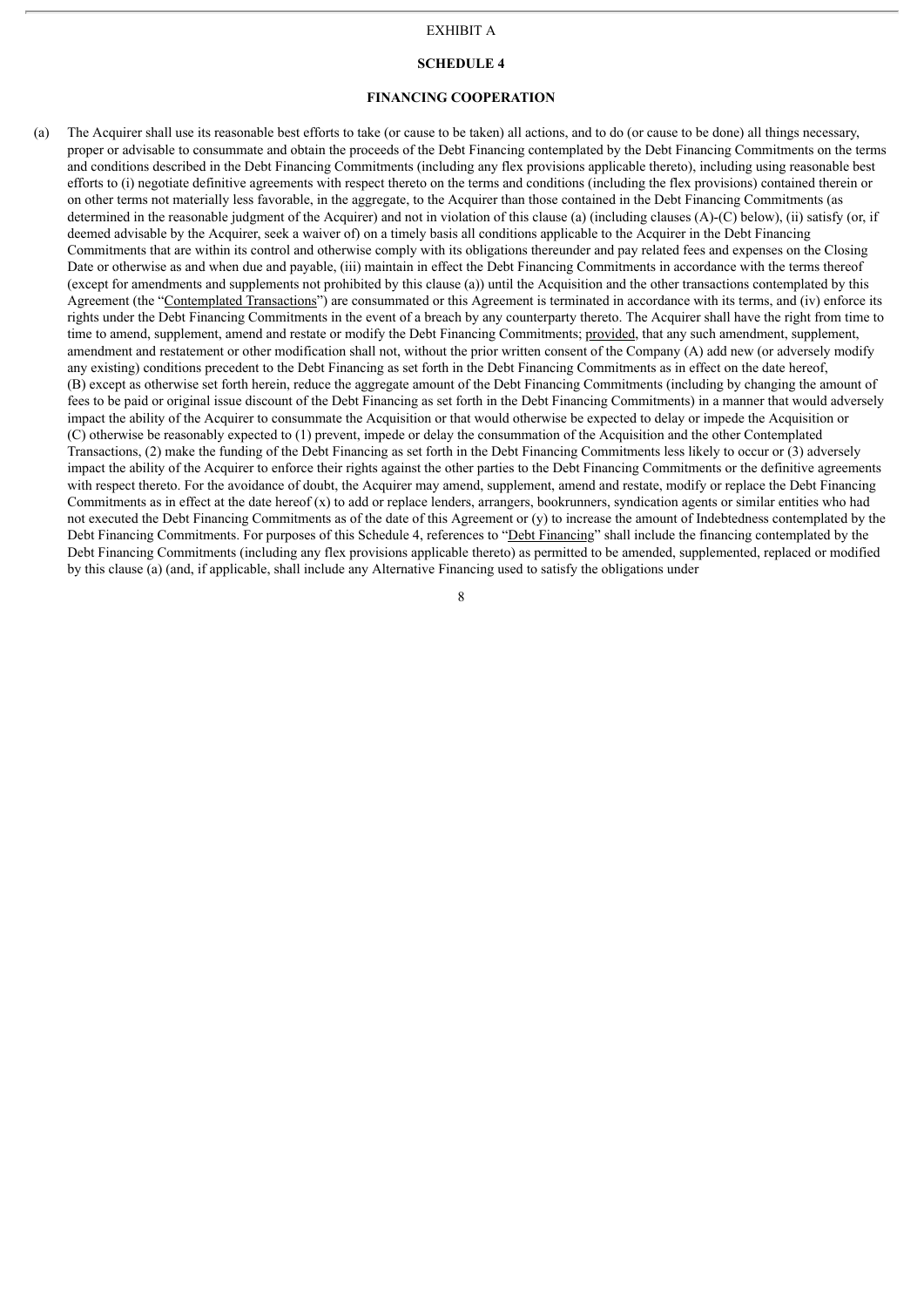this Agreement) and references to "Debt Financing Commitments" shall include such documents as permitted to be amended or modified by this clause (a) (and, if applicable, shall include any commitments in respect of Alternative Financing). The Acquirer shall (X) give the Company prompt notice of any material breach or default by any party to the Debt Financing Commitments or any Alternative Financing, in each case of which the Acquirer has become aware, and any purported termination or repudiation by any party of the Debt Financing Commitments or any Alternative Financing, in each case of which the Acquirer has become aware, or upon receipt of written notice of any material dispute or disagreement between or among the parties to the Debt Financing Commitments or any Alternative Financing and (Y) otherwise keep the Company reasonably informed of the status of the Acquirer's efforts to arrange the Debt Financing upon Company's reasonable request. In the event any portion of the Debt Financing becomes unavailable on the terms and conditions (including the flex provisions) contemplated in the Debt Financing Commitments, but alternative facilities are available on terms and conditions substantially similar to the Debt Financing Commitments, the Acquirer shall use its reasonable best efforts to promptly arrange to obtain alternative financing ("Alternative Financing") from alternative sources in an amount sufficient to consummate the Contemplated Transactions; provided, that the Acquirer shall use its reasonable best efforts to ensure that the terms of such Alternative Financing do not expand upon the conditions precedent or contingencies to the funding of the Debt Financing on the Closing Date as set forth in the Commitment Letter in effect on the date of this Agreement or otherwise include terms (including any "flex" provisions) that would reasonably be expected to prevent, impede or materially delay the consummation of the Contemplated Transactions. In addition, the Acquirer shall have the right to substitute the net cash proceeds received by the Acquirer after the date hereof and prior to the Closing from consummated offerings or other incurrences of debt (including notes) by the Acquirer for all or any portion of the Debt Financing by reducing commitments under the Commitment Letter; provided, that (w) to the extent any such debt has a scheduled special or mandatory redemption right, such right is not exercisable prior to the earlier of the Effective Date, the termination of this Agreement or the Long Stop Date, as applicable, (x) such offering or other incurrence of debt does not result in a breach or default under, or violation of, the Commitment Letter, (y) the aggregate amount of the Debt Financing committed under the Commitment Letter following such reduction, together with other cash and cash equivalents available to the Acquirer, is sufficient to pay all amounts required to be paid in connection with the Contemplated Transactions and (z) the Acquirer promptly notifies the Company of such substitution and reduction. If commitments under the Commitment Letter have been reduced to zero in connection with the preceding sentence, the obligations of the Company and its Subsidiaries pursuant to clause (b) shall no longer be in effect. Further, the Acquirer shall have the right to substitute commitments in respect of other debt financings for all or any portion of the Debt Financing from the same and/or alternative bona fide financing sources so long as (v) such other debt financing does not result in a breach or default under, or violation of, the Commitment Letter (to the extent it remains in effect following such substitution), (w) the aggregate amount of the Debt Financing, together with other cash and cash equivalents available to the Acquirer, is sufficient to pay all amounts required to be paid in connection with the Contemplated Transactions, (x) all conditions precedent to effectiveness of definitive documentation for such debt financing have been satisfied and the conditions precedent to funding of such financing are, in respect of certainty of funding, equivalent to (or more favorable to the Acquirer than) the conditions precedent set forth in the Commitment Letter, (y) such substitution would not reasonably be expected to delay or prevent or make less likely the funding of the Debt Financing or such other debt financing on the Closing Date and (z) prior to funding of any loans thereunder, the commitments in respect of such debt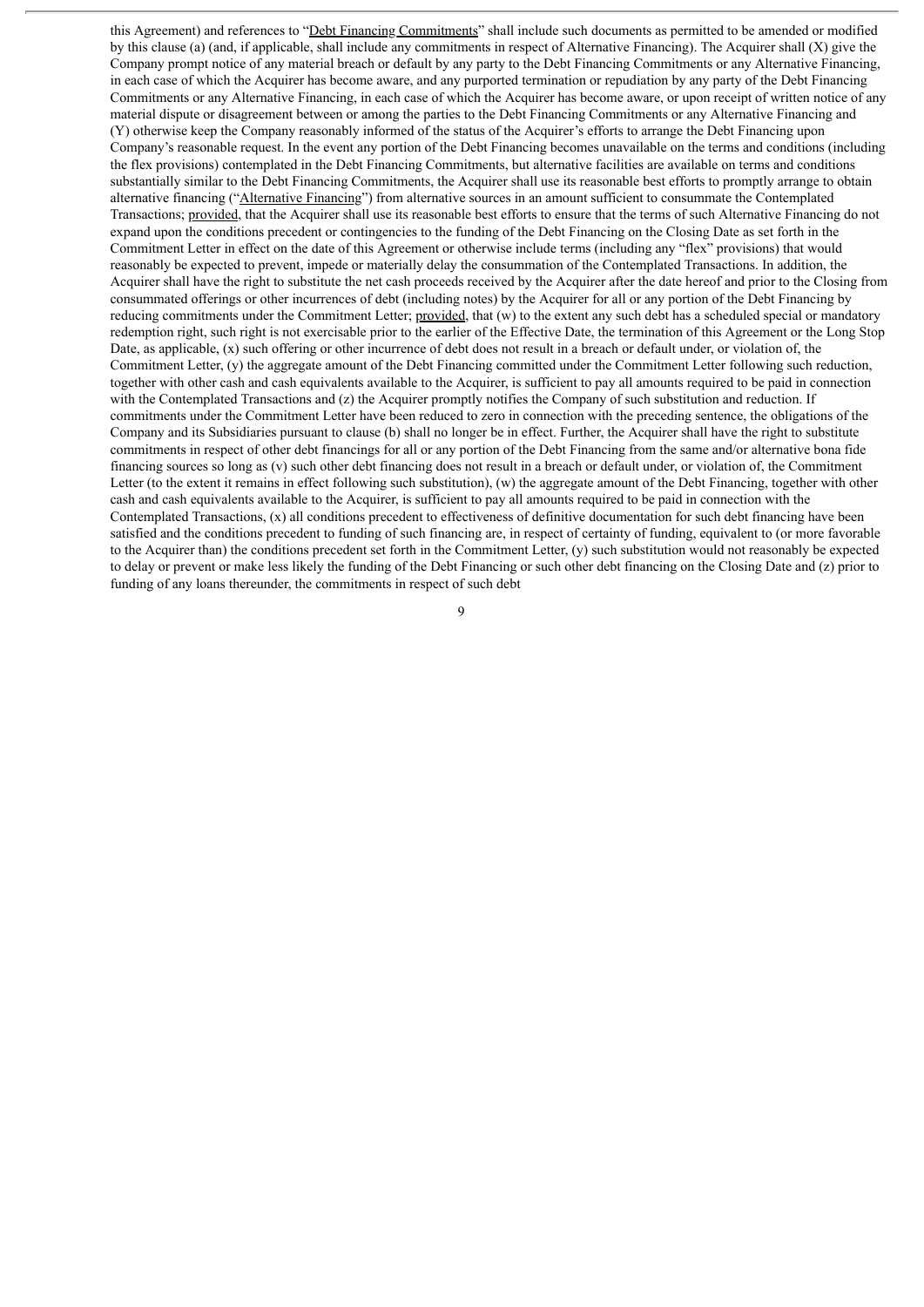financing are subject to restrictions on assignment that are in the aggregate substantially equivalent to or more favorable to the Company that the corresponding restrictions set forth in the Commitment Letter, to supplement or replace the Debt Financing. True, correct and complete copies of each amendment or modification to the Commitment Letter relating thereto and documents with respect to each alternative or substitute financing commitment in respect thereof (each, a "New Debt Commitment Letter"), together with all related fee letters (solely in the case of the fee letter, with only the fee amounts, dates, pricing caps, "market flex" and other economic terms redacted) (each, a "New Fee Letter"), will be promptly provided to the Company (and drafts thereof shall be made available to the Company prior to any such substitution). In the event any New Debt Commitment Letter is obtained, (i) any reference in this Agreement to the "Debt Financing" shall include the debt financing contemplated by the Commitment Letter as modified pursuant to clause (ii) below, (ii) any reference in this Agreement to the "Commitment Letter" shall be deemed to include the Commitment Letter which is not superseded by a New Debt Commitment Letter at the time in question and each New Debt Commitment Letter to the extent then in effect, and (iii) any reference in this Agreement to "fee letter" shall be deemed to include any fee letter relating to the Commitment Letter that is not superseded by any New Debt Commitment Letter at the time in question and to each New Debt Commitment Letter to the extent then in effect. It is acknowledged and agreed that the executed commitment letter by and among the Acquirer, JPMorgan Chase Bank, N.A. and Barclays Bank PLC dated as of the date of this Amendment constitutes a New Debt Commitment Letter.

(b)

(i) The Company shall use commercially reasonable efforts to provide and to cause its Subsidiaries and its and their respective Representatives to use commercially reasonable efforts to provide, on a reasonably timely basis such cooperation as may reasonably requested by the Acquirer in connection with the Debt Financing, including (i) providing the Financing Information (including providing drafts reasonably in advance), (ii) providing customary documents and certificates, and taking other actions reasonably requested by the Acquirer that are or may be customary in connection with the Debt Financing (including (A) cooperating in the replacement, backstop or cash collateralization of any outstanding letters of credit issued thereunder for the account of the Company or any of its Subsidiaries and (B) consulting with the Acquirer in connection with the negotiation of such definitive financing documents and agreements and such other customary documents as may be reasonably requested by the Acquirer); (iii) providing assistance in the preparation of one or more confidential information memoranda, prospectuses, offering memoranda, private placement memoranda and other customary marketing and syndication materials reasonably requested by the Acquirer or any of its Affiliates in connection with the Debt Financing (such documents and materials, including the materials prepared for ratings agencies described under subclause viii below, "Offering Materials"); (iv) cooperating with the marketing efforts for any portion of the Debt Financing, including using commercially reasonable efforts to assist the Acquirer in ensuring that the syndication efforts benefit from the existing banking relationships of the Company and its Subsidiaries; (v) permitting the reasonable use by the Acquirer and its Affiliates of the Company's and its Subsidiaries' logos for syndication and underwriting, as applicable, of the Debt Financing, provided, that such logos are used solely in a manner that is not intended to nor reasonably likely to harm or disparage the Company or any of its Subsidiaries or the reputation or goodwill of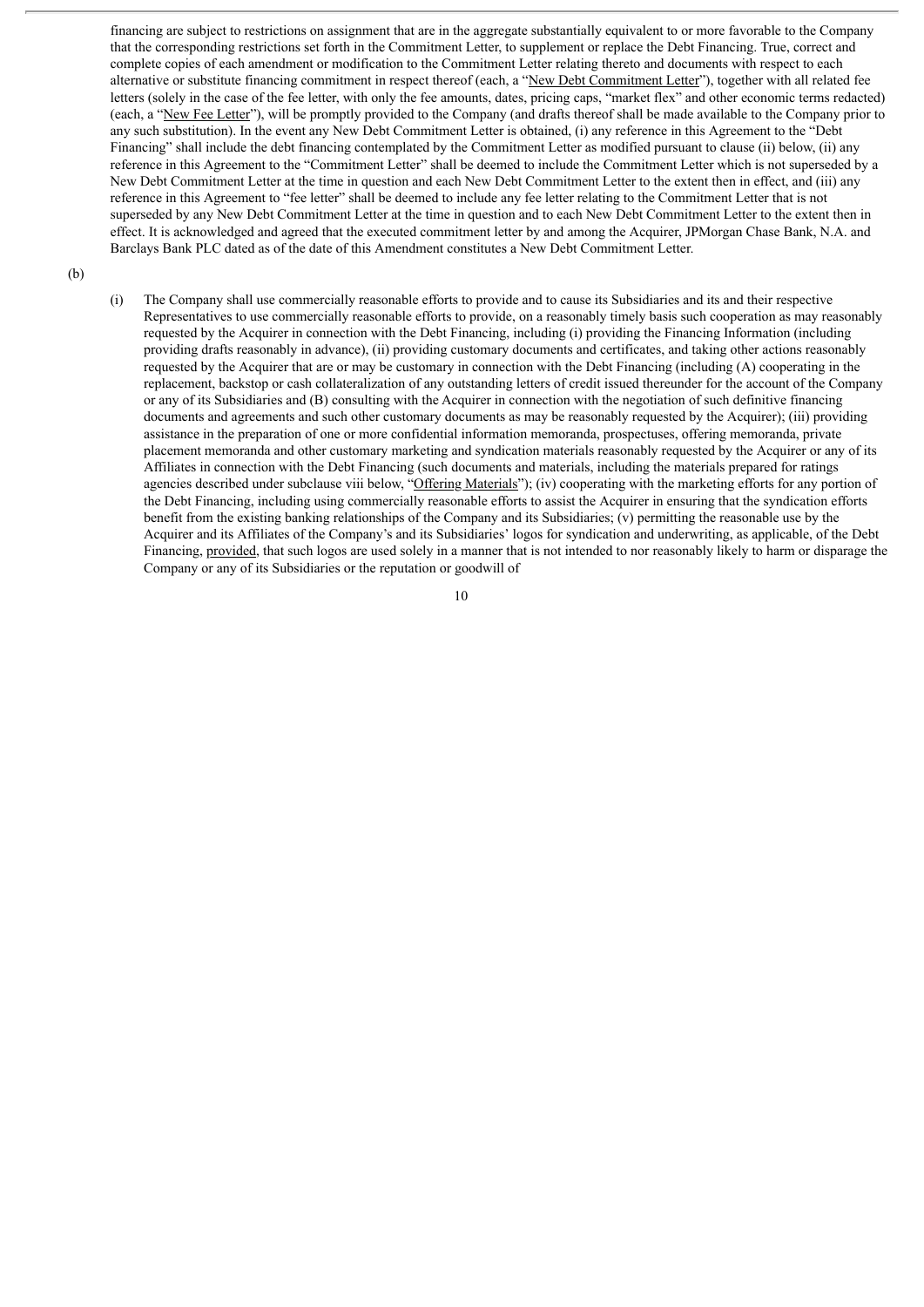the Company or any of its Subsidiaries and its or their marks; (vi) participating as necessary in a reasonable number of customary meetings, presentations, one-on-one sessions that are requested in advance and road shows with prospective lenders and investors and in drafting sessions and due diligence sessions, as applicable (including the reasonable participation in such meetings by the Company's senior management), in each case, in connection with the Debt Financing; (vii) reasonably cooperating with any financing sources or prospective financing sources (including lenders, underwriters, initial purchasers or placement agents) for the Debt Financing (together with the arrangers and the partners, shareholders, managers, members, directors, attorneys, officers, employees, advisors, accountants, consultants, agents, Affiliates and Representatives and successors of any of the foregoing, collectively, the "Financing Sources") and their respective agents' due diligence, including providing access to documentation reasonably requested by any such Person in connection with the Debt Financing; (viii) assisting in preparing customary rating agency presentations and participating in a reasonable number of sessions with rating agencies in connection with the Debt Financing; (ix) causing the Company's independent auditors to furnish to Acquirer and the Financing Sources with drafts of customary comfort letters that such independent auditors are prepared to deliver upon "pricing" of any high-yield bonds being issued in connection with the Debt Financing and to cause such auditors to deliver such comfort letters upon the "pricing" of any such highyield bonds, (x) obtaining the assistance of the Company's independent auditors to consent to the use of their reports in the any Offering Materials related to any high-yield bonds being issued in connection with the Debt Financing and procuring their participation in drafting sessions and due diligence sessions (to the extent permissible under the applicable law and their professional standards), in connection with the any such high-yield bond offering, and (x) as long as such information is requested by the Financing Sources in writing at least ten (10) Business Days prior to the Closing Date, providing to the Financing Sources, at least three (3) Business Days prior to the Closing Date, all documentation and other information required by regulatory authorities with respect to the Company and its Subsidiaries under applicable "know your customer" and anti-money laundering Laws, including the USA PATRIOT Act of 2001, as amended, and the beneficial ownership regulations under 31 C.F.R. Section 1010.230; provided, that (x) none of the Company or any of its Subsidiaries shall be required to pay any commitment or other fee or incur any other liability or obligation in connection with any such financing except for any payment that is conditioned upon, and shall not take effect until, the Effective Date, and (y) neither the Company nor any of its Subsidiaries shall be required to take any corporate or similar actions prior to the Closing Date to permit the consummation of the Debt Financing and no obligations of the Company or any of its Subsidiaries under any contract, note, bond, mortgage, indenture, deed of trust, license, lease, agreement, arrangement, covenant, commitment, document, certificate or other instrument or obligation entered into or otherwise delivered pursuant to this Schedule 4 shall be required to be effective until the Closing Date. The Company will notify the Acquirer if it becomes aware that such Financing Information (including any updates to the Financing Information) is no longer Compliant.

(ii) The Company shall use commercially reasonable efforts to, and to cause its Subsidiaries to use commercially reasonable efforts to, cooperate with the Acquirer to permit the Acquirer to prepare such unaudited pro forma financial statements for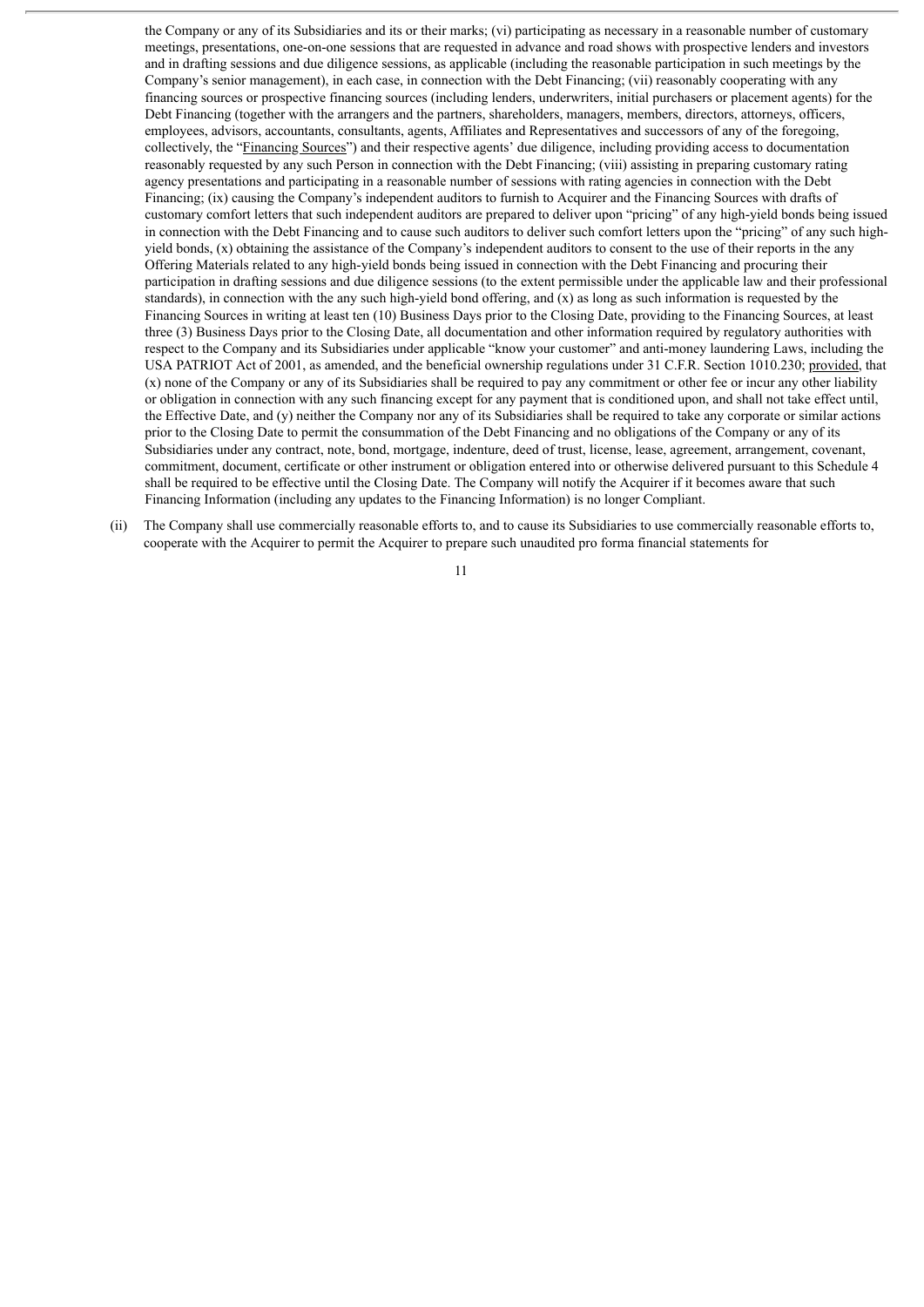the Acquirer for such time periods as required by the Exchange Act and the rules and regulations of the SEC and for use in the Offering Materials; it being understood that nothing will require the Company and its Subsidiaries to provide (1) any pro forma financial statements, (2) any information or assistance relating to the proposed aggregate amount of debt, together with assumed interest rates and fees and expenses relating to the incurrence of such debt following the Closing, or (3) any post-Closing or pro forma cost savings, synergies, capitalization, purchase accounting, or ownership adjustments desired to be incorporated into any information used in connection with the Financing.

- (iii) The Acquirer shall (A) provide the Company with a reasonable opportunity to review any information regarding the Company contained in any Offering Materials prior to use (B) take into account and give due regard to any objections, requested modifications, or comments from the Company with respect thereto, and (C) provide the Company with sufficient opportunity to make any SEC filings with respect thereto. Subject to the foregoing sentence but notwithstanding anything else to the contrary set forth herein or in the Confidentiality Agreement, the Acquirer shall be permitted to disclose nonpublic or otherwise confidential information regarding the Company and its Subsidiaries (and the Company Business) (i) to Financing Sources in connection with any diligence process conducted by such Financing Sources in connection with any financing and (ii) to Financing Sources, rating agencies and prospective lenders and investors during syndication of any financing, in each case subject to their entering into customary confidentiality undertakings with respect to such information (including, as applicable, through a notice and undertaking in a form customarily used in confidential information memoranda, private placement memoranda, offering memoranda and/or lender and investor presentations). Subject to the foregoing sentence, but otherwise notwithstanding anything to the contrary set forth herein or in the Confidentiality Agreement, the Acquirer may not, without the written consent of the Company (which consent shall not unreasonably be withheld) disclose any material non-public or otherwise confidential information regarding the Company and its Subsidiaries (and the Company Business) in connection with the Debt Financing or otherwise, and any disclosure of such information made with the written consent of the Company shall be subject to any conditions required by the Company with respect thereto.
- (iv) Notwithstanding anything in this Schedule 4 to the contrary, the Acquirer shall, promptly upon request by the Company, reimburse the Company for all reasonable and documented out-of-pocket costs incurred by the Company or any of its Subsidiaries in good faith in connection with fulfilling its obligations pursuant to this Schedule 4. The Acquirer shall indemnify and hold harmless the Company and its Subsidiaries (and their respective Representatives) from and against any and all losses, damages, claims, costs or expenses actually suffered or incurred by them in connection with the arrangement of any such financing and any information used in connection therewith (other than information provided by the Company, any of its Subsidiaries or any of their respective Representatives in writing for use in the Debt Financing documents), except, with respect to any such indemnified party, in the event such loss or damage arises out of or results from such party's gross negligence, fraud, or willful misconduct ..

In this Schedule 4, each of the following expressions shall have the following meaning: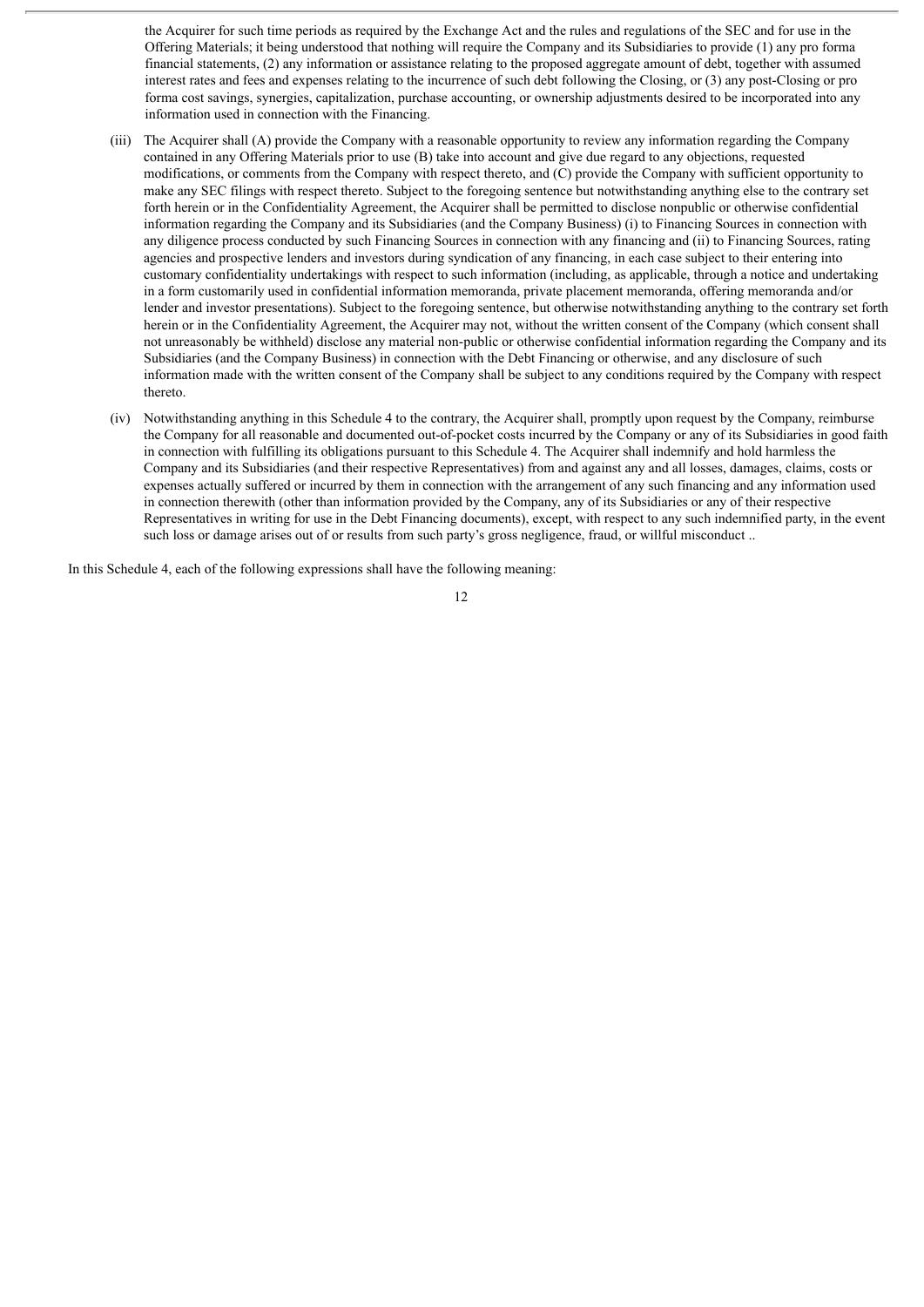"Compliant" means, with respect to the Financing Information, that (a) such Financing Information does not contain any untrue statement of a material fact regarding the Company or any of its Subsidiaries (taken as a whole) or omit to state any material fact regarding the Company or any of its Subsidiaries necessary in order to make such Financing Information not misleading in the light of the circumstances under which such statements were delivered (taken as a whole); (b) (i) the Company's independent auditors have not withdrawn any audit opinion with respect to the audited financial statements contained in such Financing Information (it being understood that such Financing Information will be Compliant if the Company's independent auditors have subsequently delivered an unqualified audit opinion with respect to such financial statements and, if applicable, the applicable financial statements have been amended, as applicable) and (ii) the Company shall not have been informed by its independent auditors that it is required to restate, and the Company has not restated, or announced a public intention to restate, any financial statements required to be delivered pursuant to the definition of Financing Information (and is not actively considering any such restatements); provided that such Financing Information shall be deemed Compliant if and when (x) any such restatement has been completed by the Company and updated financial statements delivered pursuant to the delivery of the Financing Information or (y) the Company's independent auditors inform the Company that no such restatement is needed; and (c) the financial statements of the Company and its Subsidiaries (taken as a whole) included in such Financing Information are sufficient to permit the independent auditors of the Company and its Subsidiaries to issue a customary comfort letter to the Financing Sources, including as to customary negative assurances and change period, in order to consummate an offering of debt securities on any day during the Marketing Period.

"Financing Information" means (i) (A) the audited consolidated statements of comprehensive income, financial position, cash flows, and changes in shareholders' equity of the Company with respect to the fiscal year ended December 31, 2021; and (B) the unaudited interim consolidated statements of comprehensive income, financial position, cash flows, and changes in shareholders' equity of the Company and its Subsidiaries for each fiscal quarter ending on or after March 31, 2022 and at least 45 days before the Closing (including the comparable prior year period), in each case, reviewed under Statement on Auditing Standards No. 100 by its independent registered public accountants; it being understood and agreed that such financial statements will be presented in accordance with IFRS as issued by the International Accounting Standards Board and will not include a reconciliation to GAAP and (ii) to the extent reasonably available to the Company, such customary financial data or other pertinent information (including, customary "flash" or "recent developments" data if and when reasonably available following the end of each of the Company's corresponding fiscal year or quarter) relating to the Company and its Subsidiaries (other than the annual and quarterly financial statements of the Company, as to which clause (i) above applies, or of any of its Subsidiaries, investees, or any other entity (including for the avoidance of doubt any financial statements required by Rule 3-05, 3-09, Rule 3-10 or Rule 3-16 of Regulation S-X) reasonably requested by the Acquirer in connection with the Debt Financing and customarily included in marketing materials, confidential information memoranda, lender and investor presentations for secured credit facilities or debt securities offering transactions, including financial data and other information of the type customary for Rule 144A offerings by public companies in order to consummate the offering(s) of debt securities contemplated by any such financing, it being understood that in no case shall such information include Compensation Discussion and Analysis or other information required by Item 402 of Regulation S-K under the Securities Act or information regarding executive compensation or related-party disclosure under SEC Release Nos. 33-8732A, 34-54302A, and IC-27444A (and, in each case, any successor thereto).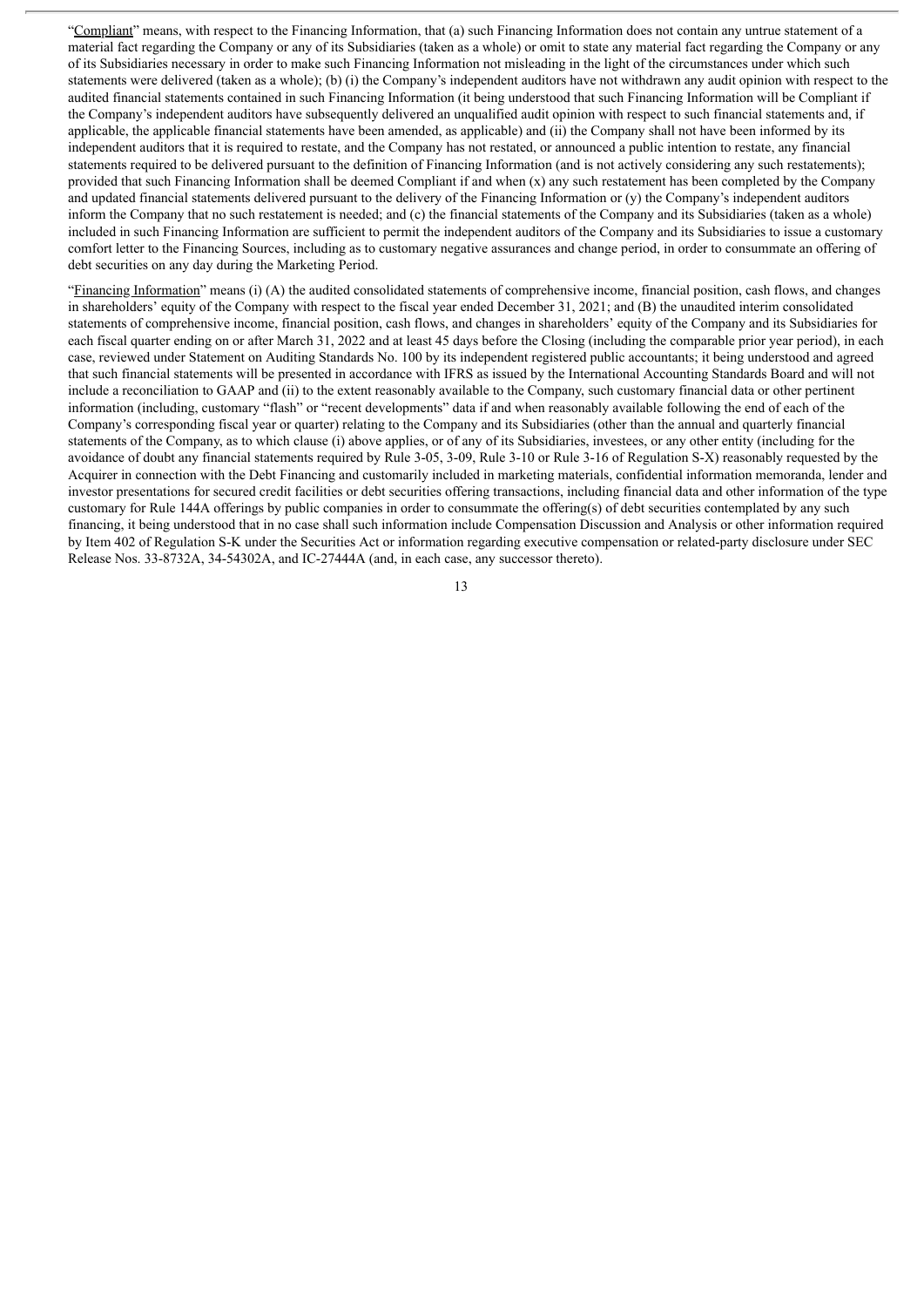**Exhibit 10.1**

*Execution Version*

#### <span id="page-17-0"></span>**JPMORGAN CHASE BANK, N.A.**

383 Madison Avenue New York, New York 10179

**BARCLAYS** 745 Seventh Avenue New York, New York 10019

#### **PERSONAL AND CONFIDENTIAL**

April 1, 2022

MKS Instruments, Inc. 2 Tech Drive, Suite 201 Andover, Massachusetts 01810

Attention: Seth H. Bagshaw, Senior Vice President, Chief Financial Officer & Treasurer

Commitment Letter

Ladies and Gentlemen:

You have advised JPMorgan Chase Bank, N.A. ("JPMCB") and Barclays Bank PLC ("Barclays" and, together with JPMCB and any other Commitment Party appointed as described below, the "Commitment Parties", "us" or "we") that you intend to acquire (the "Acquisition") 100% of the equity interests of Atotech Limited, a registered public company existing under the laws of Jersey (the "Target"), pursuant to an implementation agreement and to consummate the other Transactions, as defined in the Summary of Terms attached as Exhibit A hereto and the other transactions as otherwise contemplated by this Commitment Letter and the Fee Letter (each as defined below) (collectively, the "Transactions"). Capitalized terms used but not otherwise defined herein are used with the meanings assigned to such terms in the Exhibits hereto.

You have also advised us that, in connection with the Transactions, the Parent Borrower desires to, among other things, (a) enter into a new senior secured term B credit facility in an aggregate amount of \$4,250.0 million (the "Term Loan B Facility"), (b) enter into a new senior secured term A credit facility in an aggregate amount of \$1,000.0 million (the "Term Loan A Facility" and, together with the Term Loan B Facility, the "Term Loan Facilities") and (c) enter into a new senior secured revolving credit facility in total aggregate commitments of \$500.0 million (the "Revolving Credit Facility"; together with the Term Loan Facilities, collectively, the "Facilities"; and the Revolving Credit Facility, together with the Term Loan A Facility, the "Pro Rata Facilities").

#### 1. Commitments and Agency Roles

You hereby appoint JPMCB to act, and JPMCB hereby agrees to act, as sole and exclusive administrative agent and collateral agent for the Facilities (in such capacities, the "Agent" or the "Administrative Agent"). You hereby appoint each of JPMCB and Barclays to act, and each of JPMCB and Barclays hereby agrees to act, (i) as a joint lead arranger and joint bookrunner for the Term Loan B Facility (in such capacities, the "Term B Arrangers"), (ii) as a joint lead arranger and joint bookrunner for the Term Loan A Facility (in such capacities, the "Term A Arrangers") and (iii) as a joint lead arranger and a joint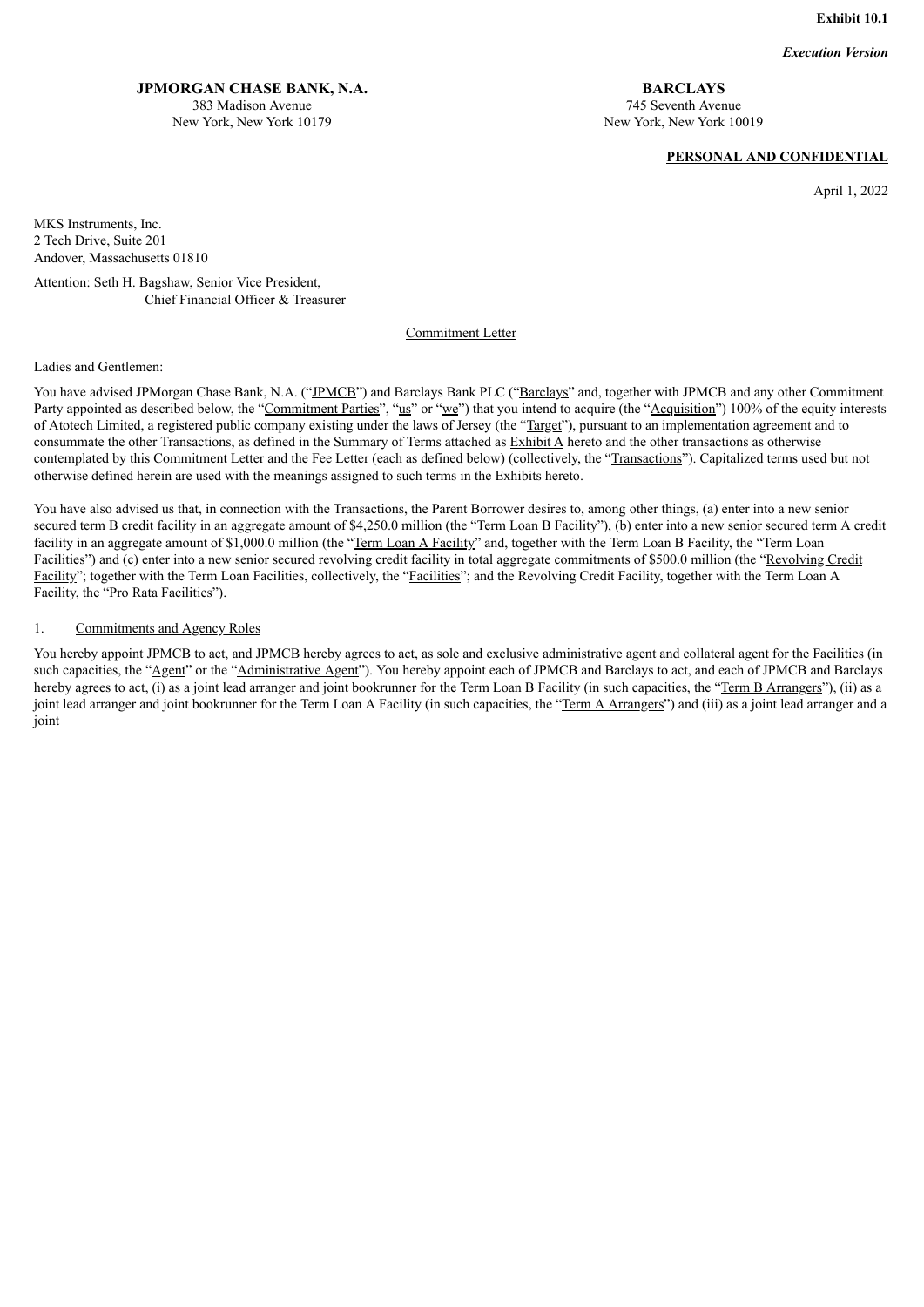bookrunner for the Revolving Credit Facility (in such capacities, the "Revolving Facility Arrangers"; and, together with the Term A Arrangers and the Term B Arrangers, collectively, the "Arrangers").

In connection with the Transactions contemplated hereby (a) each of JPMCB and Barclays (collectively, the "Initial Term B Lenders"), hereby commits on a several, but not joint, basis to provide the percentage of the entire principal amount of the Term Loan B Facility set forth opposite its name on Schedule 1 hereto (as such schedule may be amended or supplemented in accordance with the terms of this Commitment Letter), (b) each of JPMCB and Barclays (collectively, the "Initial Term A Lenders"), hereby commits on a several, but not joint, basis to provide the percentage of the entire principal amount of the Term Loan A Facility set forth opposite its name on Schedule 1 hereto (as such schedule may be amended or supplemented in accordance with the terms of this Commitment Letter) and (c) each of JPMCB and Barclays (collectively, the "Initial Revolving Lenders"; and together with the Initial Term A Lenders and the Initial Term B Lenders, collectively, the "Initial Lenders"), hereby commits on a several, but not joint, basis to provide the percentage of the entire principal amount of the Revolving Credit Facility set forth opposite its name on Schedule 1 hereto (as such schedule may be amended or supplemented in accordance with the terms of this Commitment Letter) in each case of the foregoing, (i) upon the terms set forth or referred to in this letter and the Summary of Terms attached as Exhibit A hereto, and (ii) the initial funding of which is subject only to the conditions set forth on Exhibit B hereto (such Exhibits A and B, including the annexes thereto, the "Term Sheets" and together with this letter, collectively, this "Commitment Letter").

Our fees for services related to the Facilities are set forth in a separate fee letter with respect to the Facilities (the "Fee Letter") between you and us entered into on the date hereof. As consideration for the execution and delivery of this Commitment Letter by us, you agree to pay the fees and expenses set forth herein and in Exhibits A, and B and in the Fee Letter as and when payable in accordance with the terms hereof and thereof.

You have the right (the "Designation Right"), on or prior to the date that is fifteen (15) business days after the date of this Commitment Letter, to appoint up to four (4) additional agents, co-agents, lead arrangers, bookrunners, managers or arrangers or to confer other titles in respect of any Facility (any such agent, co-agent, lead arranger, bookrunner, manager, arranger or other titled institution, an "Additional Committing Lender") in a manner and with economics determined by you (it being understood that (a) in no event will the Commitment Parties party hereto on the date hereof receive less than 60% of the compensatory economics with respect to the each Facility, (b) each Additional Committing Party (or its affiliate) shall assume a proportion of the commitments on a pro rata basis among the Facilities and with respect to each Facility that is equal to the proportion of the economics allocated to such Additional Committing Party (or its affiliates), and Schedule 1 shall be automatically amended accordingly as it pertains to each Facility and (c) to the extent you or we appoint (or confer titles on) any Additional Committing Party in respect of any Facility, the economics allocated to, and the commitment amounts of, each relevant Commitment Party in respect of such Facility will be proportionately reduced (or otherwise reduced in a manner agreed by you and us) by the amount of the economics allocated to, and the commitment amount of, such Additional Committing Party (or its affiliate), in each case upon the execution and delivery by such Additional Committing Party of customary joinder documentation reasonably acceptable to you and us, and thereafter, such Additional Committing Party shall constitute a "Commitment Party," "Initial Lender," and/or "Arranger", as applicable, under this Commitment Letter and under the Fee Letter).

It is further agreed that JPMCB will appear on the top left of the cover page of all marketing materials for the Facilities and will hold the roles and responsibilities conventionally understood to be associated with such name placement; and Barclays will appear to the immediate right of JPMCB and the other Additional Committing Parties will appear in alphabetical order to the right of Barclays. Except as set forth above, no other agents, co-agents, lead arrangers, co-arrangers, bookrunners, managers or co-

 $\overline{2}$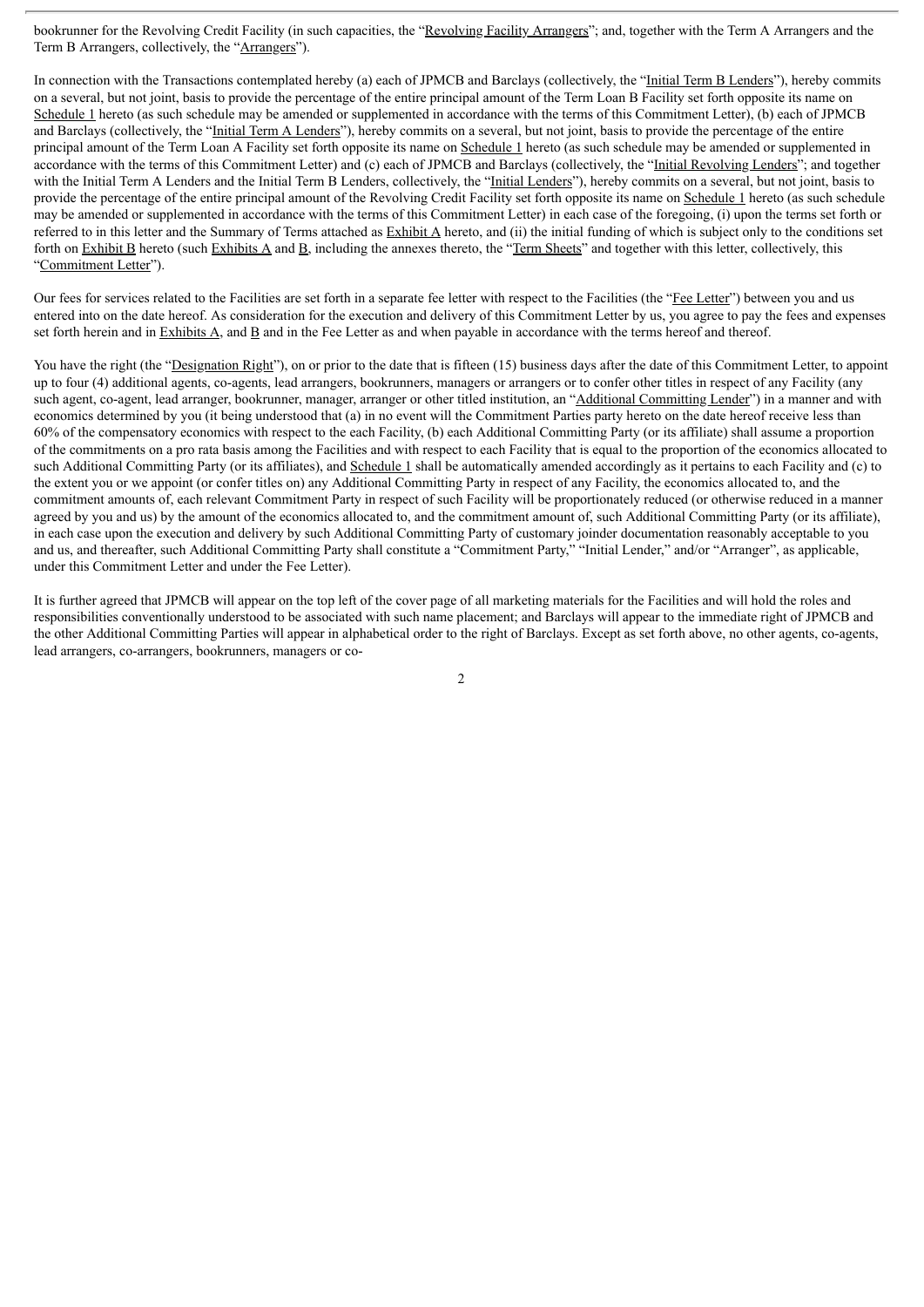managers will be appointed, no other titles will be awarded and no compensation (other than compensation expressly contemplated by this Commitment Letter and the Fee Letter) will be paid to any Lender for its participation in the Facilities unless you and we shall so agree.

#### 2. Conditions Precedent

Our commitments hereunder to make effective and fund the Facilities on the Closing Date and our agreements to perform the services described herein are subject solely to the satisfaction of the conditions set forth in Exhibit B.

Notwithstanding anything in this Commitment Letter (including each of the exhibits attached hereto), the Fee Letter, the Facilities Documentation or any other letter agreement or other undertaking between you and us concerning the transactions contemplated hereby, (a) the only representations and warranties the accuracy of which shall be a condition to the availability and effectiveness of the Facilities on the Closing Date shall be the Specified Representations (as defined below) and (b) the terms of the Facilities Documentation shall be in a form such that they do not impair availability or effectiveness of the Facilities on the Closing Date if all conditions set forth in Exhibit B are satisfied or waived by the Arrangers (it being understood that to the extent any Collateral or any security interests therein (including the creation or perfection of any security interest) is not or cannot be provided or perfected on the Closing Date (other than (i) to the extent that a lien on such Collateral may be perfected by the filing of a financing statement under the Uniform Commercial Code or (ii) the delivery certificates if any, evidencing the equity interests of any material wholly-owned restricted domestic subsidiary of the Parent Borrower that constitutes Collateral (provided that any such certificated equity interests with respect to subsidiaries of the Target will be required to be delivered on the Closing Date only to the extent received after your use of commercially reasonable efforts to obtain such certificates)) after your use of commercially reasonable efforts to do so, without undue burden or expense, the delivery of such Collateral or security interest therein (and creation or perfection of security interests therein), as applicable, shall not constitute a condition precedent to the availability or effectiveness of the Facilities on the Closing Date but shall instead be required to be delivered or provided within 120 days after the Closing Date (or such longer period as the Agent may reasonably agree), in each case, pursuant to arrangements to be mutually agreed by the Parent Borrower and the Agent. For purposes hereof, "Specified Representations" means the representations and warranties made by the Loan Parties as of the Closing Date set forth in the Facilities Documentation relating to: organizational existence of such Loan Parties; organizational power and authority of such Loan Parties to execute, deliver and perform their obligations under the Facilities Documentation, and due authorization, execution and delivery by such Loan Parties, in each case, as they relate to their entry into and performance of the Facilities Documentation; enforceability of the Facilities Documentation against such Loan Parties; no conflicts with or consent under charter documents of such Loan Parties as it relates to their entry into and performance of the Facilities Documentation; solvency of the Parent Borrower and its subsidiaries on a consolidated basis on the Closing Date after giving effect to the Transactions (with solvency being determined in a manner consistent with Annex I to this Commitment Letter); subject to the immediately preceding sentence and the limitations set forth in the Term Sheets, creation and perfection of security interests in the Collateral; Federal Reserve margin regulations; not using proceeds in violation of the PATRIOT Act, OFAC or FCPA; and the Investment Company Act. The provisions of this paragraph are referred to as the "Certain Funds Provision".

#### 3. Syndication

Each Arranger intends and reserves the right to syndicate the Facilities to the Lenders in consultation with you; provided that the Arrangers will not syndicate to (i) those persons identified by you by name in writing to us prior to the date hereof or (ii) competitors of the Parent Borrower, the Target or any of their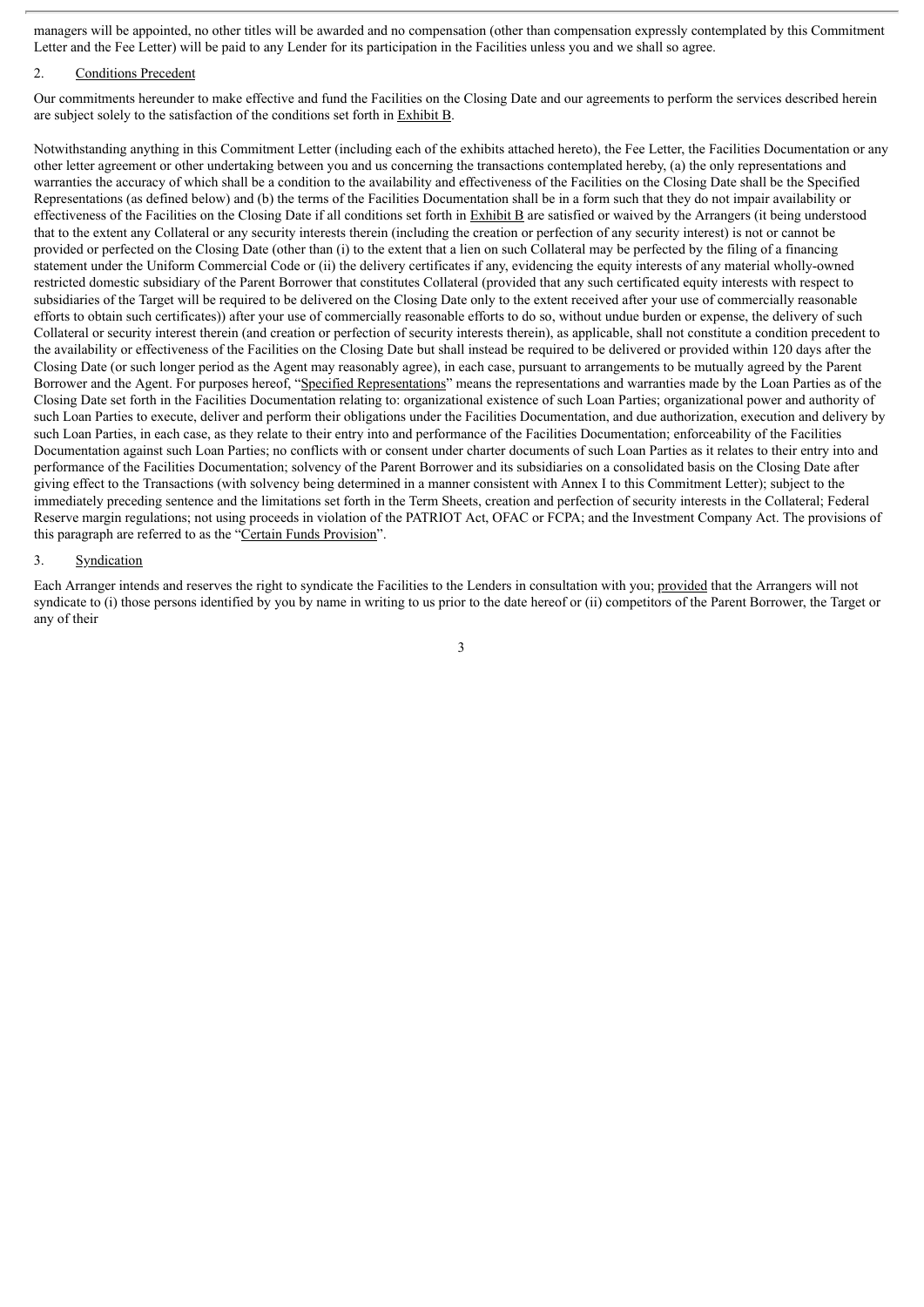respective subsidiaries that are identified by you by name in writing prior to the date hereof (such persons, together with any person that is clearly identifiable as an affiliate of such person on the basis of its name, collectively, the "Disqualified Institutions"); provided, further, that the Parent Borrower, upon at least three (3) business days' written notice to the Commitment Parties after the date hereof (or, after the Closing Date, the Agents), shall be permitted to supplement in writing the list of persons that are Disqualified Institutions to the extent such supplemented person is or becomes a bona fide competitor of the Parent Borrower, the Target or any of their respective subsidiaries; provided however, that such supplementation shall not apply retroactively to disqualify any parties that have previously acquired an assignment or participation interest in the Facilities; and provided, further, that (A) a competitor or an affiliate of a competitor shall not include any bona fide debt fund or investment vehicle (other than a person which is excluded pursuant to clause (i) above) and (B) Disqualified Institutions shall not include any of the financial institutions to which any portion of the Term Loan Facility (as defined in the Commitment Letter, dated as of July 1, 2021, among, inter alios, you and the Commitment Parties as in effect immediately prior to the termination thereof) was allocated. Unless otherwise agreed by you, other than in connection with any assignment to an Additional Committing Party upon designation of such Additional Committing Party as an Initial Lender and the execution and delivery by such Additional Committing Party of customary joinder documentation, (x) the Commitment Parties shall not be relieved, released or novated from their obligations hereunder (including its obligation to fund the Facilities on the Closing Date) in connection with any syndication, assignment or participation of the Facilities until after the funding under the Facilities on the Closing Date has occurred, (y) no assignment or novation shall become effective (as between you and any Commitment Party) with respect to all or any portion of any Commitment Party's commitments in respect of the Facilities until the funding of the Facilities has occurred and (z) unless you otherwise agree in writing, the Commitment Parties shall retain exclusive control over all rights and obligations with respect to its commitments in respect of the Facilities, including all rights with respect to consents, modifications, supplements, waivers and amendments, until the funding under the Facilities on the Closing Date has occurred. The Arrangers will lead the syndication, including determining, in consultation with you, the timing of all offers to prospective Lenders, any title of agent or similar designations or roles awarded to any Lender and the acceptance of commitments, the amounts offered and the compensation provided to each Lender from the amounts to be paid to the Arrangers pursuant to the terms of this Commitment Letter and the Fee Letter and will in consultation with you determine the final commitment allocations. You agree to use commercially reasonable efforts to ensure that the Arrangers' syndication efforts benefit from the existing lending and investment banking relationships of the Parent Borrower and its subsidiaries. To facilitate an orderly and successful syndication of the Facilities, you agree that, until the earliest of (a) the termination by the Arrangers of syndication of the Facilities, (b) the earlier of (A) 45 days following the Closing Date and (B) the termination of commitments with respect to the Facilities without the occurrence of the Closing Date and (c) the "Successful Syndication" of the Facilities (as defined in the Fee Letter), you will ensure (or with respect to the Target or its subsidiaries, using your commercially reasonable efforts to ensure) there will be no competing issues, offerings, placements or arrangements of any debt facility or any debt security of the Target or the Parent Borrower or any of their respective subsidiaries, including any renewal or refinancing of any existing debt facility or debt security, being issued, offered, placed or arranged without the consent of the Arrangers, if such issuance, offering, placement or arrangement would materially impair the primary syndication of the Facilities (it being understood that (i) the Facilities, (ii) any senior debt securities issued in connection with the exercise of the "Market Flex" provisions in the Fee Letter and (iii) (x) as to the Target and its subsidiaries, indebtedness permitted under the Acquisition Agreement to be incurred or remain outstanding prior to the Closing Date, and indebtedness permitted to remain outstanding on and after the Closing Date under the Acquisition Agreement, working capital indebtedness, intercompany indebtedness, purchase money and equipment financings and other indebtedness that has otherwise been consented to by the Arranger and  $(y)$  as to the Parent Borrower and its subsidiaries, borrowings under its existing revolving credit facilities, deferred purchase price obligations, ordinary course working capital facilities for foreign subsidiaries, ordinary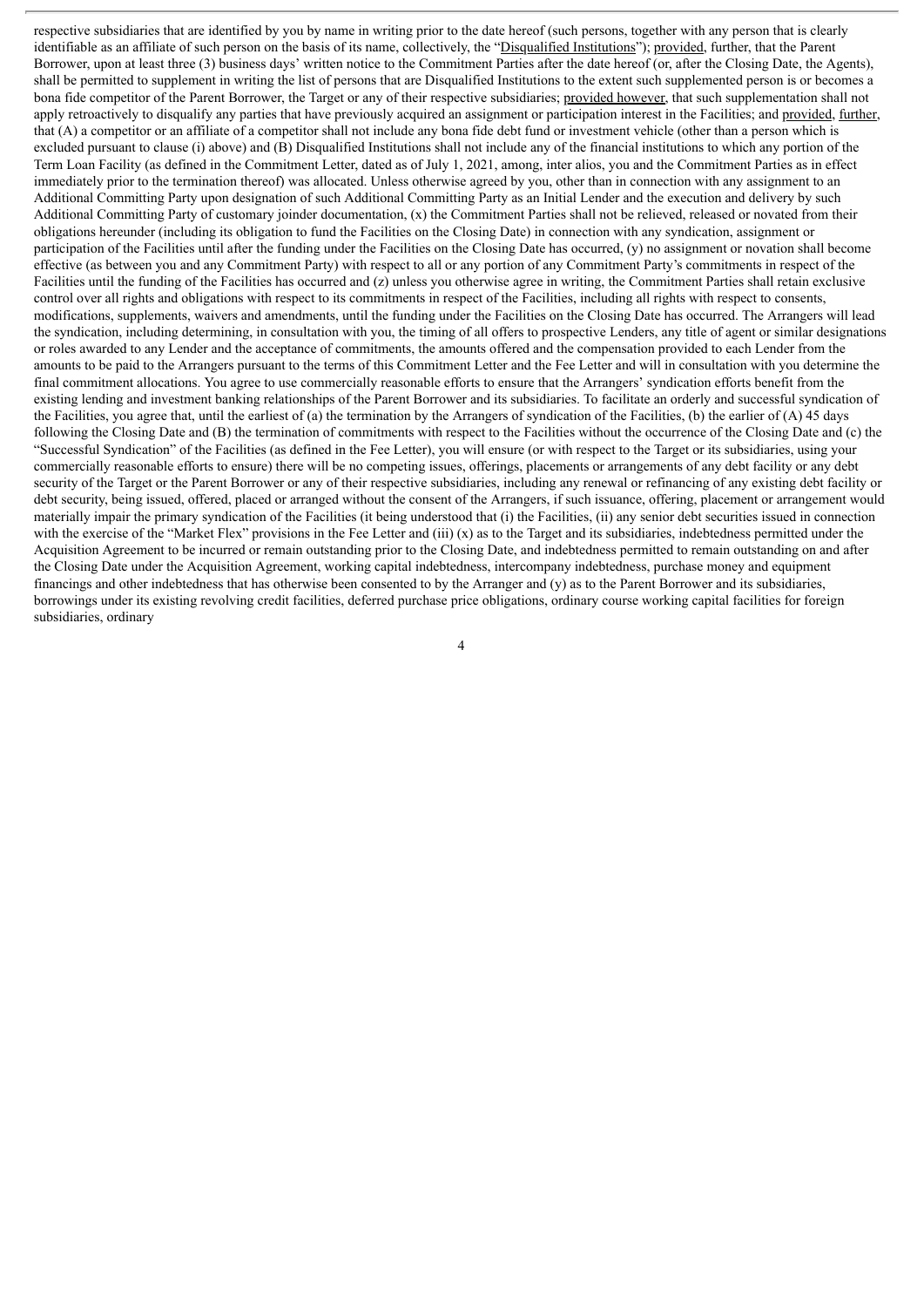course capital lease and purchase money and equipment financings will not be deemed to materially impair the primary syndication of the Facilities).

You agree to cooperate with, and provide customary information reasonably required by, the Arrangers in connection with all syndication efforts, including: (i) your assistance in preparing as soon as practicable after the date of this Commitment Letter, a customary information memorandum and other customary presentation materials (collectively, "Confidential Information Memoranda") regarding the business, operations and financial projections of the Parent Borrower including without limitation the delivery of all customary information relating to the Transactions prepared by or on behalf of the Parent Borrower; (ii) using commercially reasonable efforts to obtain (or confirm, as applicable) from Moody's Investor Service, Inc. ("Moody's") and Standard & Poor's Ratings Services, a Standard & Poor's Financial Services LLC business ("S&P"), prior to the launch of the general syndication, an updated corporate family rating and an updated corporate credit rating for the Parent Borrower and a credit rating for each of the Facilities; (iii) arranging for direct communications with prospective Lenders in connection with the syndication of the Facilities (including without limitation direct contact between appropriate senior management, representatives and advisors of the Parent Borrower and participation of such persons in such meetings); and (iv) hosting (including any preparations with respect thereto) with the Arrangers at places and times (which may be virtual to the extent circumstance so requires) reasonably requested by the Arrangers, one or more meetings with prospective Lenders. You will be solely responsible for the contents of the Confidential Information Memoranda and all other information, documentation or other materials delivered to us in connection therewith and you acknowledge that we will be using and relying upon such information without independent verification thereof as provided in Section 4 below. Subject to your consent, not to be unreasonably withheld or delayed, and compliance with applicable laws, you agree that, after the Closing Date, each Arranger has the right to place advertisements in financial and other newspapers at its own expense describing its services to you and the Parent Borrower. Notwithstanding anything to the contrary contained in this Commitment Letter or the Fee Letter or any other letter agreement or undertaking concerning the financing of the Transactions to the contrary, your obligations to assist in syndication efforts as provided herein (including compliance with any of the provisions set forth in this paragraph), shall not constitute a condition to the commitments hereunder or the funding of the Facilities on the Closing Date.

You understand that (i) the Arrangers will make available an information package and presentation to the proposed syndicate of Lenders by posting the information package and presentation on DebtDomain, SyndTrak, IntraLinks or another similar electronic system and (ii) certain prospective Lenders (such Lenders, "Public Lenders") may have personnel that do not wish to receive MNPI (as defined below). At an Arranger's request, you agree to assist in the preparation of an additional version of the Confidential Information Memoranda that does not contain material non-public information (as reasonably determined by you) concerning you, your or subsidiaries or affiliates or your or its respective securities (collectively, "MNPI") which is suitable to make available to Public Lenders. You acknowledge and agree that the following documents may be distributed to Public Lenders (unless you or your counsel promptly notify us (including by email) otherwise and provided that you and your counsel have been given a reasonable opportunity to review such documents and comply with applicable securities law disclosure obligations): (a) drafts and final versions of the Facilities Documentation; (b) administrative materials prepared by any Arranger for prospective Lenders (including without limitation a lender meeting invitation, allocations and funding and closing memoranda and the list of Disqualified Institutions); and (c) summaries of terms and notification of changes in the terms and conditions of the Facilities. Before distribution of any Confidential Information Memoranda in connection with the syndication of the Facilities (i) to prospective Lenders that are not Public Lenders, you will provide us with a customary letter authorizing the dissemination of such materials and (ii) to prospective Public Lenders, you will provide us with a customary letter authorizing the dissemination of information that does not contain MNPI (the "Public Information Materials") to Public Lenders and confirming the absence of MNPI therein. The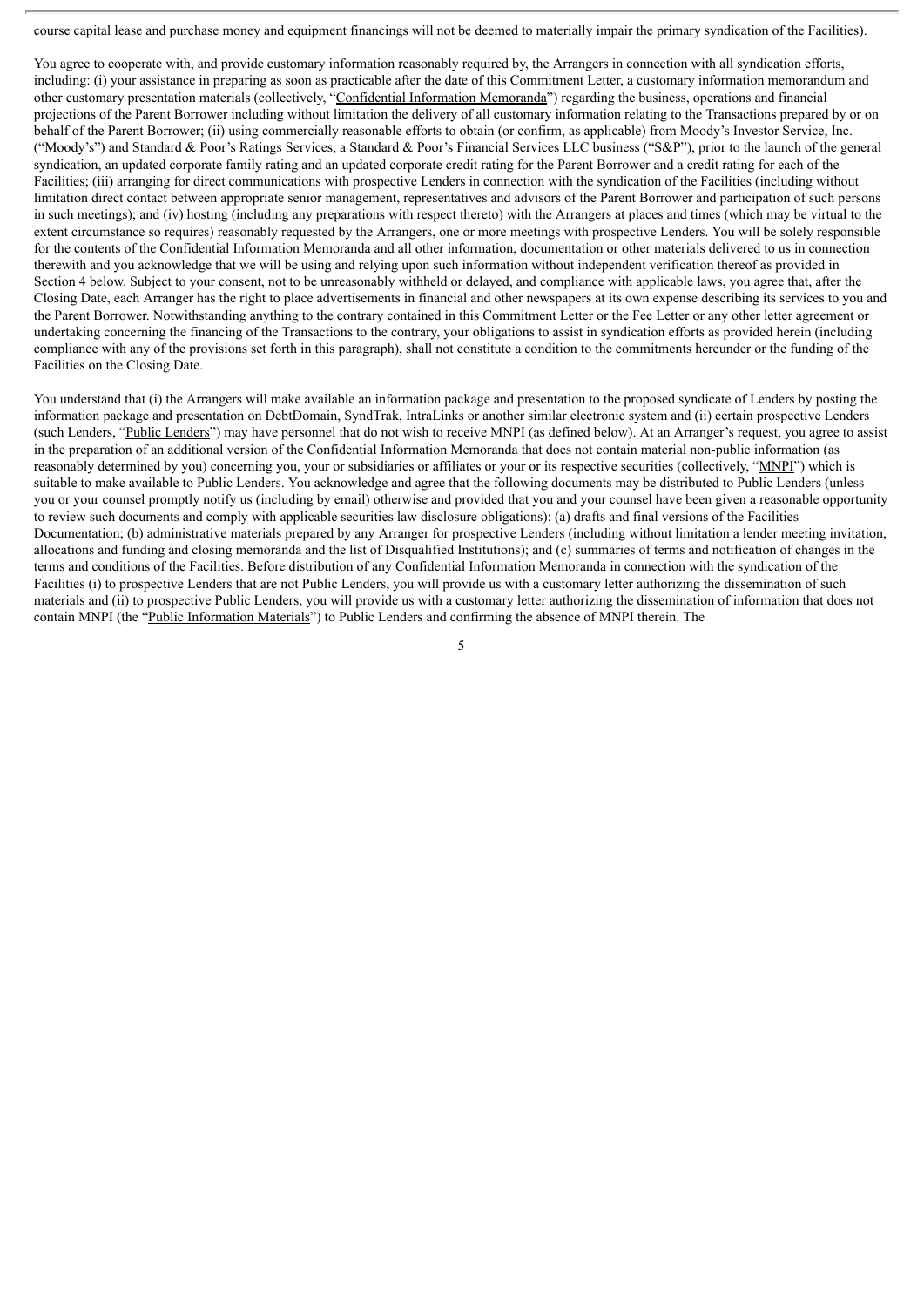Confidential Information Memoranda provided to Lenders and prospective Lenders will be accompanied by a disclaimer by such recipients exculpating us with respect to any use thereof and of any related materials by the recipients thereof. In addition, at an Arranger's request, you will identify Public Information Materials by marking the same as "PUBLIC" and by doing so you shall be deemed to have authorized the Commitment Parties and the proposed Lenders to treat such Public Information Materials as not containing any MNPI.

It is agreed that the completion of the successful syndication of, or receipt of commitments in respect of, the Facilities will not be a condition to the Commitment Parties' commitments hereunder.

#### 4. Information

You represent and warrant that (i) all written information (other than projections, forward looking information and information of a general economic or industry specific nature) that has been or will be made available to any Arranger, any Commitment Party, the Lenders or any of their respective affiliates by or on behalf of the Parent Borrower in connection with the Transactions is and will be, when furnished and taken as a whole, true and correct in all material respects and does not and will not, when furnished and taken as a whole, contain any untrue statement of a material fact or omit to state a material fact necessary to make the statements contained therein not materially misleading in light of the circumstances under which such statements are made (after giving effect to all supplements thereto) and (ii) the projections and other forward looking information that have been or will be made available to any Arranger, any Commitment Party, the Lenders or any of their respective affiliates by or on behalf of the Parent Borrower have been and will be prepared in good faith, and that information with respect to you will be based upon accounting principles consistent with your historical audited financial statements most recently provided as of the date hereof and upon assumptions that are believed by the preparer thereof to be reasonable when made and when made available to such Arranger, such Commitment Party, the Lenders and their respective affiliates; it being understood that such projections and forward-looking statements are as to future events and are not to be viewed as facts, such projections and forward-looking statements are subject to significant uncertainties and contingencies and that actual results during the period or periods covered by any such information may differ significantly from the projected results, and that no assurance can be given that the projected results will be realized. You agree that if at any time prior to the later of  $(x)$  the Closing Date and  $(y)$  the earlier of (i) 45 days following the Closing Date and (ii) the "Successful Syndication" (as defined in the Fee Letter) of the Facilities you become aware that any of the representations in the preceding sentence would be incorrect in any material respect if made at such time, then you will promptly supplement, or cause to be supplemented, the information and projections so that such representations will be correct in all material respects in light of the circumstances in which statements are made. Notwithstanding anything to the contrary contained in this Commitment Letter or the Fee Letter, none of the making of the foregoing representations, any supplements thereto, or the accuracy of any such representations and warranties, whether or not cured, shall constitute a condition precedent to the availability of the commitments and obligations of the Initial Lenders hereunder or the funding of the Facilities on the Closing Date. You understand that in providing our services pursuant to this Commitment Letter we may use and rely on the information and projections without independent verification thereof.

#### 5. Expense and Indemnification; Exculpation; Etc.

To induce us to enter into this Commitment Letter and the Fee Letter and to proceed with the documentation of the Facilities, you hereby agree to indemnify and hold harmless each Agent, each Arranger and each other agent or co-agent (if any) designated by any Arranger with respect to the Facilities, each Lender (including in any event each Commitment Party and any other Initial Lender) and their respective affiliates and each partner, trustee, shareholder, director, officer, employee, advisor,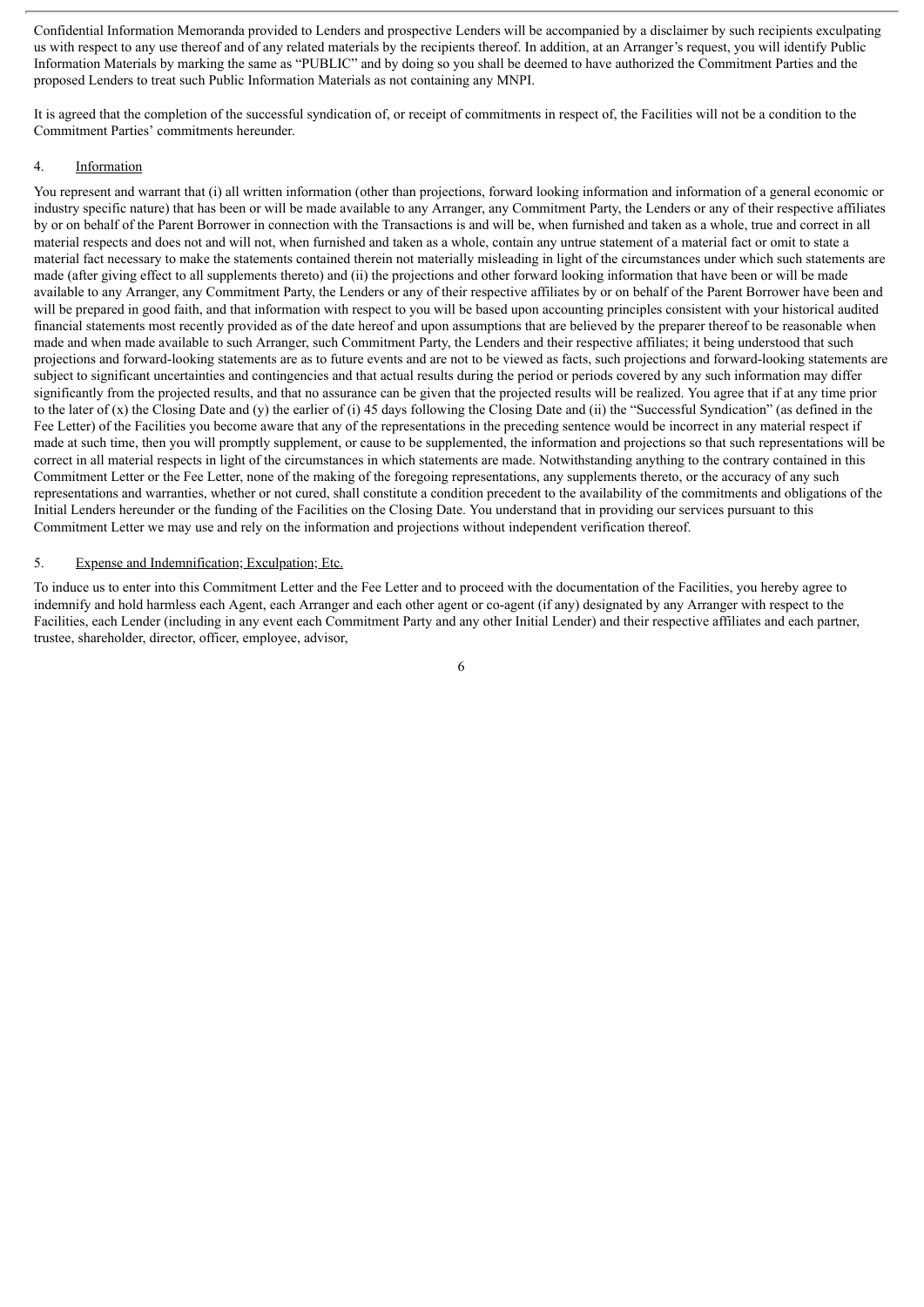representative, agent, attorney and controlling person thereof (each of the above, an "Indemnified Person") from and against any and all actions, suits, proceedings (including any investigations or inquiries), claims, losses, damages, liabilities or reasonable and documented expenses (including reasonable and documented legal expenses), joint or several, of any kind or nature whatsoever that may be brought or threatened by the Target, the Parent Borrower, the Guarantors (as defined in Exhibit A), any of their respective affiliates or any other person or entity or which may be incurred by or asserted against or involve any Indemnified Person (whether or not any Indemnified Person is a party to such action, suit, proceeding or claim) as a result of or arising out of or in any way related to or resulting from the Acquisition, this Commitment Letter, the Fee Letter, the Facilities, the Transactions or any related transaction contemplated hereby or thereby or any use or intended use of the proceeds of the Facilities; provided that you will not have to indemnify an Indemnified Person against (A) any claim, loss, damage, liability or reasonable and documented expense to the extent found by a final, non-appealable judgment of a court of competent jurisdiction to have resulted from (i) the gross negligence, bad faith or willful misconduct of such Indemnified Person or any of such Indemnified Person's controlled affiliates or any of its or their respective officers, directors, employees, agents, advisors or other representatives, (ii) a material breach of obligations under this Commitment Letter or the Facilities Documentation by such Indemnified Person or any of such Indemnified Person's controlled affiliates or (iii) any dispute solely among the Indemnified Persons (not arising as a result of any act or omission by the Parent Borrower or any of its subsidiaries or affiliates) other than any claim, action, suit, inquiry, litigation, investigation or other proceeding brought by or against any such Indemnified Person in its capacity as agent or arranger, or (B) any settlement entered into by such Indemnified Person without your written consent (such consent not to be unreasonably withheld, conditioned or delayed), but if settled with your written consent or if there is a final, non-appealable judgment by a court of competent jurisdiction in any such action, suit, proceeding or claim, you agree to indemnify and hold harmless each Indemnified Person from and against any and all losses, claims, losses, damages, liabilities or reasonable and documented expenses by reason of such settlement or judgment in accordance with the other provisions of this Section 5. You shall not, without the prior written consent of an Indemnified Person (which consent shall not be unreasonably conditioned, withheld or delayed), effect any settlement or consent to the entry of any judgment of any pending or threatened action, suit, proceeding or claim in respect of which indemnity could have been sought hereunder by such Indemnified Person unless (i) such settlement includes an unconditional release of such Indemnified Person in form and substance reasonably satisfactory to such Indemnified Person from all liability on claims that are the subject matter of such action, suit, proceeding or claim, (ii) does not include any statement as to or any admission of fault, culpability, wrongdoing or a failure to act by or on behalf of any Indemnified Person and (iii) contains customary confidentiality and non-disparagement provisions. Notwithstanding any other provision of this Commitment Letter, no Related Person will be responsible or liable to you or any other person or entity for damages arising from the use by others of any information or other materials obtained through internet, electronic, telecommunications or other information transmission systems, unless such use is found by a final, non-appealable judgment of a court of competent jurisdiction to have resulted from the gross negligence, bad faith or willful misconduct of, or a material breach of the obligations under this Commitment Letter or the Fee Letter by, such Related Person or any of such Related Person's controlled affiliates or any of its or their respective officers, directors, employees, agents, advisors, controlling persons or other representatives. "Related Person" means the Agent, each Arranger and each other agent or co-agent (if any) designated by any Arranger with respect to the Facilities, each Lender (including in any event each Commitment Party and any other Initial Lender) and their respective affiliates and each partner, trustee, shareholder, director, officer, employee, advisor, representative, agent, attorney and controlling person thereof.

You also agree to periodically reimburse us for our reasonable and documented or invoiced out-of-pocket costs and expenses in connection with any matter referred to in this Commitment Letter or the Fee Letter, including expenses associated with our due diligence efforts and field examinations and the reasonable and documented fees, disbursements and other charges of one primary counsel, one local counsel in each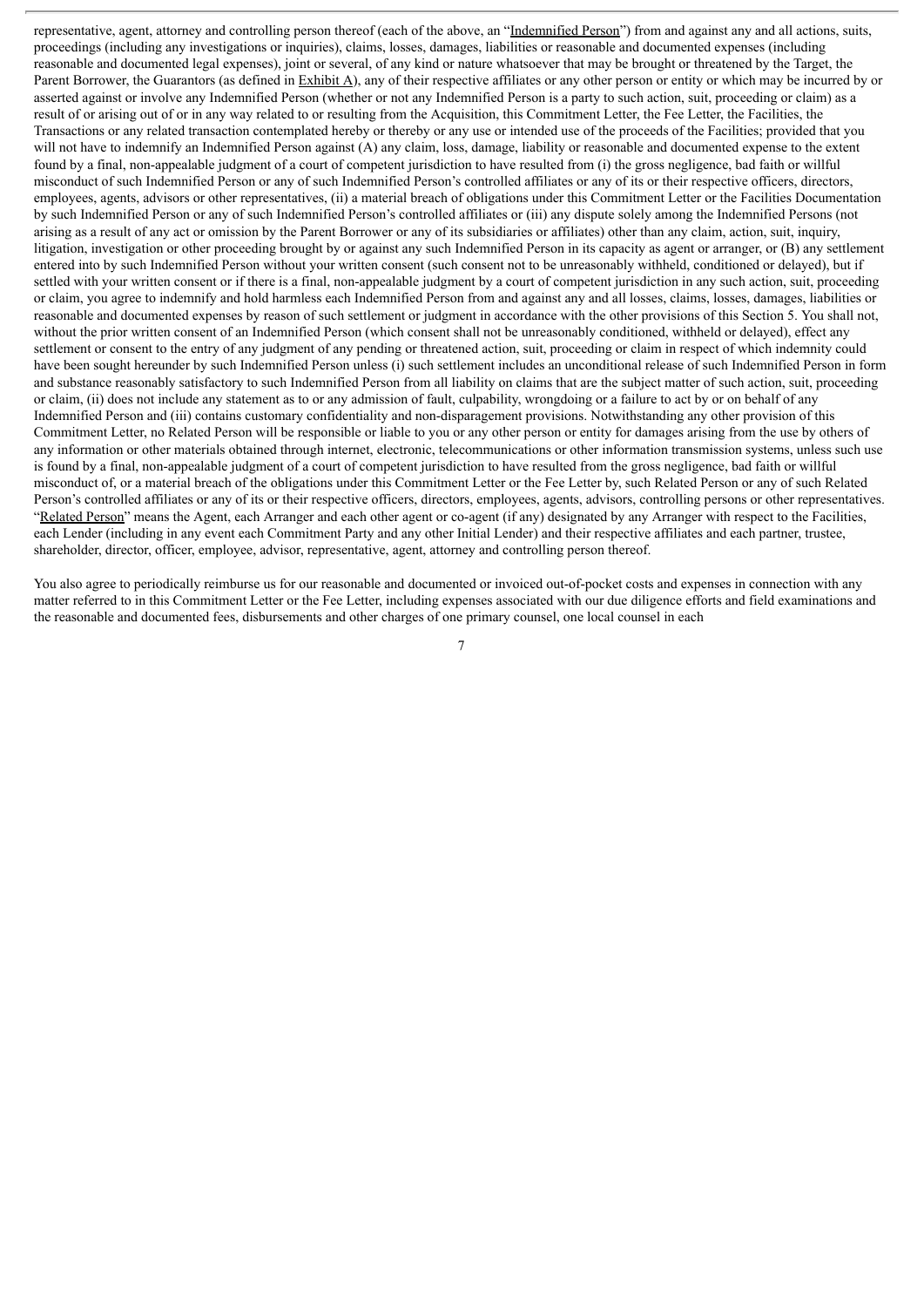relevant jurisdiction and counsel otherwise retained with the Parent Borrower's consent, whether or not the Acquisition is consummated, the Closing Date occurs or any Facilities Documentation is executed and delivered or any extensions of credit are made under any of the Facilities.

Your indemnity and reimbursement obligations under this Section 5 will be binding upon and inure to the benefit of the successors, assigns, heirs and personal representatives of you and the Indemnified Persons and shall be superseded in each case by the applicable provisions to the extent covered in the definitive financing documentation upon execution thereof and thereafter shall have no further force and effect.

Neither you nor we nor any other Related Person will be responsible or liable to us or you or any other person or entity for any indirect, special, punitive or consequential damages which may be alleged as a result of the Acquisition, this Commitment Letter, the Fee Letter, the Facilities, the Transactions or any related transaction contemplated hereby or thereby or any use or intended use of the proceeds of the Facilities; provided that the indemnity and reimbursement obligations under this Section 5 shall not be limited by this sentence.

#### 6. Assignments

This Commitment Letter may not be assigned by you without the prior written consent of the Commitment Parties (and any purported assignment without such consent will be null and void), is intended to be solely for the benefit of the parties hereto and is not intended to confer any benefits upon, or create any rights in favor of, any person (including your equity holders, employees or creditors) other than the parties hereto (and any Indemnified Person). This Commitment Letter may not be assigned by any Commitment Party without your written consent (and any purported assignment without such consent shall be null and void) provided that the Commitment Parties may (i) assign commitments in accordance with Section 1 to an Additional Committing Party and (ii) assign commitments in accordance with Section 3 above. This Commitment Letter may not be amended or any term or provision hereof waived or modified except by an instrument in writing signed by each of the parties hereto.

#### 7. USA PATRIOT Act Notification

Each Commitment Party notifies you, the Target and the Guarantors that, pursuant to the requirements of the USA PATRIOT Act (Title III of Pub. L. 107-56 (signed into law October 26, 2001)) (as amended, supplemented or modified from time to time, the "Patriot Act") it and each Lender may be required to obtain, verify and record information that identifies you, the Target and the Guarantors, including the name and address of each such person and other information that will allow such Commitment Party and each Lender to identify you, the Target and the Guarantors in accordance with the Patriot Act (and which information shall include, subject to applicable exemptions, information regarding beneficial ownership with respect to the Parent Borrower as required by 31 C.F.R. § 1010.230) and other applicable "know your customer" and anti-money laundering rules and regulations. This notice is given in accordance with the requirements of the Patriot Act and is effective for each Commitment Party and each Lender.

#### 8. Sharing Information; Affiliate Activities; Absence of Fiduciary Relationship

Please note that this Commitment Letter, the Fee Letter and any written or oral communications provided by any Commitment Party, any Arranger or any of their affiliates in connection with the Transactions are exclusively for the information of your Board of Directors and senior management and may not be disclosed to any other person or entity or circulated or referred to publicly without our prior written consent except, after providing written notice to the Commitment Parties (but only as and to the extent the provision of such notice is reasonably practicable), pursuant to applicable law or compulsory legal process; provided that we hereby consent to your disclosure of (i) this Commitment Letter and the Fee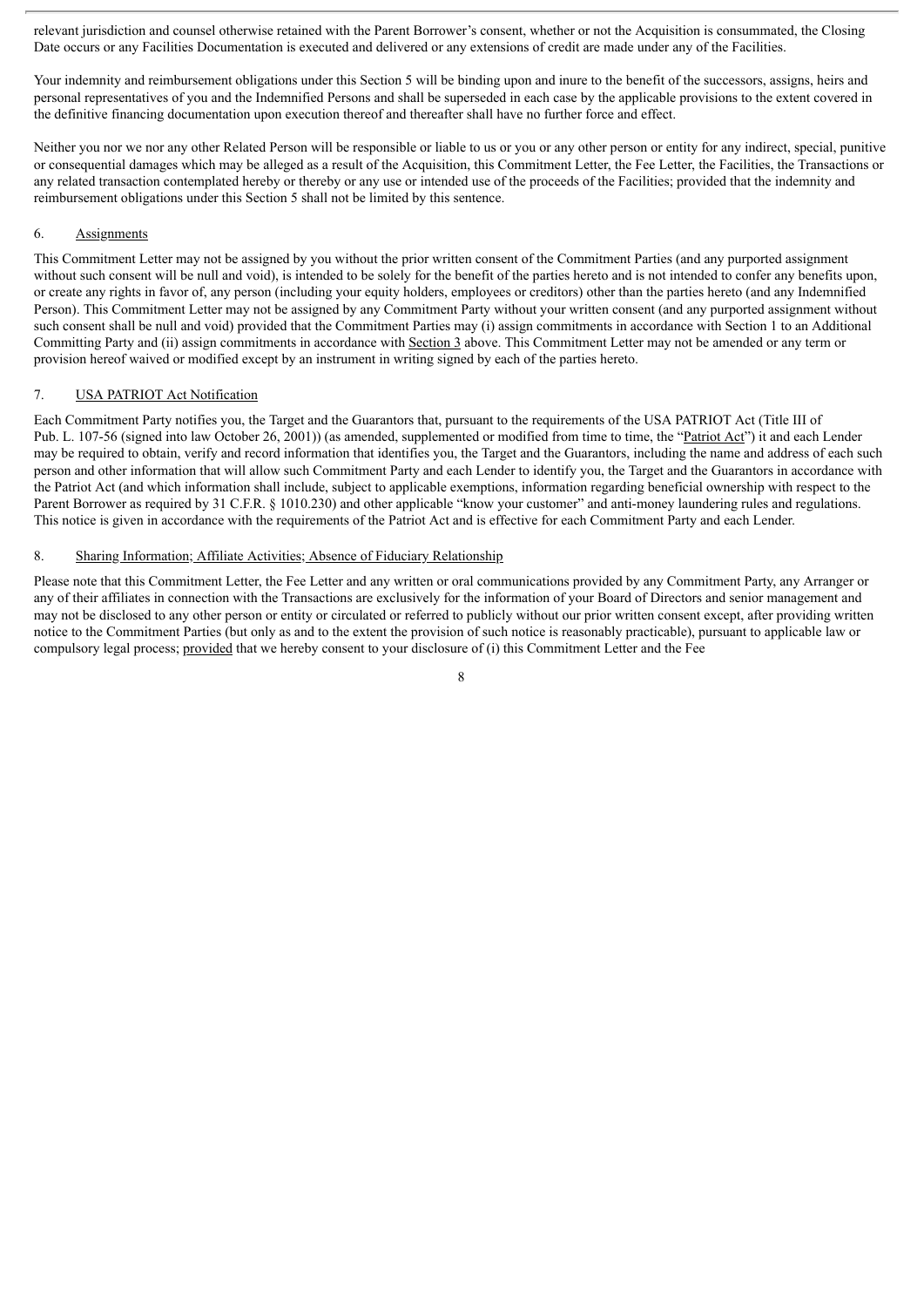Letter and such communications to the Parent Borrower's officers, directors, agents and advisors who are directly involved in the consideration of the Facilities to the extent you notify such persons of their obligation to keep this Commitment Letter, the Fee Letter and such communications confidential and such persons agree to hold the same in confidence, (ii) this Commitment Letter or the information contained herein (but not the Fee Letter or the information contained therein (except in redacted form reasonably satisfactory to the Commitment Parties)) to the Target and its officers, directors, agents and advisors who are directly involved in the consideration of the Facilities to the extent you notify such persons of their obligation to keep this Commitment Letter and the information contained herein confidential and such persons agree to hold the same in confidence, (iii) the Term Sheets to any ratings agencies on a confidential basis in connection with the Transactions, (iv) this Commitment Letter or the information contained herein and the Term Sheets (but not the Fee Letter or the information contained therein) in any syndication or other marketing materials, prospectus or other offering memorandum, in each case relating to the Facilities, (v) the Term Sheets (but not this Commitment Letter or the Fee Letter) to potential debt providers in coordination with us obtaining commitments to the Facilities from such potential debt providers, (vi) this Commitment Letter or the information contained herein and the Term Sheets (but not the Fee Letter or the information contained therein) to the extent customary or required in any public or regulatory filing relating to the Transactions, (vii) this Commitment Letter and the Fee Letter to bona fide prospective Additional Committing Parties, (viii) this Commitment Letter and the Fee Letter in any legal, judicial or administrative proceeding or other compulsory process or otherwise as required by applicable law or regulations (in which case you shall promptly notify us, in advance, to the extent reasonably practicable and permitted by law), (ix) this Commitment Letter and the Fee Letter upon the request or demand of any regulatory authority or self-regulatory body having jurisdiction over you or your affiliates (in which case you shall, except with respect to any regulatory authority exercising examination or regulatory authority, promptly notify us, in advance, to the extent reasonably practical and permitted by law), (x) this Commitment Letter and the Fee Letter for purposes of enforcing your rights hereunder and (xi) the aggregate amounts contained in the Fee Letter as part of the projections, pro forma information or a generic disclosure of aggregate sources and uses related to fee amounts related to the Transactions to the extent customary or required in offering and marketing materials for the Facilities or to the extent customary or required in any ratings agency presentations, or public or regulatory filing relating to the Transactions; provided, further, that the foregoing restrictions shall cease to apply (except in respect of the Fee Letter and the contents thereof) two years after the date of this Commitment Letter.

We shall use all nonpublic information received by us and our affiliates from or on behalf of you in connection with this Commitment Letter and the transactions contemplated hereby solely for the purposes of negotiating, evaluating and consulting on the transactions contemplated hereby and providing the services that are the subject of this Commitment Letter and shall treat confidentially, together with the terms and substance of this Commitment Letter and the Fee Letter, all such information; provided, however, that nothing herein shall prevent us from disclosing any such information (a) to rating agencies on a confidential basis in connection with our mandate hereunder, (b) to any Lenders or participants or prospective Lenders or participants or contractual counterparty to any swap or derivative transaction relating to the Parent Borrower, the Target or any of their subsidiaries, in each case who have agreed to be bound by confidentiality and use restrictions in accordance with the proviso to this sentence, (c) in any legal, judicial or administrative proceeding or other compulsory process or otherwise as required by applicable law or regulations (in which case we shall promptly notify you, in advance, to the extent reasonably practicable and permitted by law), (d) upon the request or demand of any regulatory (including self-regulatory) authority having jurisdiction over us or our affiliates (in which case we shall, except with respect to any audit or examination conducted by bank accountants or any regulatory authority exercising examination or regulatory authority, promptly notify you, in advance, to the extent reasonably practical and permitted by law), (e) to our officers, directors, employees, legal counsel, independent auditors, professionals and other experts or agents (collectively, "Representatives") who are informed of the confidential nature of such information and who are subject to customary confidentiality obligations of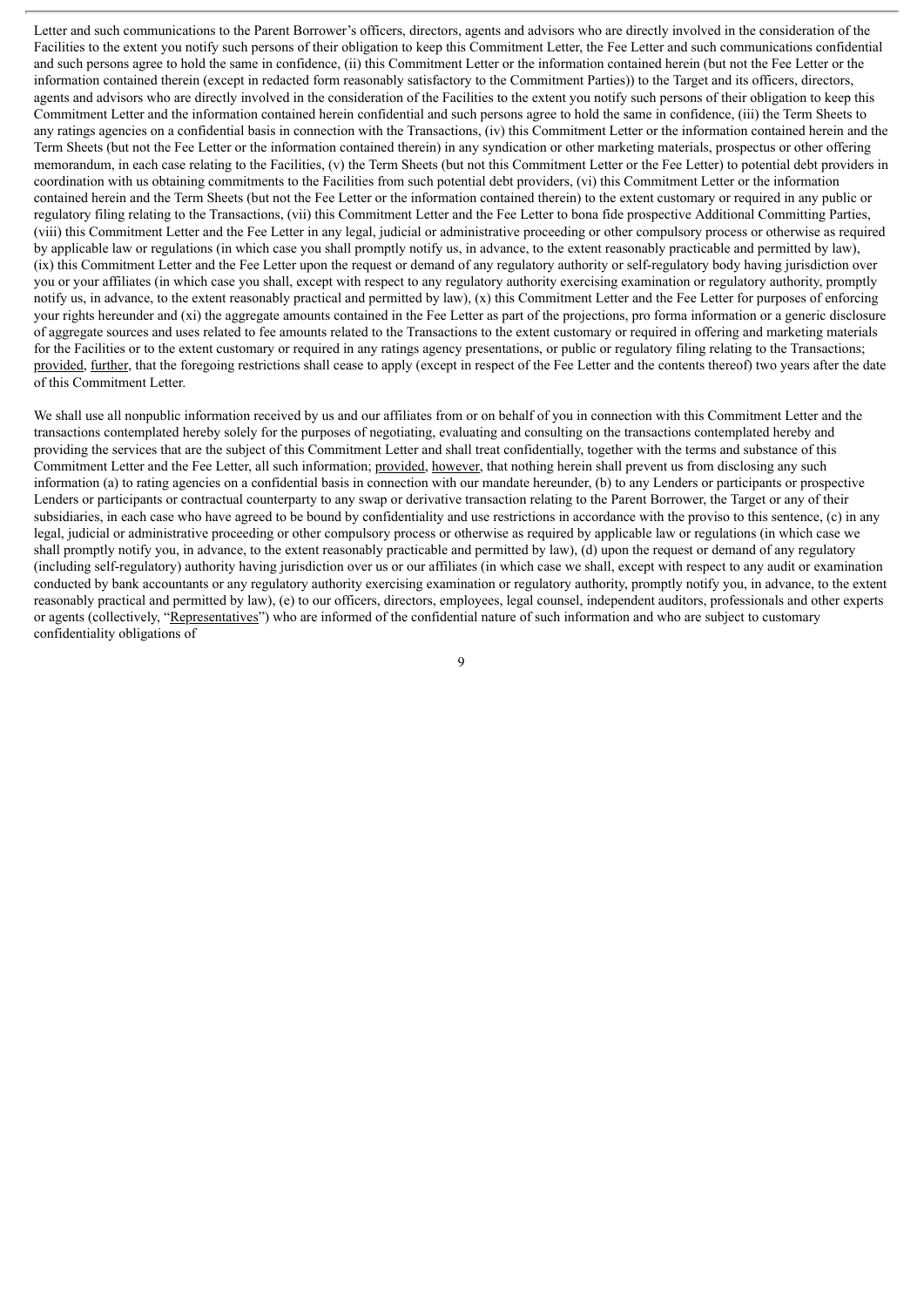professional practice or who agree to be bound by the terms of this paragraph (or language substantially similar to this paragraph) (with each such Commitment Party, to the extent within its control, responsible for such Representatives' compliance with this paragraph), (f) to any of our affiliates and their Representatives (provided that any such affiliate or Representative is advised of its obligation to retain such information as confidential, and we shall be responsible for such affiliates' compliance with this paragraph) to be utilized solely in connection with rendering services to you in connection with the Transactions, (g) to the extent any such information becomes publicly available other than by reason of disclosure by us, our affiliates or any of our respective Representatives in breach of this Commitment Letter, (h) to the extent that such information is received by us from a third party that is not, to our knowledge, subject to confidentiality obligations owing to you or any of your affiliates or related parties, (i) to the extent that such information is independently developed by us, or (j) for purposes of enforcing the rights of the Commitment Parties under this Commitment Letter; provided that the disclosure of any such information to any Lenders or prospective Lenders or participants or prospective participants shall be made subject to the acknowledgment and acceptance by such Lender or prospective Lender or participant or prospective participant that such information is being disseminated on a confidential basis (on substantially the terms set forth in this paragraph or as is otherwise reasonably acceptable to you and us, including, without limitation, as agreed in any confidential information memorandum or other marketing materials) in accordance with our standard syndication processes or customary market standards for dissemination of such type of information. The provisions of this paragraph shall automatically be superseded by the confidentiality provisions to the extent covered in the definitive documentation for the Facilities upon the Closing Date and shall in any event automatically terminate two years following the date of this Commitment Letter. You acknowledge that each Commitment Party and its affiliates are full service securities firms and as such may from time to time effect transactions, for their own account or the account of customers, and may hold positions in securities or indebtedness, or options thereon, of the Parent Borrower, the Target and other companies that may be the subject of the Transactions. Each Commitment Party and its affiliates will have economic interests that are different from or conflict with those of the Parent Borrower regarding the transactions contemplated hereby, and you acknowledge and agree that no Commitment Party has any obligation to disclose such interests to you. You further acknowledge and agree that nothing in this Commitment Letter, the Fee Letter or the nature of our services or in any prior relationship will be deemed to create an advisory, fiduciary or agency relationship between us, on the one hand, and you, your equity holders or your affiliates, on the other hand, and you waive, to the fullest extent permitted by law, any claims you may have against any Commitment Party for breach of fiduciary duty or alleged breach of fiduciary duty and agree that no Commitment Party will have any liability (whether direct or indirect) to you in respect of such a fiduciary duty claim or to any person asserting a fiduciary duty claim on your behalf, including your equity holders, employees or creditors. You acknowledge that the Transactions (including the exercise of rights and remedies hereunder and under the Fee Letter) are arms' length commercial transactions and that we are acting as principal and in our own best interests. You are relying on your own experts and advisors to determine whether the Transactions are in your best interests and are capable of evaluating and understanding, and you understand and accept, the terms, risks and conditions of the transactions contemplated hereby. In addition, you acknowledge that we may employ the services of our affiliates in providing certain services hereunder and may exchange with such affiliates information concerning you, the Target and other companies that may be the subject of the Transactions and such affiliates will be entitled to the benefits afforded to us hereunder.

Consistent with our policies to hold in confidence the affairs of our customers, we will not use or disclose confidential information obtained from you by virtue of the Transactions in connection with our performance of services for any of our other customers (other than as permitted to be disclosed under this Section 8). Furthermore, you acknowledge that neither we nor any of our affiliates have an obligation to use in connection with the Transactions, or to furnish to you, confidential information obtained or that may be obtained by us from any other person.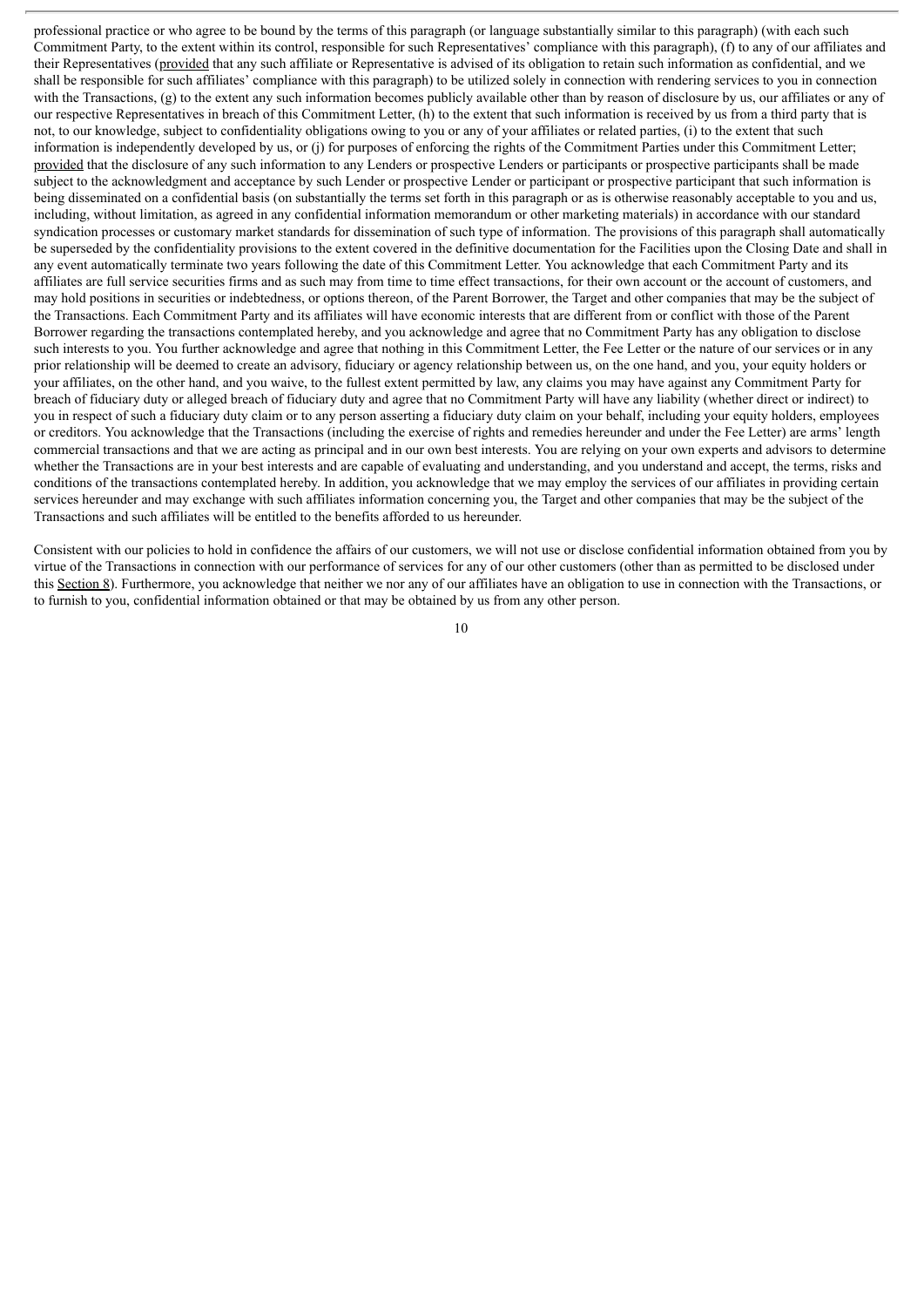Please note that each Commitment Party and its affiliates do not provide tax, accounting or legal advice.

#### 9. Waiver of Jury Trial; Governing Law; Submission to Jurisdiction; Surviving Provisions

ANY RIGHT TO TRIAL BY JURY WITH RESPECT TO ANY ACTION. SUIT. PROCEEDING OR CLAIM ARISING IN CONNECTION WITH OR AS A RESULT OF ANY MATTER REFERRED TO IN THIS COMMITMENT LETTER OR THE FEE LETTER IS HEREBY **IRREVOCABLY WAIVED BY THE PARTIES HERETO. THIS COMMITMENT LETTER WILL BE GOVERNED BY AND CONSTRUED** IN ACCORDANCE WITH THE LAWS OF THE STATE OF NEW YORK; PROVIDED, HOWEVER, THAT THE LAWS OF THE STATE **OF DELAWARE SHALL GOVERN IN DETERMINING WHETHER THE ACQUISITION HAS BEEN CONSUMMATED IN ACCORDANCE WITH THE TERMS OF THE ACQUISITION AGREEMENT (WITHOUT GIVING EFFECT TO ANY CHOICE OR CONFLICT OF LAW PROVISION OR RULE (WHETHER OF THE STATE OF DELAWARE OR ANY OTHER JURISDICTION) THAT** WOULD CAUSE IN THE APPLICATION OF ANY LAW OTHER THAN THE LAWS OF THE STATE OF DELAWARE). Each of the parties hereto hereby irrevocably (i) submits, for itself and its property, to the exclusive jurisdiction of (a) the Supreme Court of the State of New York, New York County and (b) the United States District Court for the Southern District of New York, located in the Borough of Manhattan, and any appellate court from any such court, in any action, suit, proceeding or claim arising out of or relating to this Commitment Letter, the Fee Letter or the Transactions or the performance of services contemplated hereunder or under the Fee Letter, or for recognition or enforcement of any judgment, and agrees that all claims in respect of any such action, suit, proceeding or claim shall be heard and determined in such New York State court or such Federal court, (ii) waives, to the fullest extent permitted by law, any objection that it may now or hereafter have to the laying of venue of any action, suit, proceeding or claim arising out of or relating to this Commitment Letter, the Fee Letter, the Transactions or the performance of services contemplated hereunder or under the Fee Letter in any such New York State or Federal court and (iii) waives, to the fullest extent permitted by law, the defense of an inconvenient forum to the maintenance of any such action, suit, proceeding or claim in any such court and (iv) agrees that a final, non-appealable judgment in any such action, suit or proceeding shall be conclusive and may be enforced in other jurisdictions by suit on the judgment or in any other manner provided by law. Each of the parties hereto agrees to commence any such action, suit, proceeding or claim either in the United States District Court for the Southern District of New York or in the Supreme Court of the State of New York, New York County located in the Borough of Manhattan.

Each of the parties hereto agrees that (i) this Commitment Letter is a binding and enforceable agreement with respect to the subject matter contained herein, including an agreement of each party to negotiate in good faith the Facilities Documentation by the parties hereto in a manner consistent with this Commitment Letter, it being acknowledged and agreed that the commitments provided hereunder are subject only to conditions precedent as expressly set forth in Exhibit B of this Commitment Letter, and (ii) the Fee Letter is a legally valid and binding agreement of the parties thereto with respect to the subject matter set forth therein. This Commitment Letter is issued for your benefit only and no other person or entity (other than the Indemnified Persons) may rely hereon.

The provisions of <u>Sections 3, 4, 5, 8</u> and this Section 9 of this Commitment Letter will survive any termination or completion of the arrangements contemplated by this Commitment Letter or the Fee Letter, including without limitation whether or not the Facilities Documentation are executed and delivered and whether or not the Facilities are made available or any loans under the Facilities are disbursed. You may terminate in whole (not in part) this Commitment Letter and the commitments with respect to the Facilities hereunder at any time subject to the provisions of the preceding sentence and the Fee Letter; provided in the event of a reduction in the purchase price for the Acquisition or if a lesser amount of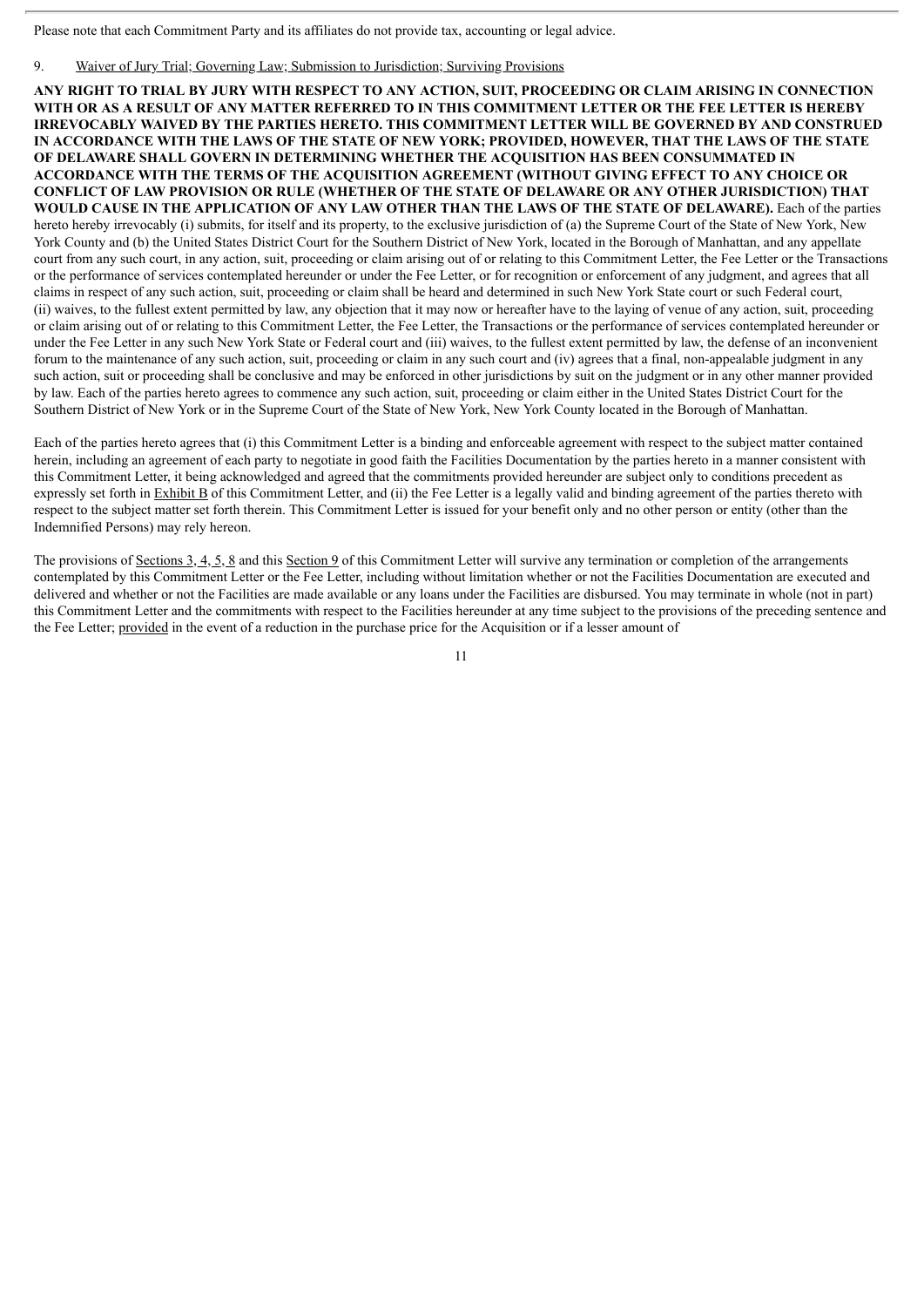indebtedness under the Term Loan Facilities is required to fund the Transactions for any other reason, you may, in your sole discretion, ratably reduce the commitments with respect to the Term Loan Facilities.

#### 10. Termination; Acceptance

Our commitments hereunder and our agreements to provide the services described herein will terminate upon the first to occur of (i) the consummation of the Acquisition (for the avoidance of doubt, either  $(x)$  with the funding of the Facilities to the extent required hereunder or  $(y)$  without the funding of the Facilities if not required hereunder), (ii) the valid termination of the Acquisition Agreement in accordance with its terms or your written notice of the abandonment of the Acquisition and (iii) 11:59 p.m. on September 30, 2022 (the "Termination Date").

This Commitment Letter may be executed in any number of counterparts, each of which when executed will be an original and all of which, when taken together, will constitute one agreement. Delivery of an executed counterpart of a signature page of this Commitment Letter by facsimile or other electronic transmission will be as effective as delivery of a manually executed counterpart hereof. The words "execution," "signed," "signature," and words of like import in this Commitment Letter or the Fee Letter shall be deemed to include electronic signatures or electronic records, each of which shall be of the same legal effect, validity or enforceability as a manually executed signature or the use of a paper-based recordkeeping system, as the case may be, to the extent and as provided for in any applicable law, including the Federal Electronic Signatures in Global and National Commerce Act, the New York State Electronic Signatures and Records Act, or any other similar state laws based on the Uniform Electronic Transactions Act.

Please confirm that the foregoing is in accordance with your understanding by signing and returning to JPMCB the enclosed copy of this Commitment Letter, together, if not previously executed and delivered, with the Fee Letter on or before the close of business on April 1, 2022, whereupon this Commitment Letter and the Fee Letter will become binding agreements between us. If not signed and returned as described in the preceding sentence by such date, this offer will terminate on such date.

**[***The remainder of this page is intentionally left blank.***]**

<sup>12</sup>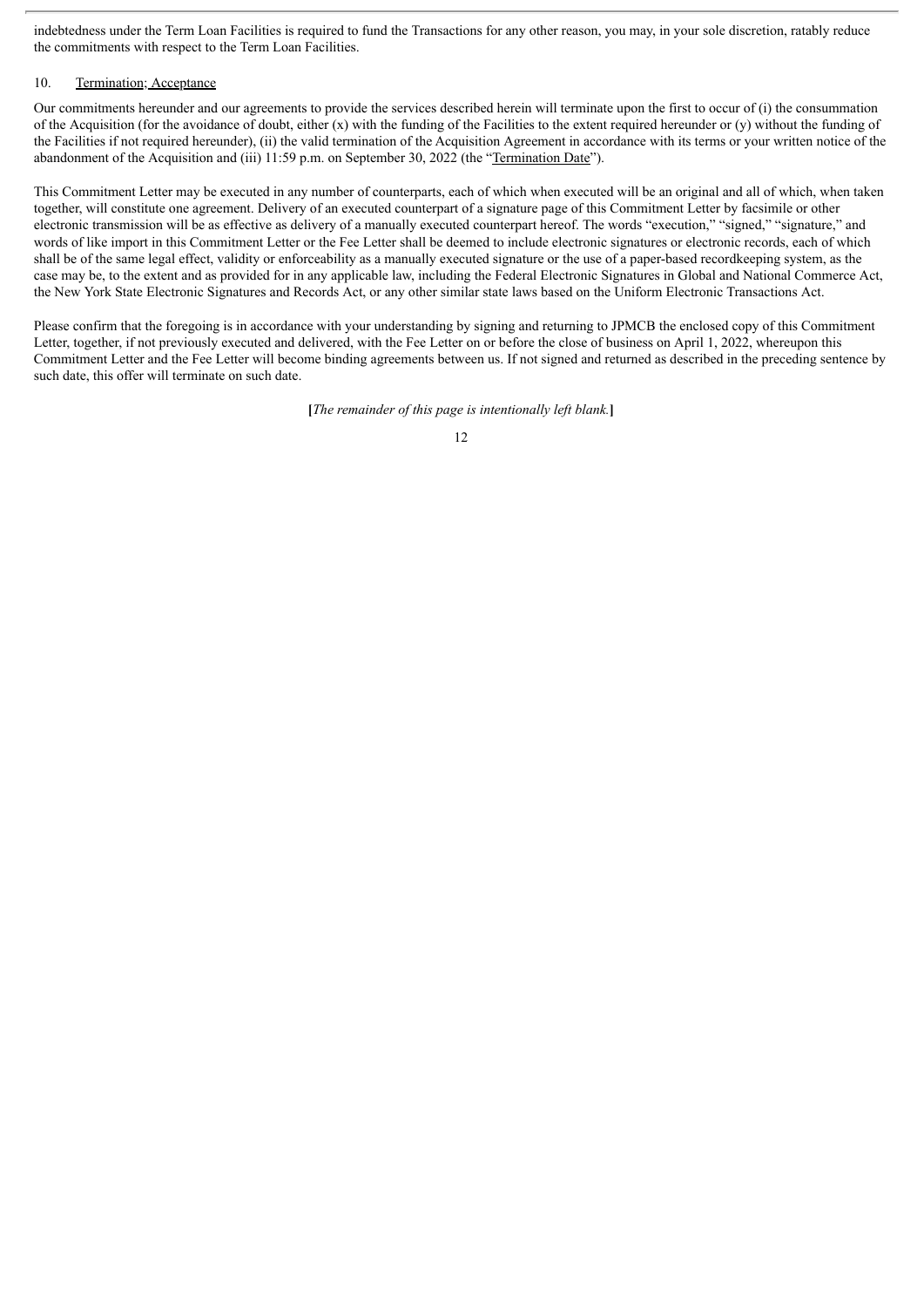We look forward to working with you on this assignment.

Very truly yours,

#### **JPMORGAN CHASE BANK, N.A.**

By: /s/ Timothy Lee Name: Timothy Lee Title: Executive Director

[Commitment Letter – Signature Page]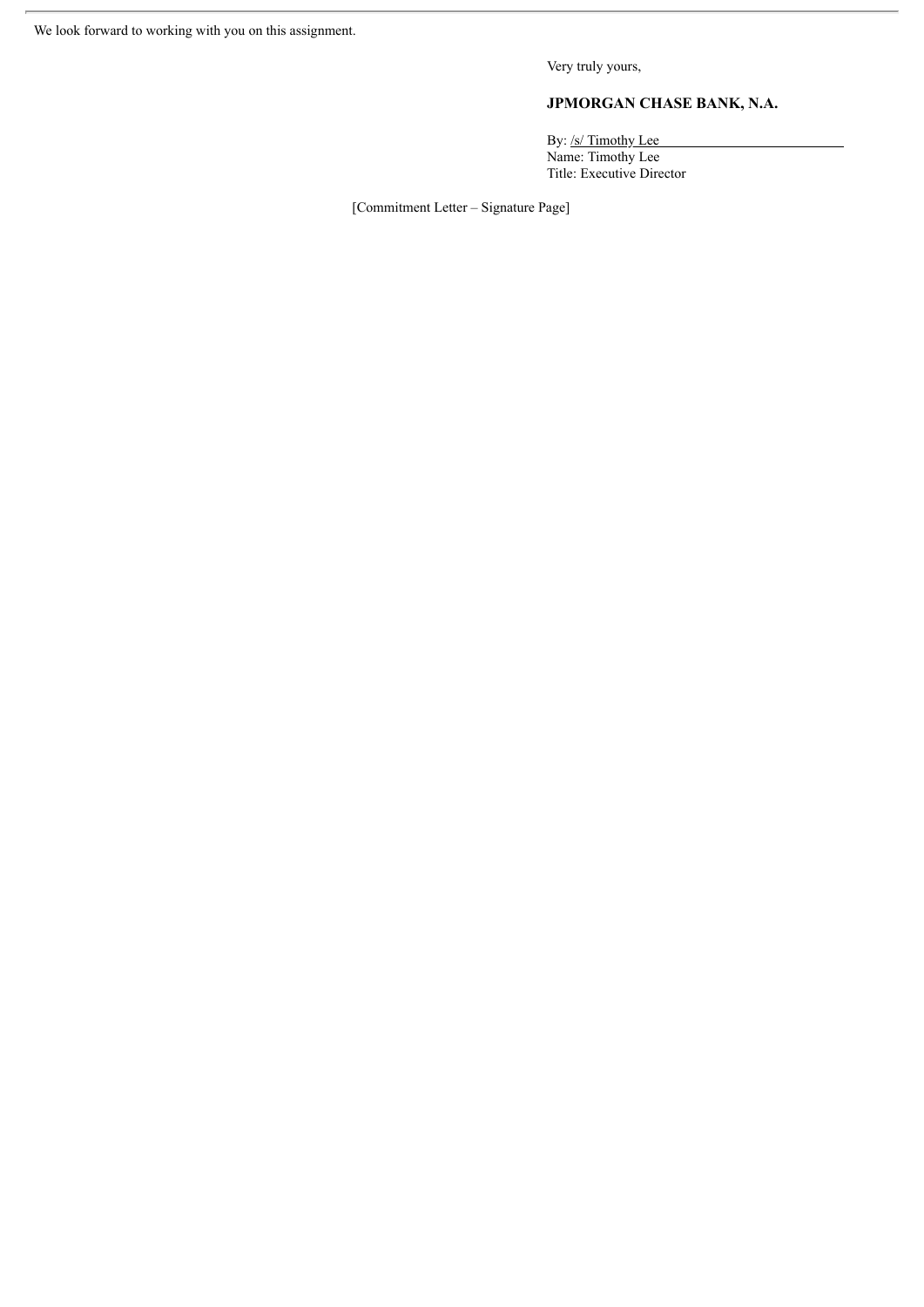#### **BARCLAYS BANK PLC**

By: /s/ George Lee Name: George Lee Title: Managing Director

[Commitment Letter – Signature Page]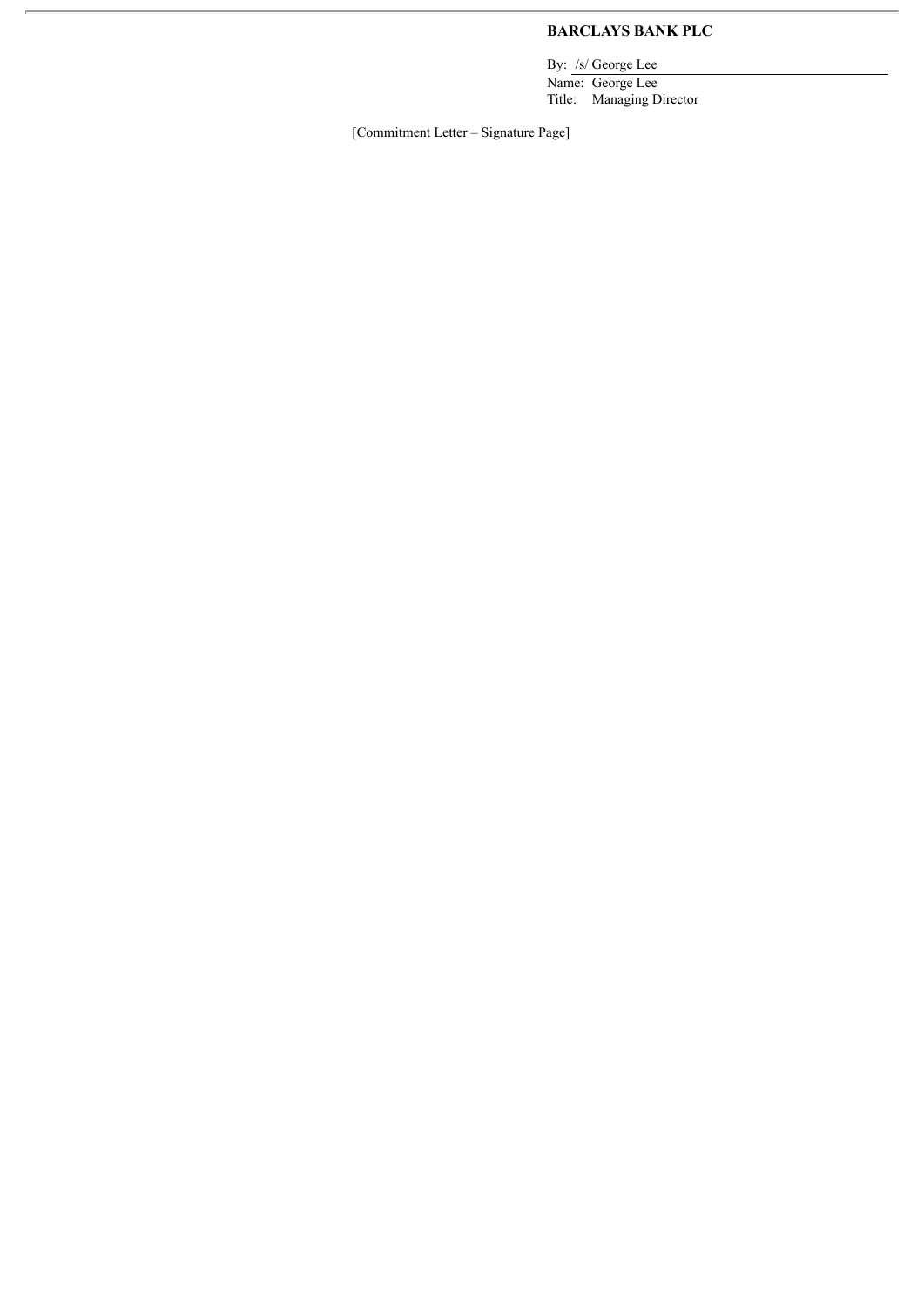Accepted and agreed to as of the date first written above:

#### **MKS INSTRUMENTS, INC.**

By: /s/ Seth H. Bagshaw Name: Seth H. Bagshaw Title: Senior Vice President, Chief Financial Officer and Treasurer

[Commitment Letter – Signature Page]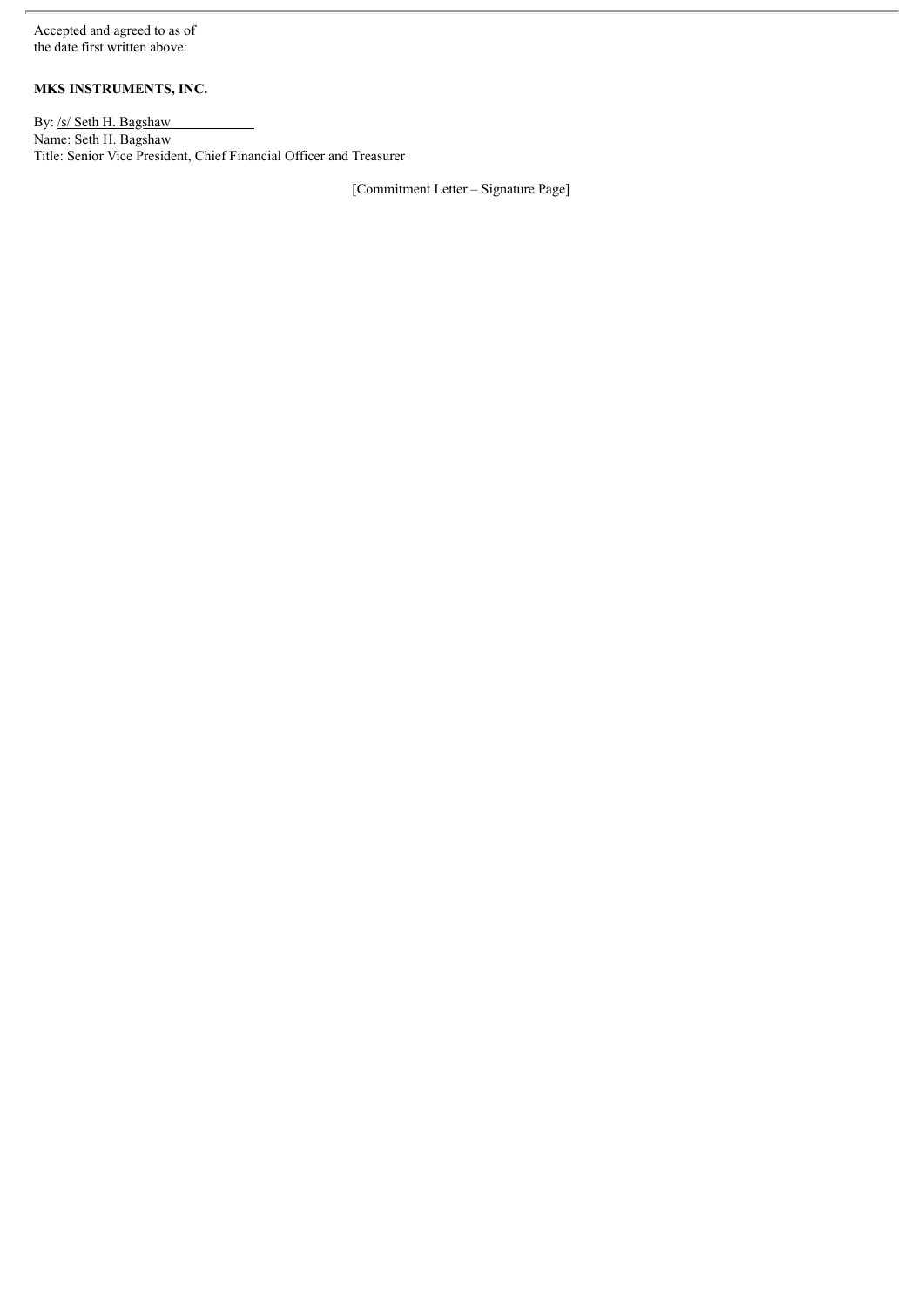#### **SCHEDULE 1**

 $\bar{r}$ 

#### **FACILITY COMMITMENTS**

| <b>Initial Lender</b>     | <b>Term Loan B</b><br>Facility | <b>Term Loan A</b><br>Facility | <b>Revolving Credit</b><br>Facility |
|---------------------------|--------------------------------|--------------------------------|-------------------------------------|
| JPMorgan Chase Bank, N.A. | 50%                            | 50%                            | 50%                                 |
| Barclays Bank PLC         | 50%                            | 50%                            | 50%                                 |
| <b>Total:</b>             | 100%                           | 100%                           | 100%                                |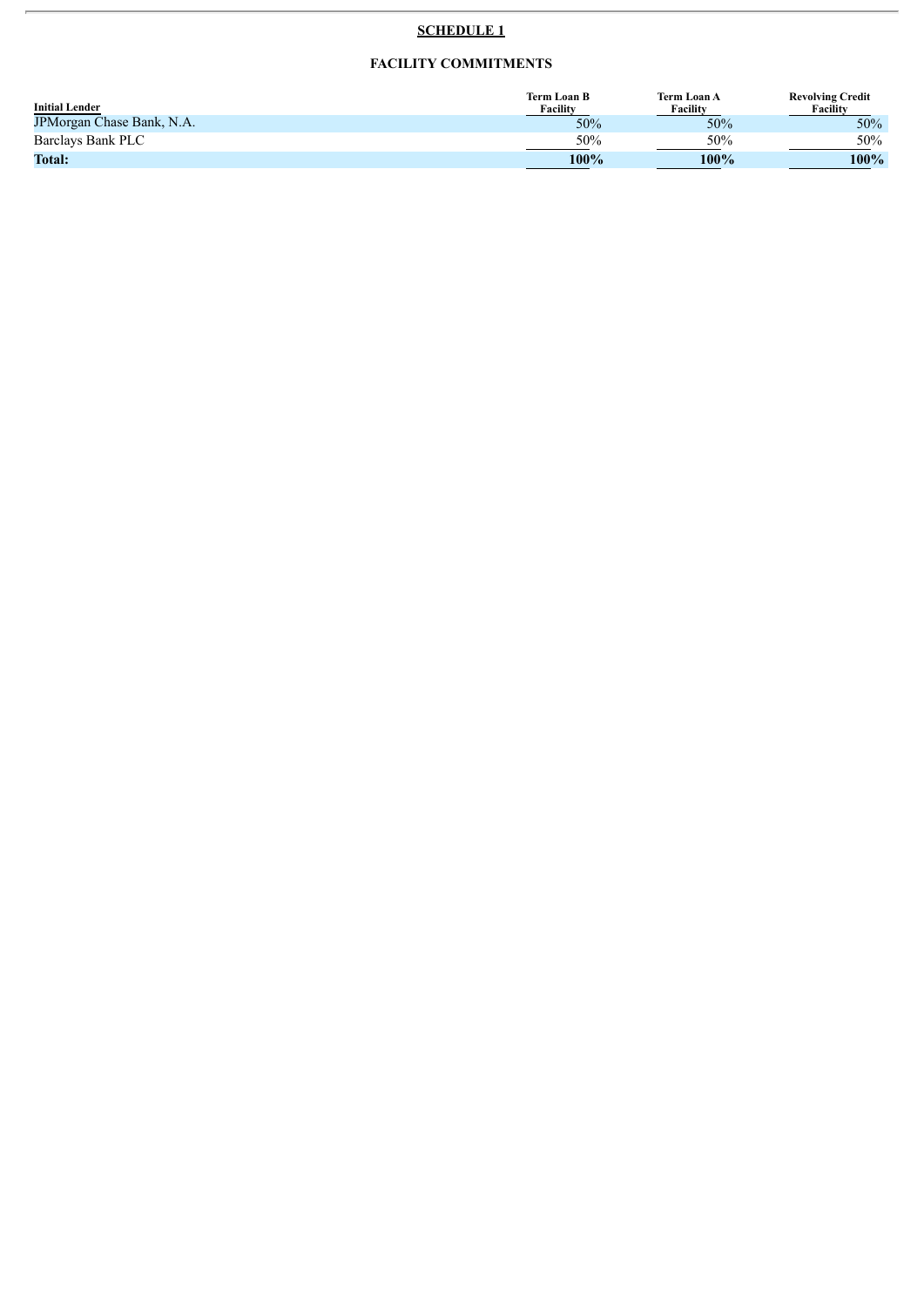#### MKS Instruments, Inc. Senior Secured Credit Facilities Summary of Terms

Set forth below is a summary of the proposed principal terms for the Facilities. Unless otherwise defined in this Exhibit A, capitalized terms used in this Exhibit A shall have the meanings set forth in the Commitment Letter to which this Exhibit A is attached.

#### 1. PARTIES AND TRANSACTION

| Borrowers:                                  | MKS Instruments, Inc., a Massachusetts corporation (the "Parent Borrower"). The Facilities<br>Documentation shall permit certain wholly-owned domestic restricted subsidiaries of the<br>Parent Borrower to be added as co-borrowers (together with Parent Borrower, the<br>"Borrowers") with respect to the Revolving Credit Facility (as defined below), subject to<br>terms and conditions set forth in the Specified Credit Agreement (as defined below).                                                                                                                                                                                                                                                                                                                                      |
|---------------------------------------------|----------------------------------------------------------------------------------------------------------------------------------------------------------------------------------------------------------------------------------------------------------------------------------------------------------------------------------------------------------------------------------------------------------------------------------------------------------------------------------------------------------------------------------------------------------------------------------------------------------------------------------------------------------------------------------------------------------------------------------------------------------------------------------------------------|
| Guarantors:                                 | Subject to the Certain Funds Provision and the exceptions and thresholds set forth in the<br>Specified Credit Agreement, all obligations of the Parent Borrower under the Facilities and<br>any swap agreements and cash management arrangements provided by any Lender, Arranger,<br>Agent or any affiliate of a Lender, Arranger or Agent (or any Lender, Arranger, Agent or any<br>affiliate thereof at the time into which such agreement was entered) (collectively, the<br>"Obligations") will be unconditionally guaranteed by each of the Parent Borrower's direct and<br>indirect, existing and future wholly-owned domestic restricted subsidiaries (collectively, the<br>"Guarantors"; and together with the Borrowers, the "Loan Parties"; such guarantees being the<br>"Guarantees"). |
| Joint Lead Arrangers and Joint Bookrunners: | JPMorgan Chase Bank, N.A. ("JPMCB") and Barclays Bank PLC ("Barclays") (each, in such<br>capacities, an "Arranger") and will perform the duties customarily associated with such roles.                                                                                                                                                                                                                                                                                                                                                                                                                                                                                                                                                                                                            |
| Administrative Agent:                       | JPMCB will act as the sole administrative agent and sole collateral agent in respect of the<br>Facilities (in such capacities, together with its permitted successors, the "Administrative"<br>$Again$ ").                                                                                                                                                                                                                                                                                                                                                                                                                                                                                                                                                                                         |
| Lenders:                                    | A syndicate of banks, financial institutions and other entities arranged by the Arrangers and<br>reasonably acceptable to the Parent Borrower (collectively, the "Lenders").                                                                                                                                                                                                                                                                                                                                                                                                                                                                                                                                                                                                                       |
| Transactions:                               | The Parent Borrower intends to acquire (the "Acquisition"), directly or indirectly through one<br>or more wholly-owned restricted subsidiaries, 100% of the equity interests of Atotech                                                                                                                                                                                                                                                                                                                                                                                                                                                                                                                                                                                                            |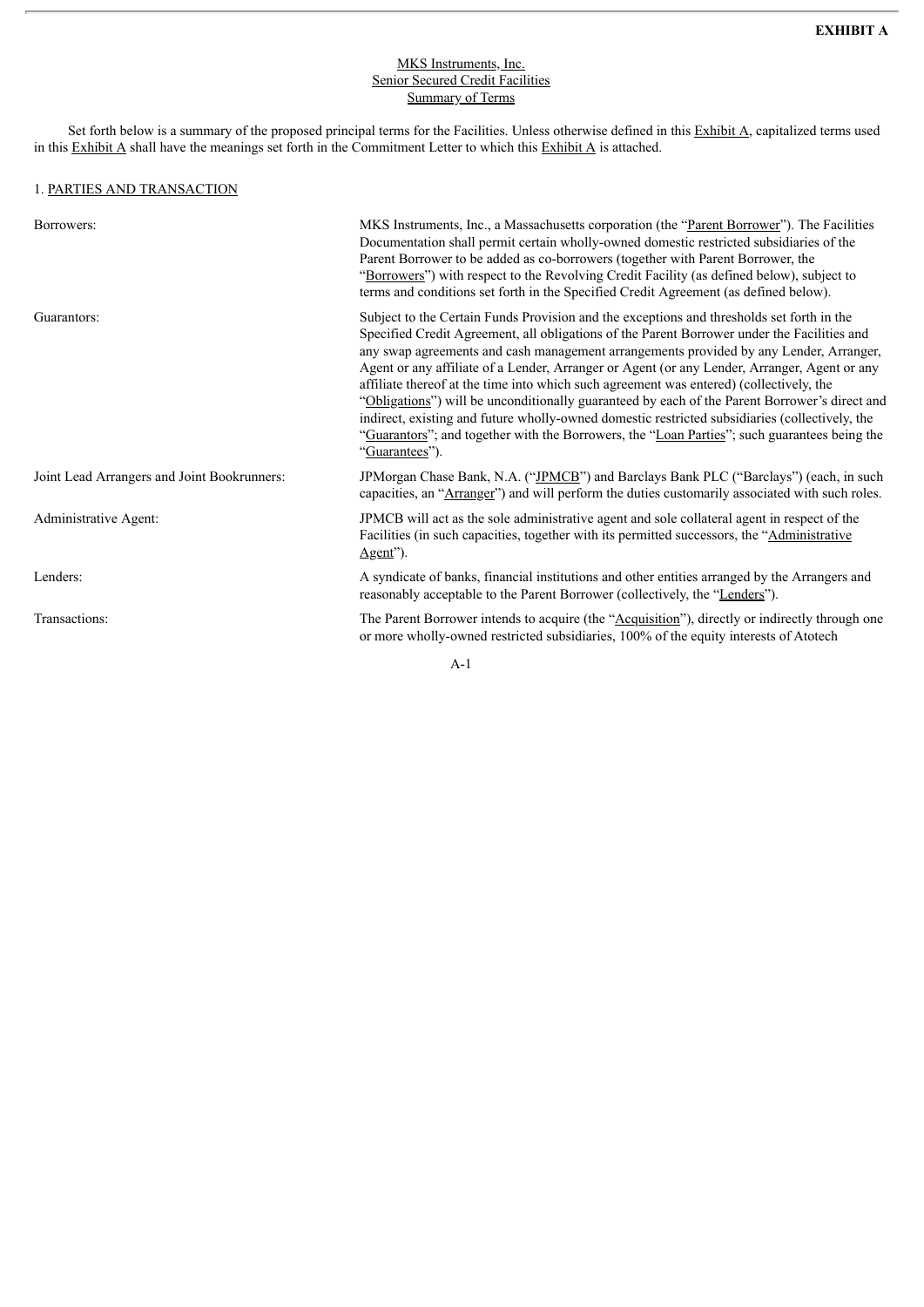Limited, a registered public company existing under the laws of Jersey (the "Target"), pursuant to that certain Implementation Agreement, dated as of July 1, 2021, as amended by the Letter Agreement, dated as of October 29, 2021 and by the Amendment to Implementation Agreement dated as of April 1, 2022 (including the exhibits and schedules thereto, and as may be amended, modified or supplemented from time to time in accordance with the terms of Exhibit B, the "Acquisition Agreement"), among the Parent Borrower and the Target. In connection therewith, the Parent Borrower has requested that the Lenders provide (i) the Term Loan B Facility (as defined below) in an aggregate principal amount of \$4,250.0 million, (ii) the Term Loan A Facility (as defined below) in an aggregate principal amount of \$1,000.0 million and (iii) the Revolving Credit Facility (as defined below) with total aggregate commitments of \$500.0 million. The proceeds of the Facilities will be used (1) to pay a portion of the consideration for the Acquisition, (2) to finance (x) the repayment in full of all outstanding indebtedness of the Parent Borrower and its subsidiaries under the Existing Credit Agreements (including, in each case, as amended or otherwise modified after the date hereof) (other than certain letters of credit issued under the Existing Revolving Credit Agreement on the Closing Date), (y) the repayment in full of all outstanding indebtedness of the Target and its subsidiaries under that certain Credit Agreement, dated as of March 18, 2021, by and among certain subsidiaries of the Target, the financial institutions and other parties thereto from time to time, and Goldman Sachs Bank USA, as administrative agent and collateral agent (as amended, restated, supplemented, refinanced, renewed, replaced, extended or otherwise modified from time to time, the "Target Credit Agreement") (other than letters of credit and ancillary facilities issued under the Target Credit Agreement on the Closing Date), and (z) the repayment in full of certain other indebtedness of the Target and its subsidiaries, but excluding indebtedness permitted to remain outstanding on and after the Closing Date under the Acquisition Agreement (clauses  $(x)$ ,  $(y)$  and  $(z)$  collectively, and together with the termination of any guarantee and security in respect thereof, the "Refinancing"), (iii) to provide ongoing working capital requirements of the Parent Borrower and its subsidiaries and (iv) to pay fees, costs, and expenses associated with the foregoing and with the Facilities (the uses set forth in clauses (i) through (iv), collectively referred to hereinafter as the "Transaction Costs") and for other general corporate purposes of the Parent Borrower and its subsidiaries. The transactions described in this paragraph are collectively the "Transactions".

"Existing Credit Agreements" means, collectively (1) that certain Term Loan Credit Agreement, dated as of April 29, 2016 (as such document may have been amended or otherwise modified to but excluding the date hereof, the "Existing Term Loan Credit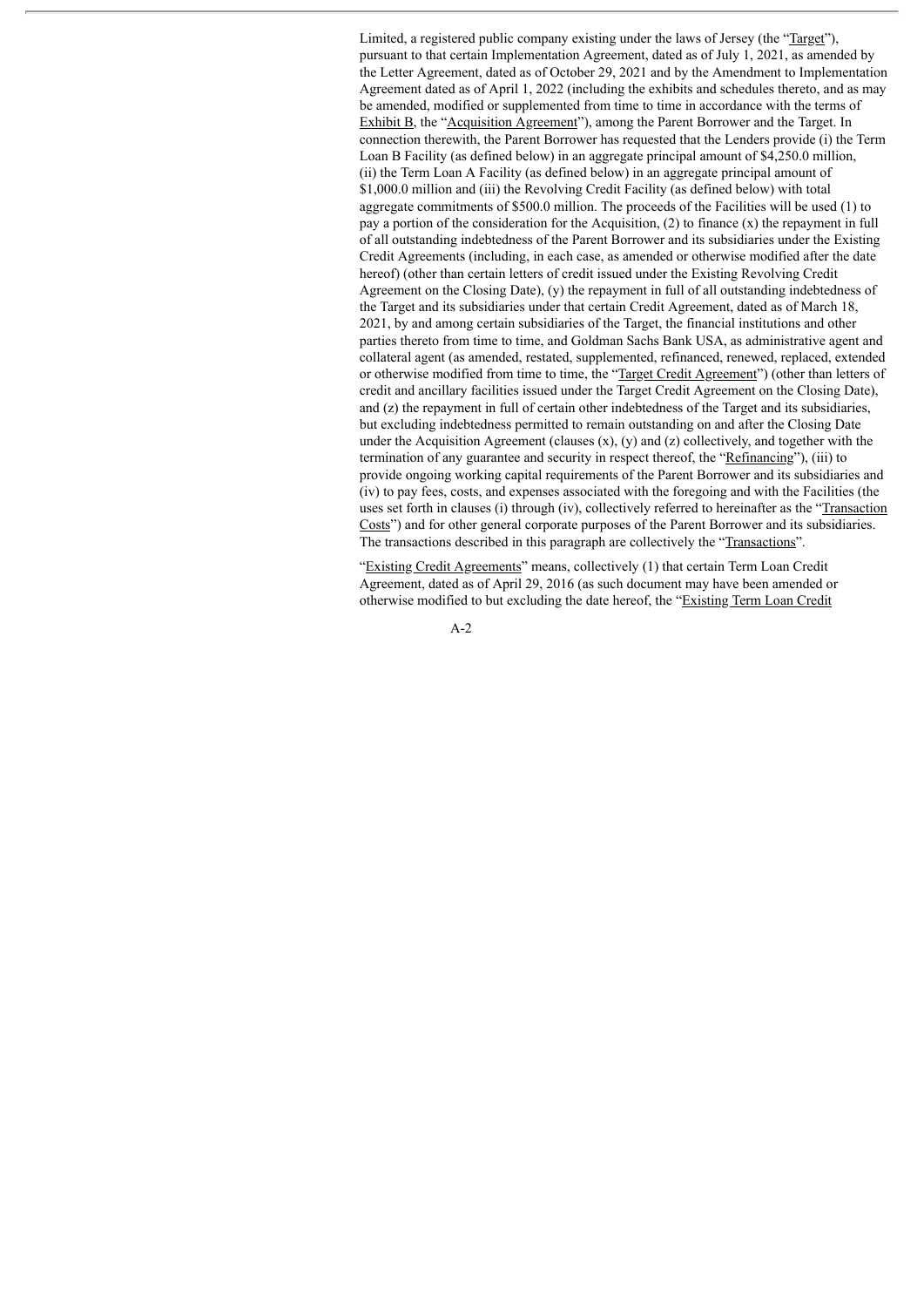Agreement") among the Parent Borrower, the lenders from time to time party thereto and Barclays, as administrative agent and collateral agent and (2) that certain ABL Credit Agreement, dated as of February 1, 2019 (as such document may have been amended or otherwise modified to but excluding the date hereof, the "Existing Revolving Credit Agreement") among the Parent Borrower, each other person from time to time party thereto as a "Borrower", the lenders from time to time party thereto and L/C issuers from time to time party thereto and Barclays, as administrative agent and collateral agent.

#### 2. TYPES AND AMOUNTS OF FACILITIES

A. I. Term Loan Facilities:

Closing Date: "Closing Date" means the date of the initial funding of the Facilities.

Type and Amount: Senior secured term loan facilities comprising (i) a U.S. dollar denominated senior secured term loan B facility in an aggregate principal amount of \$4,250.0 million (the "Term Loan B Facility") and (ii) a U.S. dollar denominated senior secured term loan A facility in an aggregate principal amount of \$1,000.0 million (the "Term Loan A Facility", and together with the Term Loan B Facility, the "Term Loan Facilities") plus, at the Borrower's election, an amount of additional Term Loans (to be allocated among the Term Loan Facilities in a manner to be mutually agreed) sufficient to fund any original issue discount or upfront fee required to be funded as a result of the exercise of the "Market Flex" provisions in the Fee Letter.

> The loans made under the Term Loan B Facility are referred to herein as the "Term B Loans" and the Lenders holding the Term B Loans, the "Term B Lenders". The loans made under the Term Loan A Facility are referred to herein as the "Term A Loans" (and, together with the Term B Loans, the "Term Loans") and the Lenders holding the Term A Loans, the "Term A Lenders" (and, together with the Term B Lenders, the "Term Lenders").

Maturity and Amortization: The Term B Loans will mature on the seventh anniversary of the Closing Date (the "Term Loan B Maturity Date"). The Term B Loans shall be repayable in equal quarterly installments in an aggregate annual amount equal to 1.00% of the original principal amount of the Term Loan B Facility payable on the last day of each calendar quarter commencing with the first full calendar quarter after the Closing Date. The balance of the Term B Loans will be payable on the Term Loan B Maturity Date.

> The Term A Loans will mature on the fifth anniversary of the Closing Date (the "Term Loan A Maturity Date"). The Term A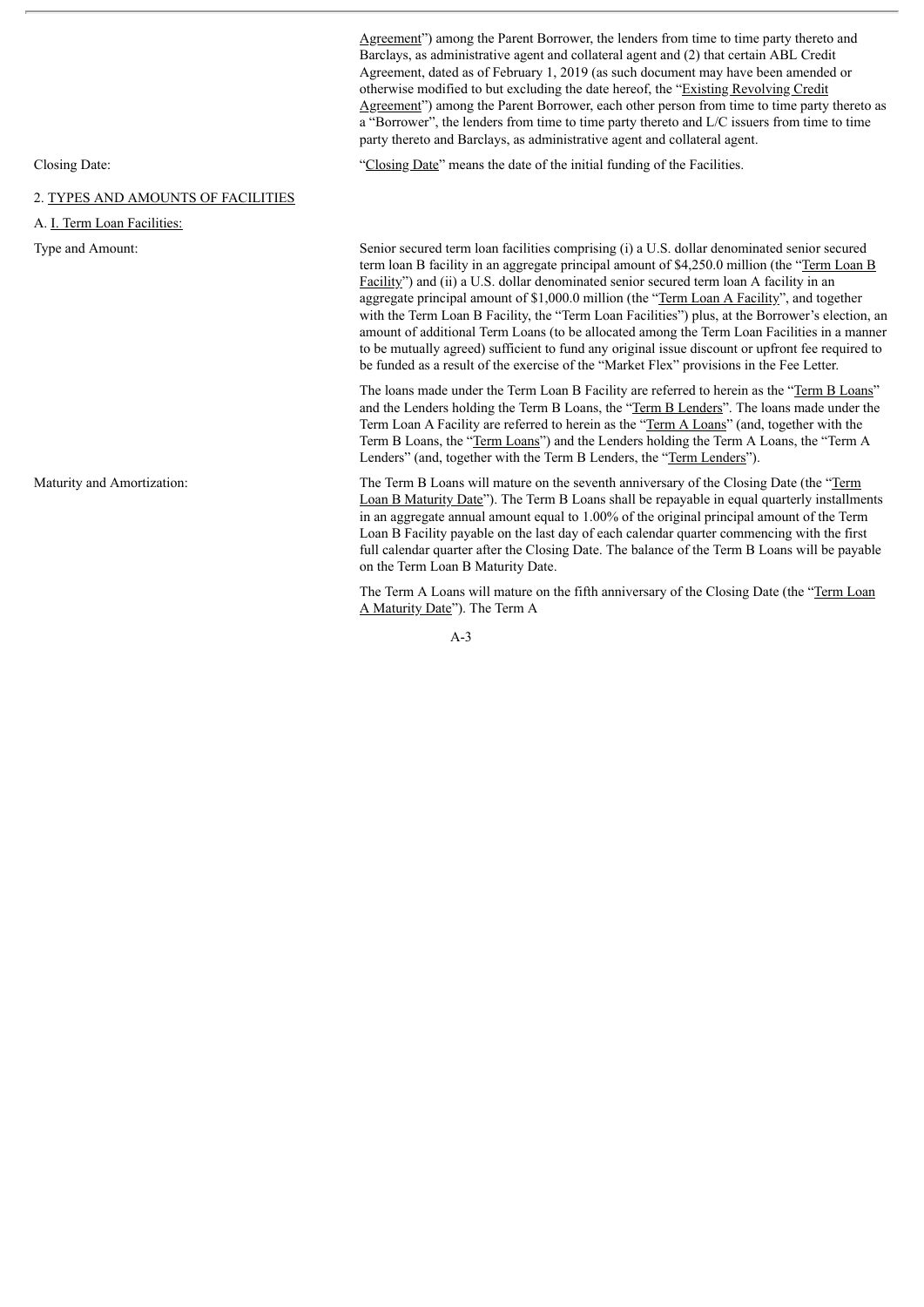Loans shall be repayable in equal quarterly installments in aggregate annual amounts of the original principal amount of the Term Loan A Facility as set forth in the table below, payable on the last day of each calendar quarter commencing with the first full calendar quarter after the Closing Date. The balance of the Term A Loans will be payable on the Term Loan A Maturity Date.

| $\frac{\text{Year}}{1}$ | Annual<br>Amortization<br>Percentage |
|-------------------------|--------------------------------------|
|                         | $5.0\%$                              |
| 2                       | $5.0\%$                              |
| 3                       | 7.5%                                 |
| $\overline{4}$          | 7.5%                                 |
| 5                       | 10.0%                                |

A. II. Revolving Credit Facility

Availability: The full amount of the Term Loans will be made in a single drawing on the Closing Date. Repayments and prepayments of the Term Loans may not be reborrowed.

Use of Proceeds: The proceeds of the Term Loans shall be used to finance the Transaction Costs, and, to the extent any proceeds remain after such application, for general corporate purposes permitted by the Facilities Documentation.

Type and Amount: A senior secured revolving credit facility consisting of commitments and loans in an aggregate principal amount of \$500.0 million (the "Revolving Credit Facility"; the loans made under the Revolving Credit Facility, the "Revolving Credit Loans" and the Lenders providing the Revolving Credit Loans and revolving commitments thereunder, the "Revolving Credit Lenders"). The Revolving Credit Facility shall be funded in U.S. Dollars, Euros, Pounds Sterling and other currencies as set forth in the Specified Credit Agreement. The Term Loans and Revolving Credit Loans are collectively referred to as the "Loans".

Availability and Maturity: The Revolving Credit Facility will be available to the Borrowers on a revolving basis during the period commencing on the Closing Date and ending on the fifth anniversary of the Closing Date (the "Revolving Credit Termination Date"). The amount of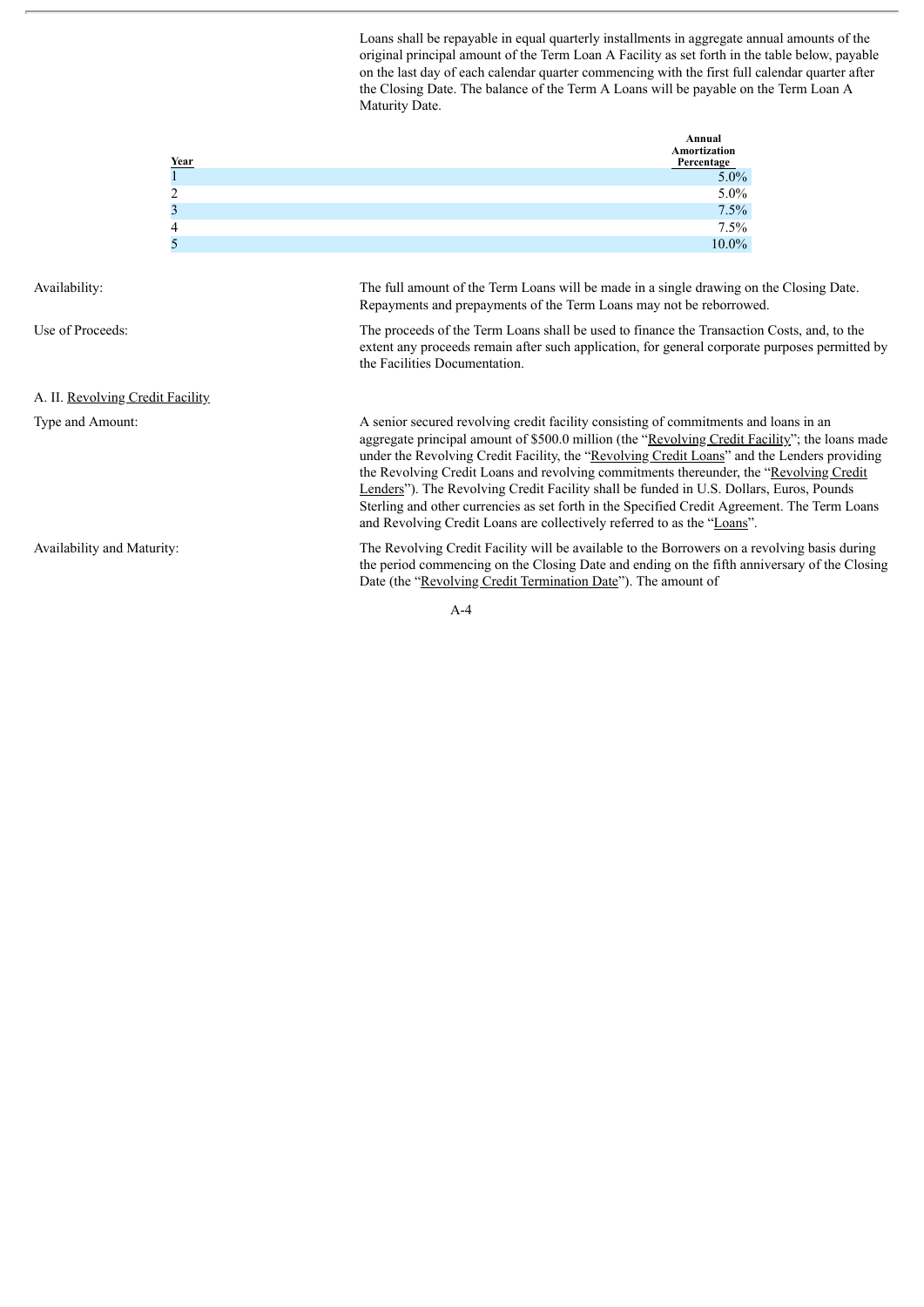the Revolving Credit Loans to be drawn on the Closing Date will not exceed the sum of (i) \$250.0 million plus (ii) the aggregate principal amount of any loans outstanding and face amount of any letters of credit issued under the Existing Revolving Credit Agreement or the Target Credit Agreement on the Closing Date, plus accrued and unpaid interest thereon, plus (iii) the amount of any fees payable pursuant to the Fee Letter under the heading "Market Flex" that are structured as original issue discount, if any. The revolving commitments and the Revolving Credit Loans under the Revolving Credit Facility will mature on the Revolving Credit Termination Date.

Letters of Credit: Up to \$50.0 million of the Revolving Credit Facility will be available for the issuance of letters of credit (the "Letters of Credit") for the account of the Borrowers and their subsidiaries by each Initial Lender (in an amount equal to such Initial Lender's pro rata percentage of the Letter of Credit sublimit) and other consenting Revolving Credit Lenders reasonably satisfactory to the Borrowers and the Administrative Agent (in such capacity, each an "Issuing Lender" and collectively, the "Issuing Lenders"). No Letter of Credit shall have an expiration date after the earlier of (a) one year after the date of issuance unless consented to by the applicable Issuing Lender and (b) three business days prior to the Revolving Credit Termination Date; *provided* that any Letter of Credit with a one-year tenor may provide for the renewal thereof for additional one-year periods pursuant to procedures as set forth in the Facilities Documentation with the applicable Issuing Lender (which shall in no event extend beyond the date referred to in clause (b) above). Letters of Credit shall be issued in U.S. Dollars, Euros, Pounds Sterling and other currencies as set forth in the Specified Credit Agreement. Drawings under any Letter of Credit shall be reimbursed by the Borrowers (whether with their own funds or with the proceeds of Revolving Credit Loans) on the same day if notice of such drawing is received by the Parent Borrower from the relevant Issuing Lender before 11:00 a.m. (New York City time), and otherwise on the next business day. To the extent that the Borrowers do not so reimburse an Issuing Lender, the Revolving Credit Lenders shall be irrevocably and unconditionally obligated to fund participations in such reimbursement obligations on a *pro rata* basis.

Use of Proceeds: The proceeds of the Revolving Credit Loans shall be used by the Borrowers to finance the Transaction Costs and to provide for ongoing working capital requirements and for general corporate purposes, including permitted acquisitions, investments and restricted payments permitted under the Facilities Documentation.

B. Incremental Facilities: The Facilities Documentation shall permit the Borrowers to add one or more incremental term loan facilities to the Term Loan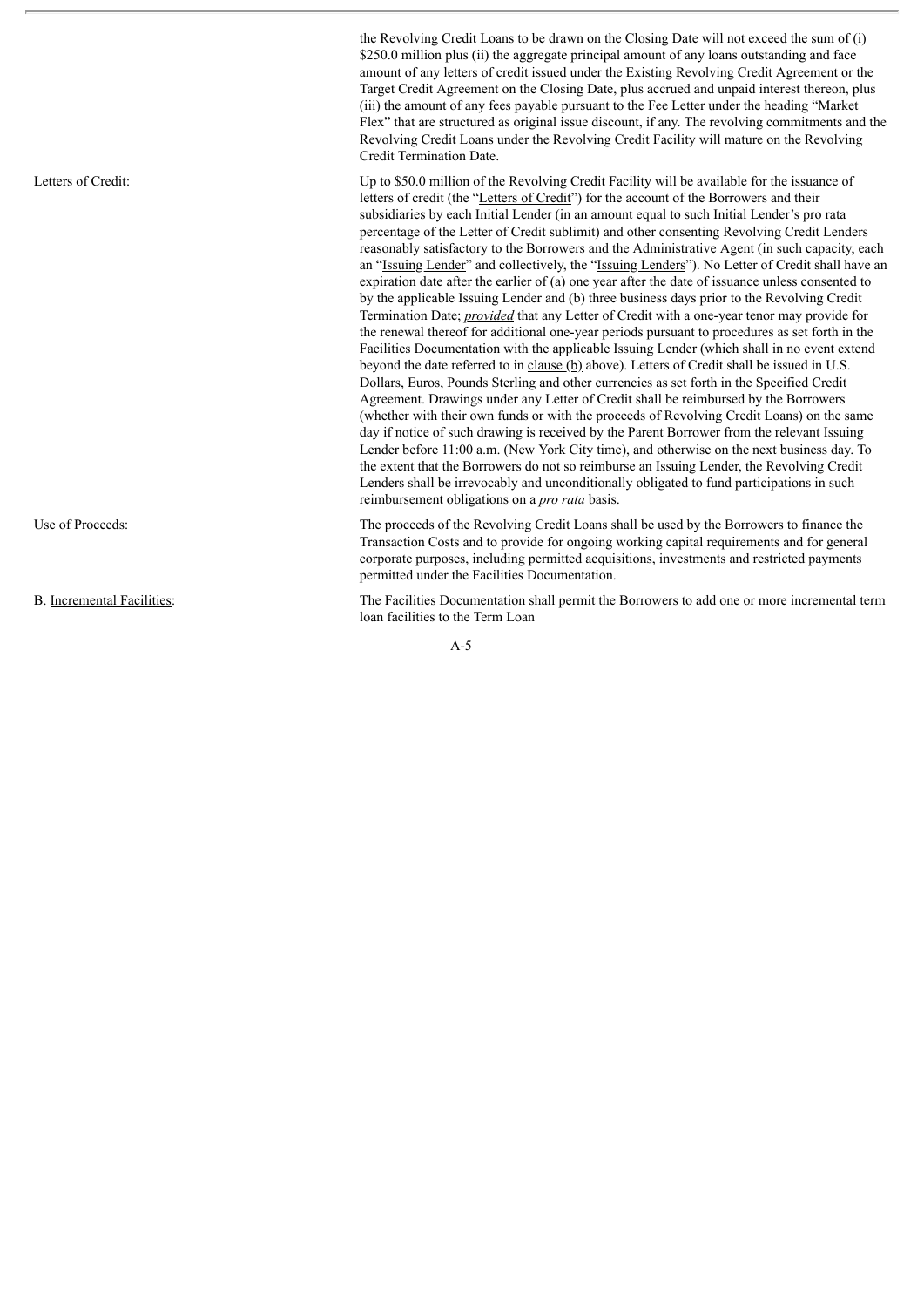Facilities and/or increase the Term Loan Facilities (each, an "Incremental Term Facility"), to increase commitments under the Revolving Credit Facility (any such increase, an "Incremental Revolving Increase") and/or to add one or more incremental revolving credit facility tranches to the Revolving Credit Facility (each, an "Incremental Revolving Facility"; the Incremental Term Facilities, the Incremental Revolving Increase and the Incremental Revolving Facilities are collectively referred to as the "Incremental Facilities") in an aggregate principal amount of (a) an amount equal to the greater of (i) 75% of *pro forma* Consolidated EBITDA during the most recent Test Period for which financial statements are available as of the Closing Date and (ii) 75% of *pro forma* Consolidated EBITDA (as defined in the Specified Credit Agreement, "Consolidated EBITDA") for the most recently ended period of four consecutive fiscal quarters of the Parent Borrower last ended for which financial statements have been delivered or were required to have been delivered (the "Test Period") (this clause (a)(ii), the "EBITDA Grower Amount") (and after giving effect to any acquisition or dispositions consummated in connection therewith and all other appropriate *pro forma* adjustments (including adjustments for cost-savings and synergies subject to parameters as set forth in the Specified Credit Agreement)), plus (b) voluntary prepayments of Term Loans, Revolving Credit Loans, Incremental Facilities and/or Incremental Equivalent Debt (as defined below) (to the extent incurred under clause (a) above) that is secured on a *pari passu* basis with the Term Loans and the Revolving Credit Loans (but with respect to the prepayment of any revolving indebtedness, only to the extent accompanied by a corresponding permanent reduction in the underlying commitments), in each case except to the extent prepaid with the proceeds of other indebtedness, plus (c) unlimited additional amounts so long as on a *pro forma* basis after giving effect to the incurrence of any such Incremental Facility and after giving effect to any acquisition or dispositions or prepayment of indebtedness consummated in connection therewith and all other appropriate *pro forma* adjustments (including adjustments for cost-savings and synergies subject to parameters as set forth in the Specified Credit Agreement), (i) with respect to any Incremental Facilities that are secured on a *pari passu* basis with the Term Loans and Revolving Credit Loans, as applicable, the First Lien Net Leverage Ratio does not exceed 3.50:1.00, (ii) with respect to any Incremental Facilities that are secured on a junior basis with the Term Loans and Revolving Credit Loans, as applicable, the Secured Net Leverage Ratio does not exceed 3.75:1.00, and (iii) with respect to any Incremental Facilities that are unsecured or secured by assets that do not constitute Collateral, the Total Net Leverage Ratio does not exceed 4.50:1.00 (*provided*, that the Parent Borrower may elect whether such Incremental Facility has been incurred (in whole or part) under clauses (a), (b) and/or (c) above in its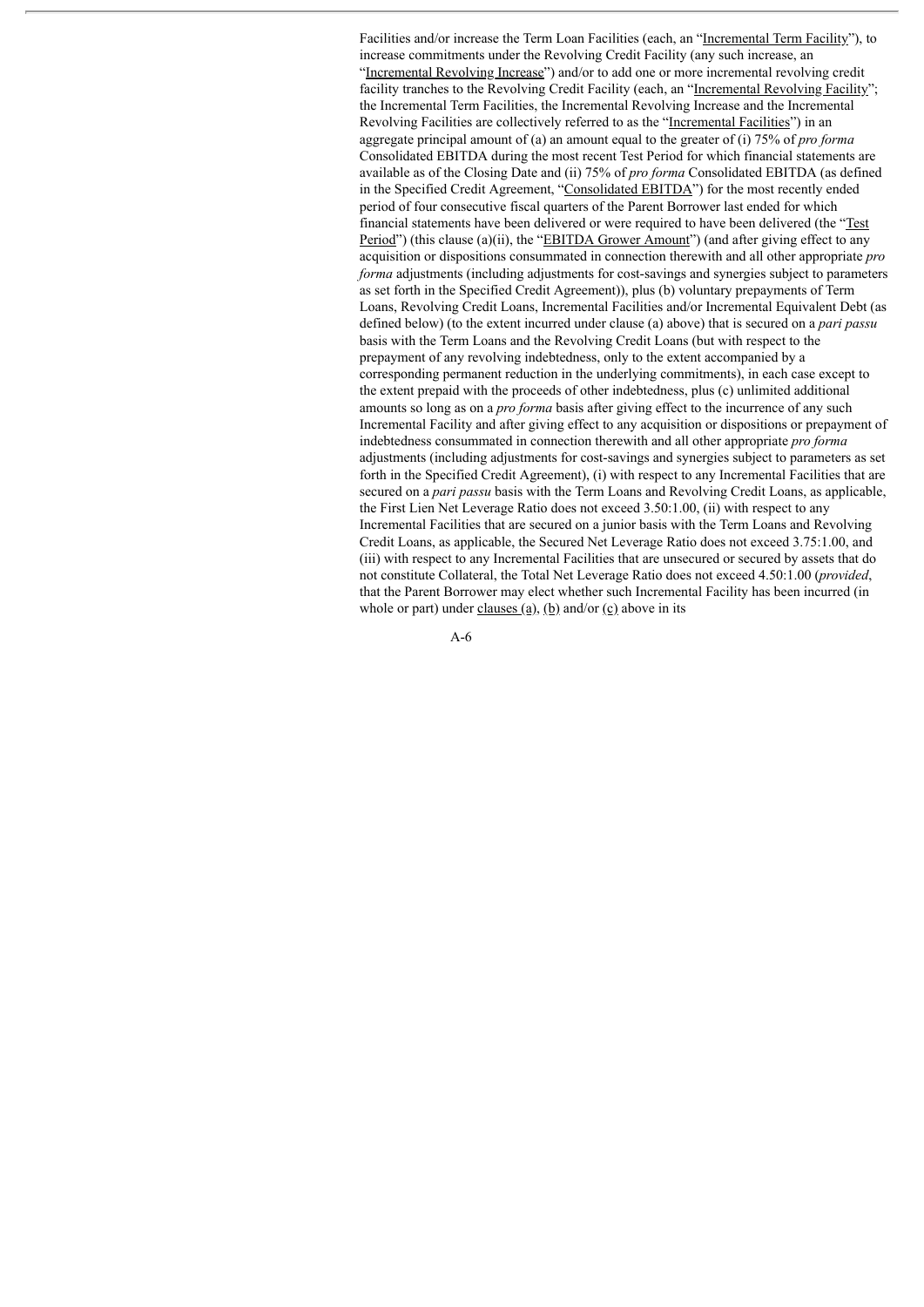sole discretion; *provided, further*, that (1) if any Incremental Facilities are to be established or incurred under both clauses (a) or (b) and (c) above in connection with a single transaction or series of related but substantially concurrent transactions, then the maximum amount available of Incremental Facilities (or portion of Incremental Facilities) to be established or incurred under clause (c) shall first be determined by calculating the establishment or incurrence under such clause (c) without giving effect to any Incremental Facilities (or portion of any Incremental Facilities) established or incurred (or to be established or incurred contemporaneously therewith) under clause (a) and/or clause (b), and after such maximum amount under clause (c) has been determined, the amount of Incremental Facilities (or portion of Incremental Facilities) established or incurred (or to be established or incurred contemporaneously therewith) under clause (a) and/or clause (b) shall be determined, and (2) upon delivery of the applicable financial statements pursuant to the Facilities Documentation following the initial incurrence of any Incremental Facilities under clauses (a) or (b) above, if such Incremental Facilities could, based on any such financial statements, have been incurred under clause (c) of this definition, then such Incremental Facilities shall automatically be reclassified as incurred under clause (c) above); provided that (i) no Lender will be required to participate in any such Incremental Facility, (ii) no payment or bankruptcy event of default exists or would exist after giving effect thereto (provided, however, that in the case of any Incremental Facility to fund (a) any Permitted Acquisition (as defined in the Specified Credit Agreement) or other permitted acquisition whose consummation is not conditioned on the availability of, or on obtaining, third party financing and (b) any redemption, repurchase, defeasance, satisfaction and discharge or repayment of indebtedness requiring irrevocable notice in advance of such redemption, repurchase, defeasance, satisfaction and discharge or repayment (each, a "Limited Condition Transaction"), the foregoing requirement shall be replaced by the requirement that no event of default shall have occurred and be continuing immediately prior to signing of the applicable purchase or acquisition agreement, and immediately after giving effect to such signing, (iii) the representations and warranties in the Facilities Documentation, as applicable, shall be true and correct in all material respects (and in all respects if qualified by materiality) immediately prior to, and after giving effect to, the incurrence of such Incremental Facility (provided that any bring-down of representations and warranties shall be limited in the case of any Limited Condition Transaction to customary "specified representations"), (iv) with respect to any Incremental Term Facility, the maturity date and weighted average life to maturity of such Incremental Term Facility shall be no earlier than the maturity date and weighted average life to maturity, respectively, of the Term Loan B Facility, provided, that this clause (iv) shall not apply to any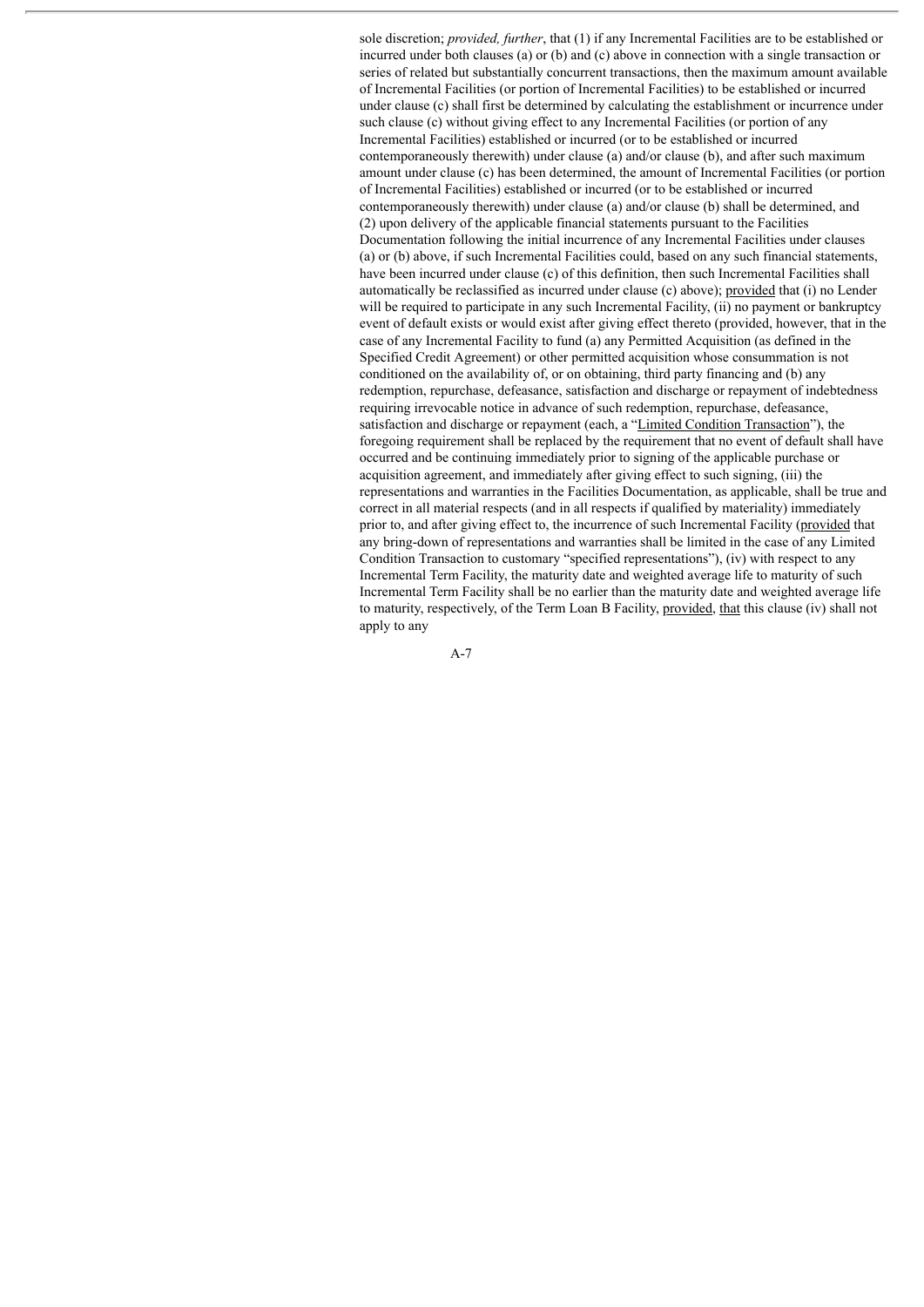Incremental Term Facility in an aggregate principal amount, taken together with any Incremental Equivalent Debt, Refinancing Indebtedness and permitted refinancings of Incremental Facilities and Incremental Equivalent Debt and any of the foregoing, in an aggregate amount not to exceed 75% of the EBITDA Grower Amount (the "Inside Maturity Basket"), (v) no Incremental Facility shall be guaranteed by persons other than the Guarantors with respect to the corresponding Term Loans or Revolving Credit Loans or secured by assets not constituting Collateral, (vi) with respect to any Incremental Revolving Increase or any Incremental Revolving Facility, (A) the maturity date of such Incremental Revolving Increase or Incremental Revolving Facility shall be the same as the maturity date of the applicable Revolving Credit Facility, (B) such Incremental Revolving Increase or Incremental Revolving Facility shall require no scheduled amortization or mandatory commitment reduction prior to the final maturity of the Revolving Credit Facility and (C) with respect to any Incremental Revolving Facility, there shall be included customary pro rata borrowing and repayment mechanics with respect to the Revolving Credit Facility and any then existing Refinancing Revolving Facility and (D) (x) solely with respect to any Incremental Revolving Increase, such Incremental Revolving Increase shall be on the same terms and pursuant to the same documentation applicable to the Revolving Credit Facility and (y) solely with respect to any Incremental Revolving Facility, such Incremental Revolving Facility shall otherwise be on substantially the same terms as those applicable to the Revolving Credit Facility (except for (i) pricing and fees, (ii) terms that are applicable only after the maturity date of the Revolving Credit Facility or (ii) such terms as may be included subject solely as to administrative matters and subject to the Administrative Agent's consent (such consent not to be unreasonably withheld, delayed or conditioned)); and (vii) (subject to clause (iv) above) the interest rates and amortization schedule applicable to any Incremental Term Facility shall be determined by the Borrowers and the lenders thereunder on terms and pursuant to documentation as set forth in the Specified Credit Agreement; provided, further, that if the Applicable Margins (or similar measure of interest margin) applicable to any Incremental Term Facility in like currency with the Term Loans incurred on or prior to the date that is 12 months following the Closing Date is more than 0.50% *per annum* greater than the Applicable Margins for the Term B Loans (in the case of an Incremental Term Facility in the form of term B loans) or the Term A Loans (in the case of an Incremental Term Facility in the form of term A loans), as applicable, then the Applicable Margins for such applicable class of Term Loans shall be increased to the extent necessary so that the Applicable Margins (or similar measure of interest margin) for such Incremental Term Facility are equal to the Applicable Margins for such class of Term Loans, plus 0.50% *per annum* (the "MFN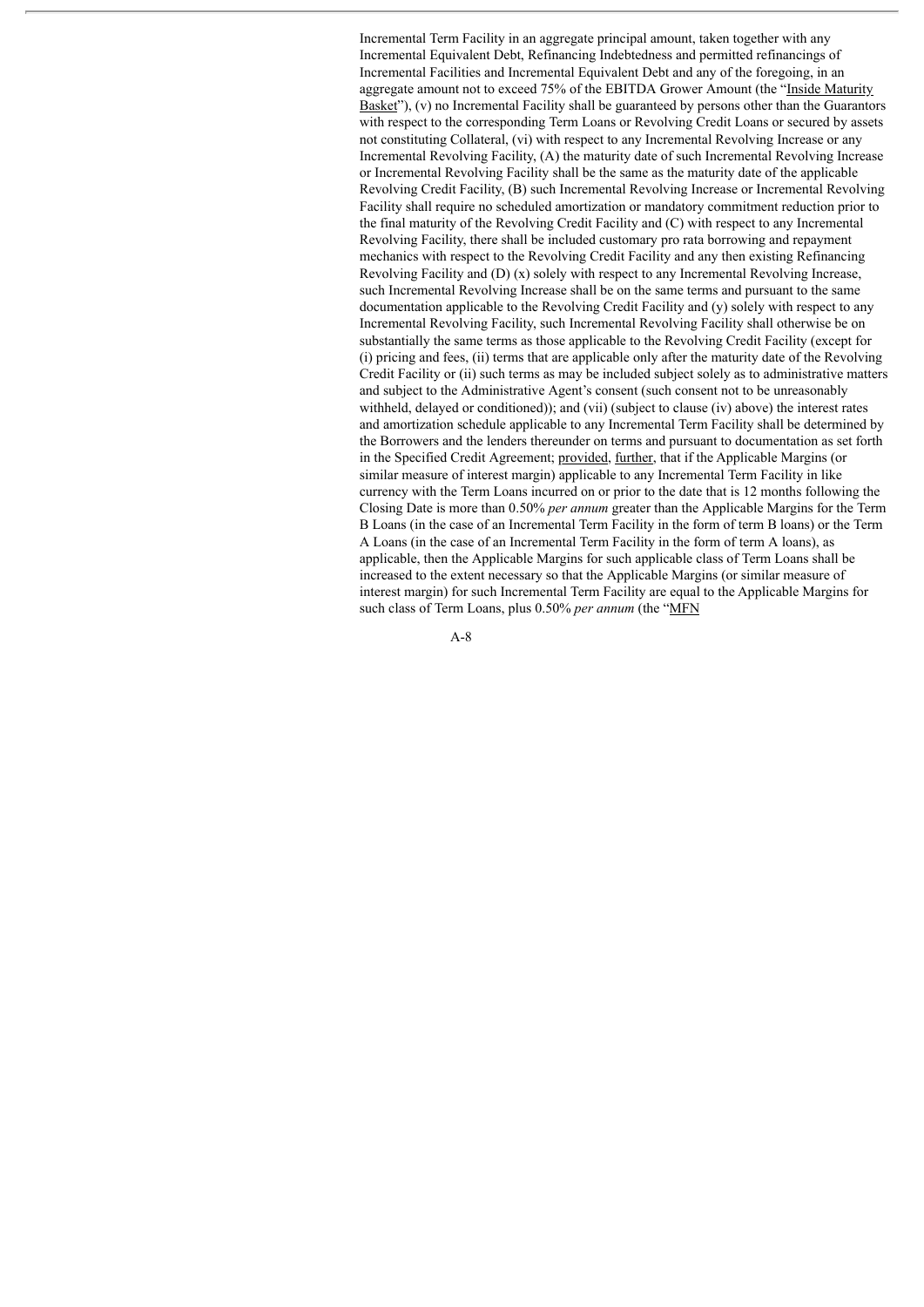Provision") (*provided*, that the MFN Provision shall not apply (A) to Incremental Term Facilities in an aggregate amount not to exceed 75% of the EBITDA Grower Amount and (B) to any Incremental Term Facility that (x) is incurred to finance a Permitted Acquisition or other permitted investment, (y) has an initial maturity of one year or less and is incurred as a customary bridge facility, so long as the long-term indebtedness into which such customary bridge facility is to be converted or exchanged satisfies the requirements of this section or (z) has a final maturity of more than one year after the maturity date with respect to the applicable Term Loans (collectively, the "MFN Exceptions")); provided, further, that, in determining the interest rate margins applicable to the Incremental Term Facility and the Term Loans, (x) arrangement, commitment or structuring fees and other similar fees not paid or payable generally to lenders but are payable to any lead arranger of such Incremental Term Facility, and any similar fees not paid or payable generally to lenders but are payable to the Arrangers (or their affiliates) in connection with the Term Loans shall be excluded, (y) OID and upfront fees paid to the lenders thereunder shall be included (with OID and upfront fees being equated to interest based on assumed four-year life to maturity or, if shorter, the actual weighted average life to maturity), and (z) if the applicable Incremental Term Facility includes an interest rate floor greater than the applicable interest rate floor under the existing applicable Term Loan Facility, such differential between interest rate floors shall be equated to an increase in the applicable interest rate margin with respect to such Incremental Term Facility for purposes of determining whether an increase to the interest rate margin under such existing Term Loan Facility shall be required, but only to the extent an increase in the interest rate floor in such existing Term Loan Facility would cause an increase in the interest rate then in effect thereunder, and in such case the interest rate floor (but not the interest rate margin) applicable to such existing Term Loan Facility shall be increased to the extent of such differential between interest rate floors; provided, further, that, with respect to any Incremental Term Facility, to the extent such terms are not consistent with the applicable Term Loan Facility (except to the extent permitted by clauses (iv) and (vii) of this paragraph), they shall be reasonably satisfactory to the Administrative Agent and any Incremental Term Facility shall, for purposes of prepayments, be treated in any event no more favorably than the Term Loan Facility and shall share ratably or less than ratably in any mandatory prepayments of the Term Loan Facilities.

"First Lien Net Leverage Ratio" means the ratio of (a) Consolidated Secured Debt (i.e., consolidated total debt of the Borrowers and their restricted subsidiaries that is secured by a lien on any assets of the Borrowers or any of their restricted subsidiaries) (net of unrestricted cash and cash equivalents of the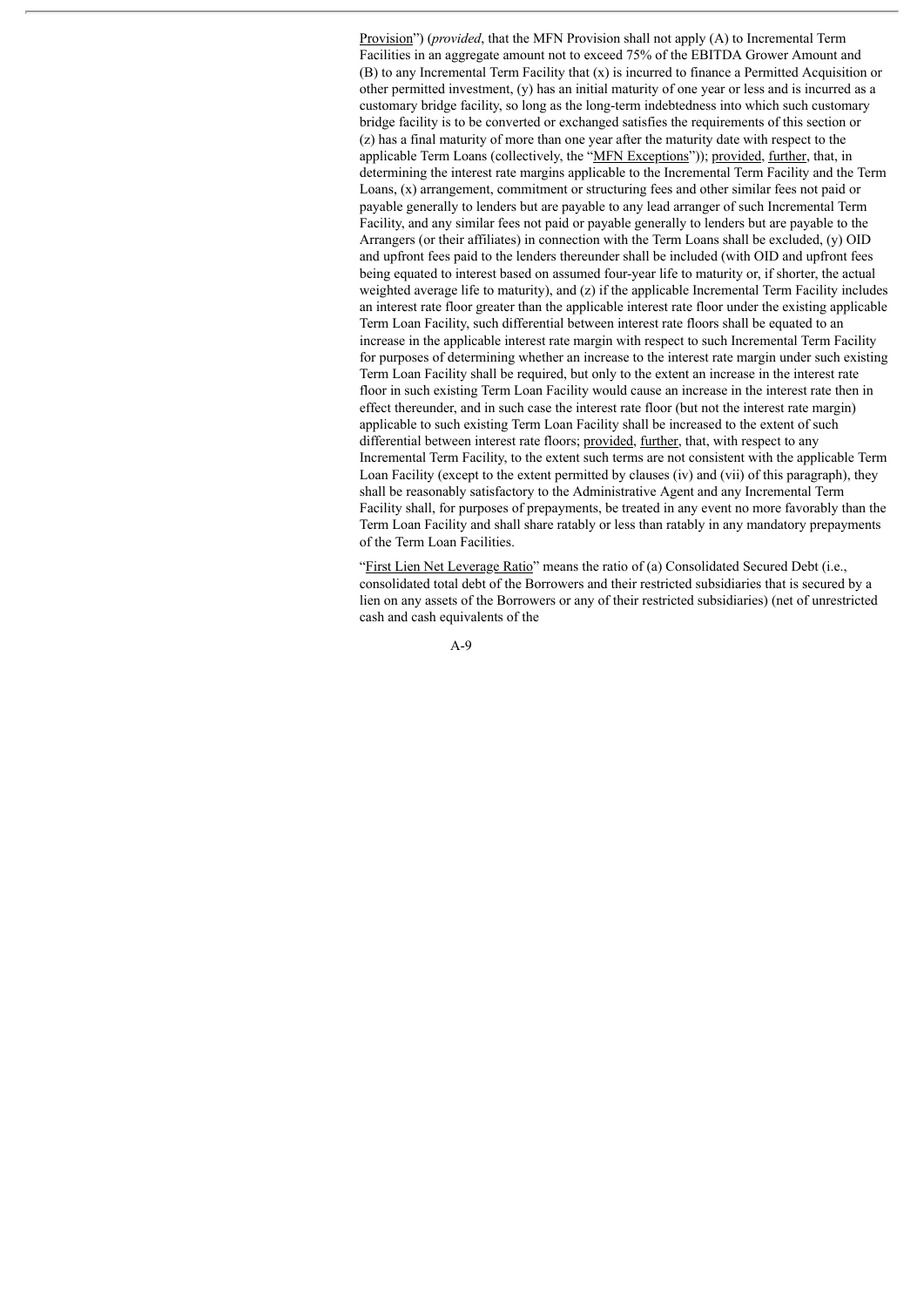Borrowers and their restricted subsidiaries) as of such date that does not rank junior in priority to the liens on the Collateral securing the obligations under the Facilities to (b) Consolidated EBITDA for the most recently ended Test Period.

"Secured Net Leverage Ratio" means the ratio of (a) Consolidated Secured Debt (i.e., consolidated total debt of the Borrowers and their restricted subsidiaries that is secured by a lien on any assets of the Borrowers or any of their restricted subsidiaries provided that such debt is not expressly subordinated pursuant to a written agreement in right of payment to the Term Loans and Revolving Credit Loans) (net of unrestricted cash and cash equivalents of the Parent Borrower and its restricted subsidiaries) as of such date to (b) Consolidated EBITDA for the most recently ended Test Period.

"Total Net Leverage Ratio" means the ratio of (a) Consolidated Debt (i.e., consolidated total debt of the Borrowers and their restricted subsidiaries) (net of unrestricted cash and cash equivalents of the Borrowers and their restricted subsidiaries; provided that, solely with respect to the maintenance of the Financial Covenant set forth below, unless a Springer Covenant Period is in effect, such amount of cash and cash equivalents shall not exceed \$800.0 million) as of such date to (b) Consolidated EBITDA for the most recently ended Test Period.

The Facilities Documentation shall permit the Borrowers to utilize availability under the Incremental Facility to issue (at the option of the Borrowers) one or more additional series of senior unsecured notes or loans, or senior secured notes or loans that will be secured by the Collateral on a *pari passu* or junior basis with the Facilities, senior subordinated (including unsecured) notes or loans, or subordinated (including unsecured) notes or loans (any such notes or loans ("Incremental Equivalent Debt"); provided, that such Incremental Equivalent Debt (i) shall not mature prior to the maturity date of, or have a shorter weighted average life than, the Term Loan B Facility; provided, that this clause (i) shall not apply to  $(x)$  any Incremental Equivalent Debt in an aggregate principal amount, taken together with any Incremental Facility, Refinancing Indebtedness and permitted refinancings of Incremental Facilities and Incremental Equivalent Debt and any of the foregoing, in each case, incurred in reliance on the Inside Maturity Basket or (y) the extent such indebtedness constitutes a customary bridge facility, so long as the long-term indebtedness into which such customary bridge facility is to be converted or exchanged satisfies the requirements of this clause (i), (ii) shall not be guaranteed by persons other than the Guarantors with respect to the Facilities or secured by assets not constituting Collateral, (iii) shall have covenants and defaults (excluding pricing and optional prepayment or redemption terms) which are, taken as a whole,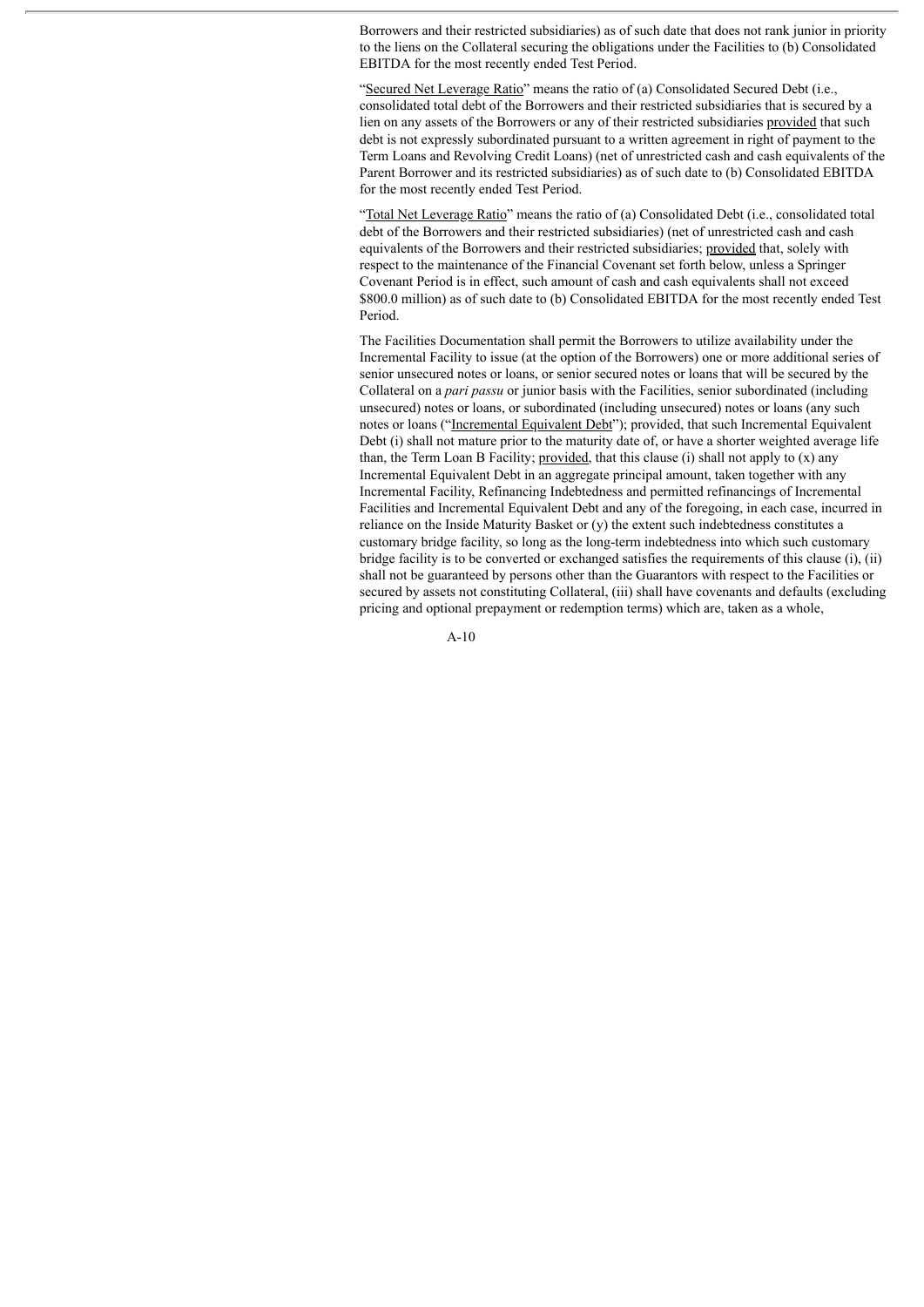not materially more favorable to the investors providing such Incremental Equivalent Debt than, those applicable to the Facilities (except for covenants or other provisions applicable only to periods after the latest final maturity date of any then outstanding Facilities existing at the time of such refinancing), unless (x) the Lenders are afforded the benefits of substantially similar provisions or  $(v)$  such provisions shall be customary for similar debt securities or loans in light of then-prevailing market terms and conditions (taken as a whole) at the time of incurrence (as reasonably determined by the Parent Borrower in good faith) (it being understood that with respect to this clause  $(y)$  that  $(A)$  no Incremental Equivalent Debt in the form of term loans or notes shall include any financial maintenance covenants, but that customary cross-acceleration provisions may be included and (B) any negative covenants with respect to indebtedness, investments, liens or restricted payments shall be incurrence-based), (iv) if in the form of term loans secured by the Collateral on a *pari passu* basis with the Facilities, shall be subject to the MFN Provision (subject to the MFN Exceptions), (v) shall, for purposes of prepayments, be treated in any event no more favorably than the Term Loan Facilities and shall share ratably or less than ratably in any mandatory prepayments of the Term Loan Facilities, and (vi) if applicable, is subject to customary subordination or intercreditor agreements, as applicable, reasonably acceptable to the Administrative Agent are entered into for any such secured, subordinated or senior subordinated Incremental Equivalent Debt.

C. Refinancing Facilities: The Facilities Documentation shall permit the Parent Borrower to refinance (including by extending the maturity) the then outstanding Term Loans and Revolving Credit Loans, as applicable, from time to time, in whole or in part, with  $(x)$  one or more new term facilities (each, a "Refinancing Term Facility"), under the Facilities Documentation with the consent of the Parent Borrower and the institutions providing such Refinancing Term Facility, (y) one or more new revolving credit facilities (each, a "Refinancing Revolving Facility"), under the Facilities Documentation with the consent of the Parent Borrower and the institutions providing such Refinancing Revolving Facility or (z) with one or more additional series of senior unsecured notes or loans, or senior secured notes or loans that will be secured by the Collateral on a *pari passu* or junior basis with the Facilities, senior subordinated (including unsecured) notes or loans, or subordinated (including unsecured) notes or loans (any such notes or loans, the "Refinancing Notes", and, together with the Refinancing Term Facilities and the Refinancing Revolving Facilities, the "Refinancing Indebtedness"); provided that (i) any such Refinancing Indebtedness does not mature prior to the maturity date of, or have a shorter weighted average life than, the Term Loan Facility, Incremental Facility or Revolving Credit Facility, in each case, that are being refinanced (and in the case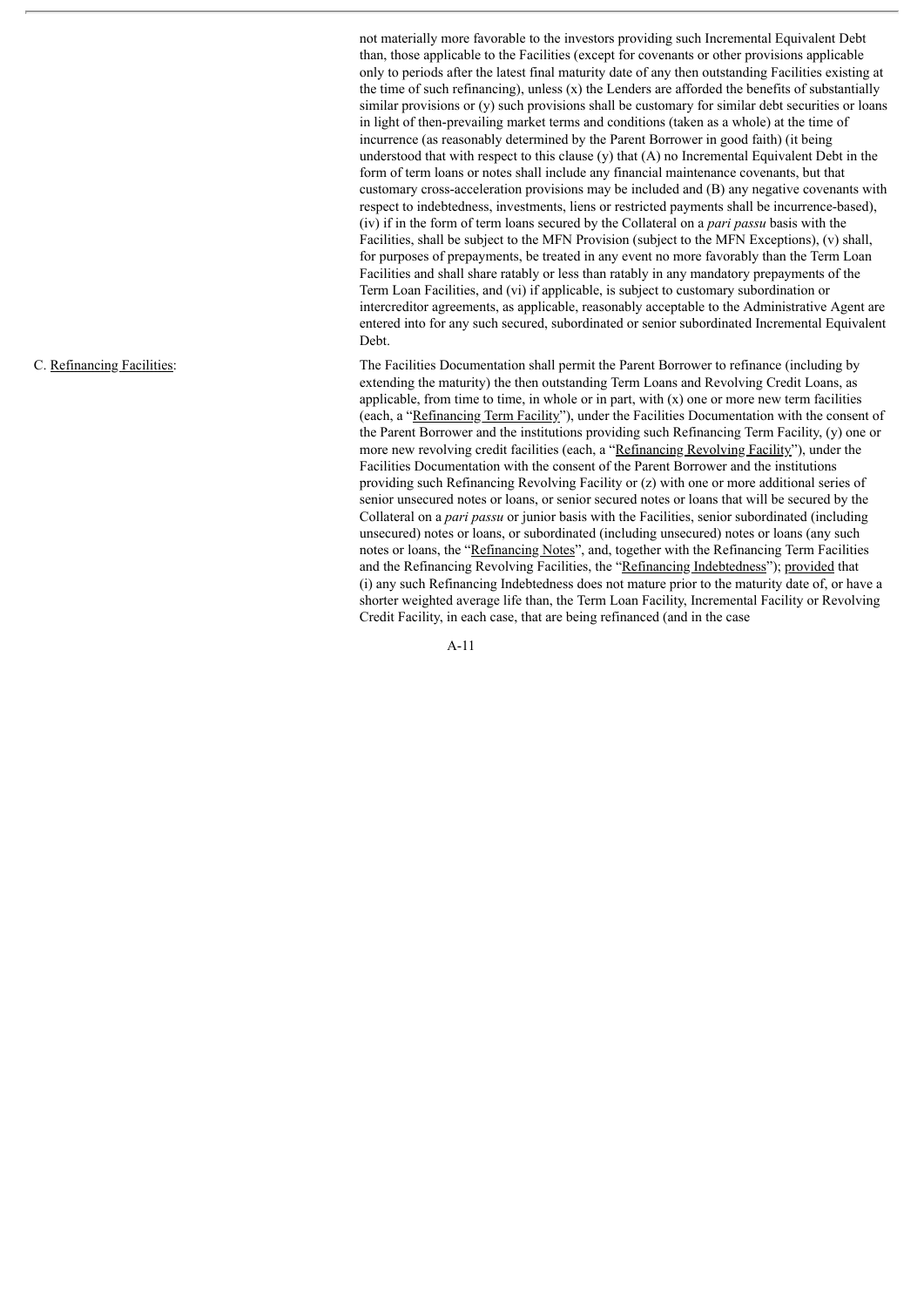of any Refinancing Revolving Facility, there shall be no mandatory prepayments or commitment reductions prior to the maturity of the Revolving Credit Facility), provided, that this clause (i) shall not apply to any Refinancing Term Facility or Refinancing Notes in an aggregate principal amount, taken together with any Incremental Facility, Incremental Equivalent Debt and permitted refinancings of Incremental Facilities and Incremental Equivalent Debt and any of the foregoing, in each case, incurred in reliance on the Inside Maturity Basket, (ii) the amount of any such Refinancing Indebtedness does not exceed the amount of indebtedness being refinanced (plus any premium, accrued interest or fees and expenses in respect of the refinancing thereof), plus additional amounts to the extent the Parent Borrower has available debt capacity under other baskets or carve-outs, (iii) any such Refinancing Indebtedness is not guaranteed by any persons other than the Guarantors under the applicable Facility (or such other arrangements satisfactory to the Administrative Agent, (iv) if secured, any such Refinancing Indebtedness shall only be secured by the Collateral securing the Facilities on a *pari passu* or junior basis with the applicable Facility pursuant to the Facilities Documentation, and shall not be secured by any assets not securing the obligations under such Facility, (v) customary subordination or intercreditor agreements, as applicable, reasonably acceptable to the Administrative Agent are entered into for any such secured, subordinated or senior subordinated Refinancing Indebtedness, (vi) with respect to any Refinancing Revolving Facility, there shall be included customary pro rata borrowing and repayment mechanics with respect to the Revolving Credit Facility and any then existing Incremental Revolving Facility and (vii) the covenants and events of default and the other terms and conditions of such Refinancing Term Facility, Refinancing Revolving Facility or Refinancing Notes (excluding pricing and optional prepayment or redemption terms) are, taken as a whole, not materially more favorable to the investors providing such Refinancing Term Facility, Refinancing Revolving Facility or Refinancing Notes, as applicable, than, those applicable to the applicable Facility (except for covenants or other provisions applicable only to periods after the latest final maturity date of any then outstanding Term Loan Facility existing at the time of such refinancing) unless (x) the Term Lenders or Revolving Credit Lenders, as applicable, are afforded the benefits of substantially similar provisions or (y) such provisions shall be customary for similar debt securities or loans in light of then-prevailing market terms and conditions (taken as a whole) at the time of incurrence (as reasonably determined by the Parent Borrower in good faith) (it being understood that with respect to this clause (y) that (A) no Refinancing Indebtedness in the form of term loans or notes shall include any financial maintenance covenants, but that customary cross-acceleration provisions may be included and (B) any negative covenants with respect to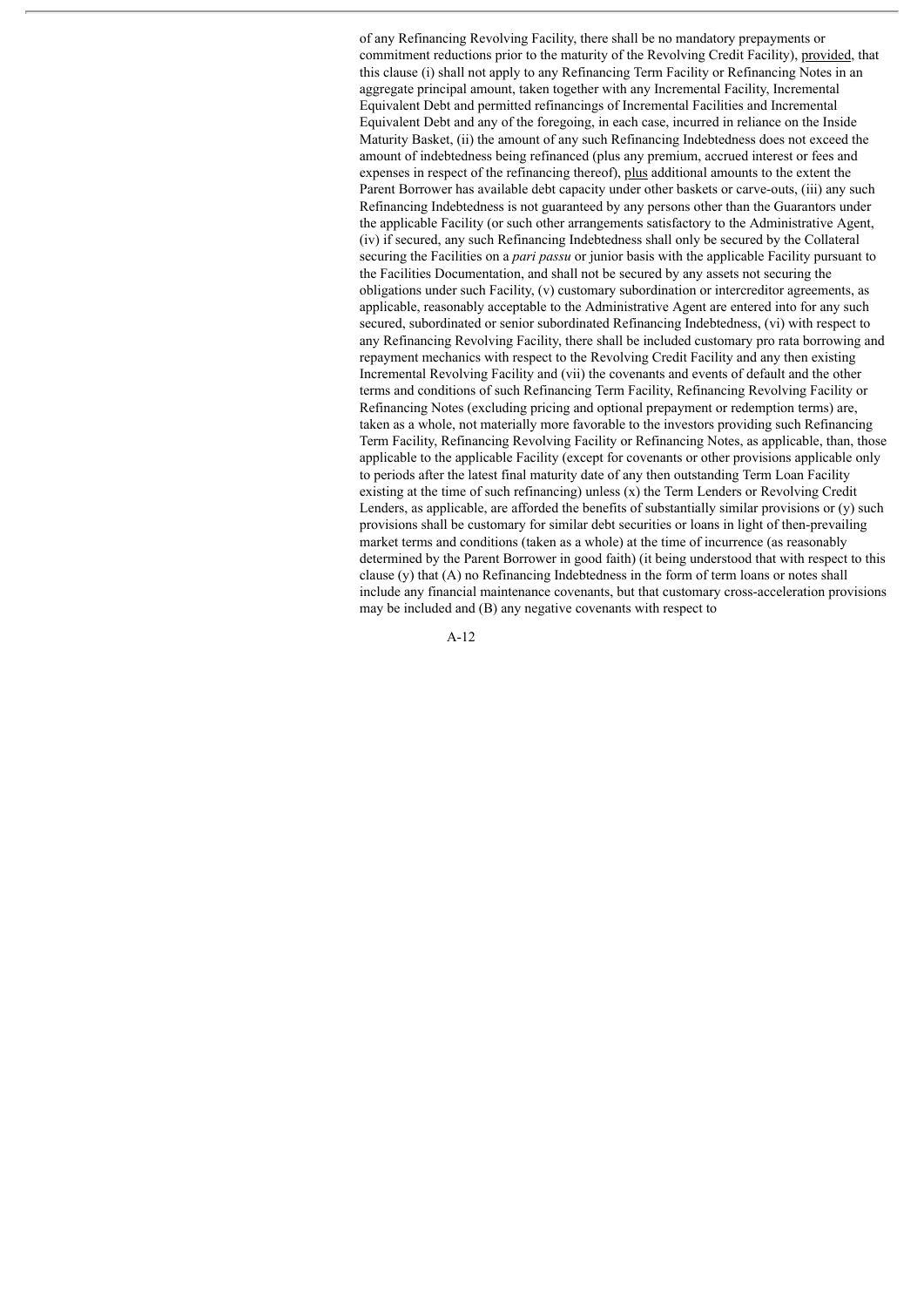#### 3. CERTAIN PAYMENT PROVISIONS

indebtedness, investments, liens or restricted payments shall be incurrence-based).

Interest Rate Options: The Borrowers may elect that the Term Loans comprising each borrowing bear interest at a rate *per annum* equal to (a) the Base Rate plus the Applicable Margin or (b) the Adjusted Term SOFR Rate, plus the Applicable Margin.

> The Borrowers may elect that Revolving Credit Loans comprising each borrowing bear interest at a rate *per annum* equal to (a) with respect to loans in U.S. dollars, (i) the Base Rate plus the Applicable Margin or (ii) the Adjusted Term SOFR Rate, plus the Applicable Margin, (b) with respect to loans in Euro, the Adjusted EURIBOR Rate, plus the Applicable Margin and (c) with respect to loans in Pounds Sterling, the Adjusted Daily Simple SONIA Rate, plus the Applicable Margin.

As used herein:

"Adjusted Daily Simple SONIA Rate" means, for any day, the Daily Simple SONIA Rate, plus 0.0326%; provided that in no event shall the Adjusted Daily Simple SONIA Rate be less than the Floor.

"Adjusted EURIBOR Rate" means the EURIBOR Rate, as adjusted for statutory reserve requirements for eurocurrency liabilities; provided that in no event shall the Adjusted EURIBOR Rate be less than the Floor.

"Adjusted Term SOFR Rate" means the Term SOFR Rate, plus a spread adjustment equal to 0.10% for one month interest periods, 0.15% for three month interest periods and 0.25% for six month interest periods; provided that in no event shall the Adjusted Term SOFR Rate be less than the Floor.

"Applicable Margin" shall have the meaning set forth in the Fee Letter.

"Base Rate" means the highest of (i) the rate of interest last quoted by The Wall Street Journal as the "Prime Rate" in the U.S. or, if The Wall Street Journal ceases to quote such rate, the highest *per annum* interest rate published by the Federal Reserve Board in Federal Reserve Statistical Release H.15 (519) (Selected Interest Rate) as the "bank prime loan" rate or, if such rate is no longer quoted therein, any similar rate quote therein (as determined by the Administrative Agent) or similar release by the Federal Reserve Board (as determined by the Administrative Agent) (the "Prime Rate"), (ii) the federal funds effective rate from time to time (which rate, if negative, shall be deemed to be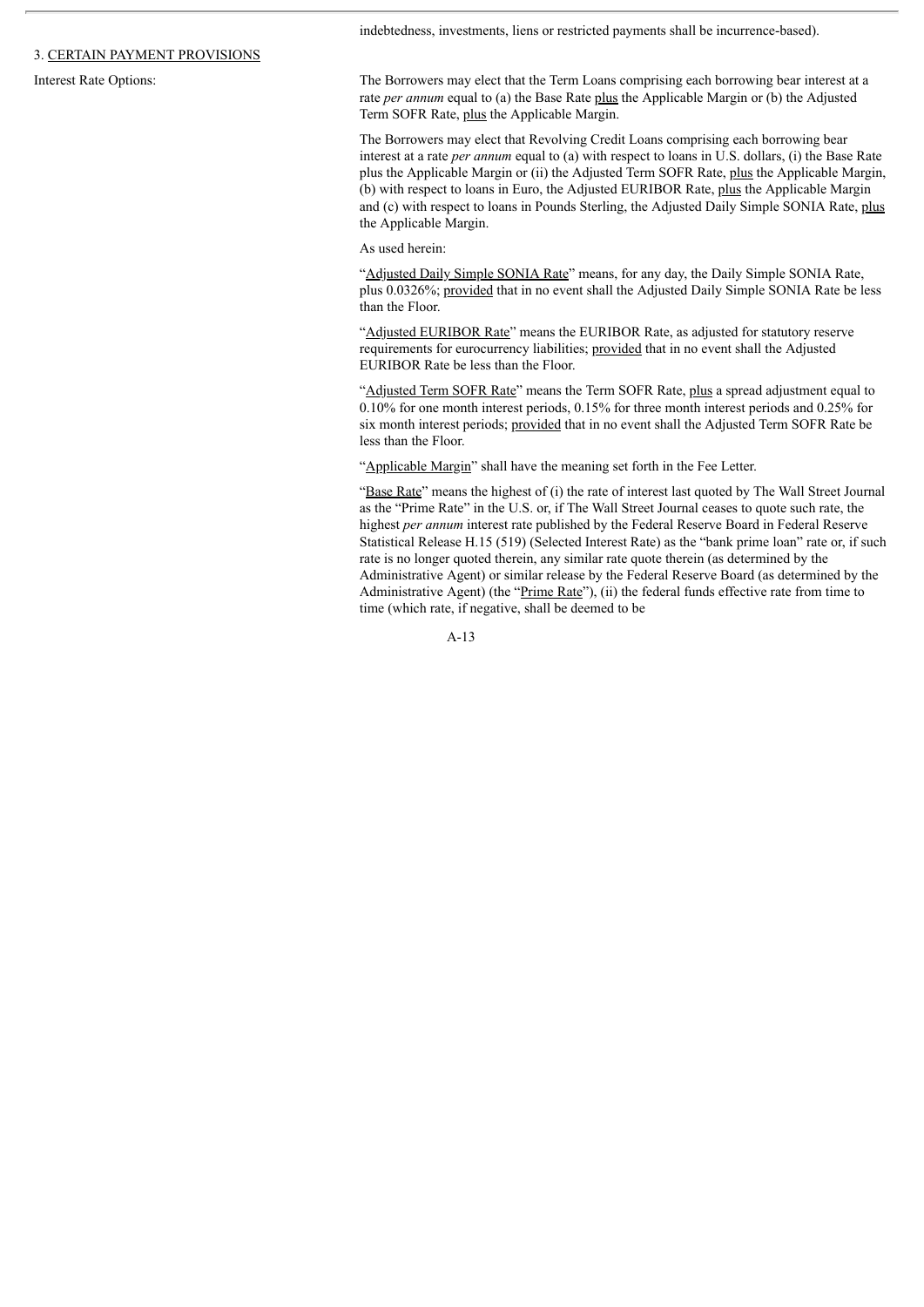0.00%) plus 0.50% and (iii) the Adjusted Term SOFR Rate applicable for an interest period of one month plus 1.00%.

"Base Rate Loans" means Term Loans or Revolving Credit Loans, as applicable, bearing interest based upon the Base Rate.

"Daily Simple SONIA Rate" means, for any day, SONIA, with a 5 RFR business day lookback.

"EURIBOR Rate" means, for any day and time, with respect to any Term Benchmark borrowing denominated in Euro for any interest period, the EURIBOR Screen Rate, two TARGET Days prior to the commencement of such interest period.

"EURIBOR Screen Rate" means the euro interbank offered rate administered by the European Money Markets Institute (or any other person which takes over the administration of that rate) for the relevant period displayed (before any correction, recalculation or republication by the administrator) on page EURIBOR01 of the Thomson Reuters screen (or any replacement Thomson Reuters page which displays that rate) or on the appropriate page of such other information service which publishes that rate from time to time in place of Thomson Reuters published at approximately 11:00 a.m. Brussels time two TARGET Days (as defined in the Specified Credit Agreement) prior to the commencement of such interest period. If such page or service ceases to be available, the Administrative Agent may specify another page or service displaying the relevant rate. If the EURIBOR Screen Rate as so determined would be less than zero, such rate shall be deemed to zero for the purposes of calculating such rate.

"Floor" shall have the meaning set forth in the Fee Letter.

"RFR Rate" when used in reference to any loan or borrowing, refers to whether such loan, or the loans comprising such borrowing, bear interest at a rate determined by reference to the Adjusted Daily Simple SONIA Rate.

"RFR Rate Loans" means Revolving Credit Loans bearing interest based upon the RFR Rate.

"SONIA" means, with respect to any business day, a rate per annum equal to the Sterling Overnight Index Average for such business day published by the Bank of England (or any successor administrator of the Sterling Overnight Index Average) on its website. If SONIA as so determined is less than zero, it shall be deemed to be zero for purposes of calculating the rate.

"Term Benchmark" when used in reference to any loan or borrowing, refers to whether such loan, or the loans comprising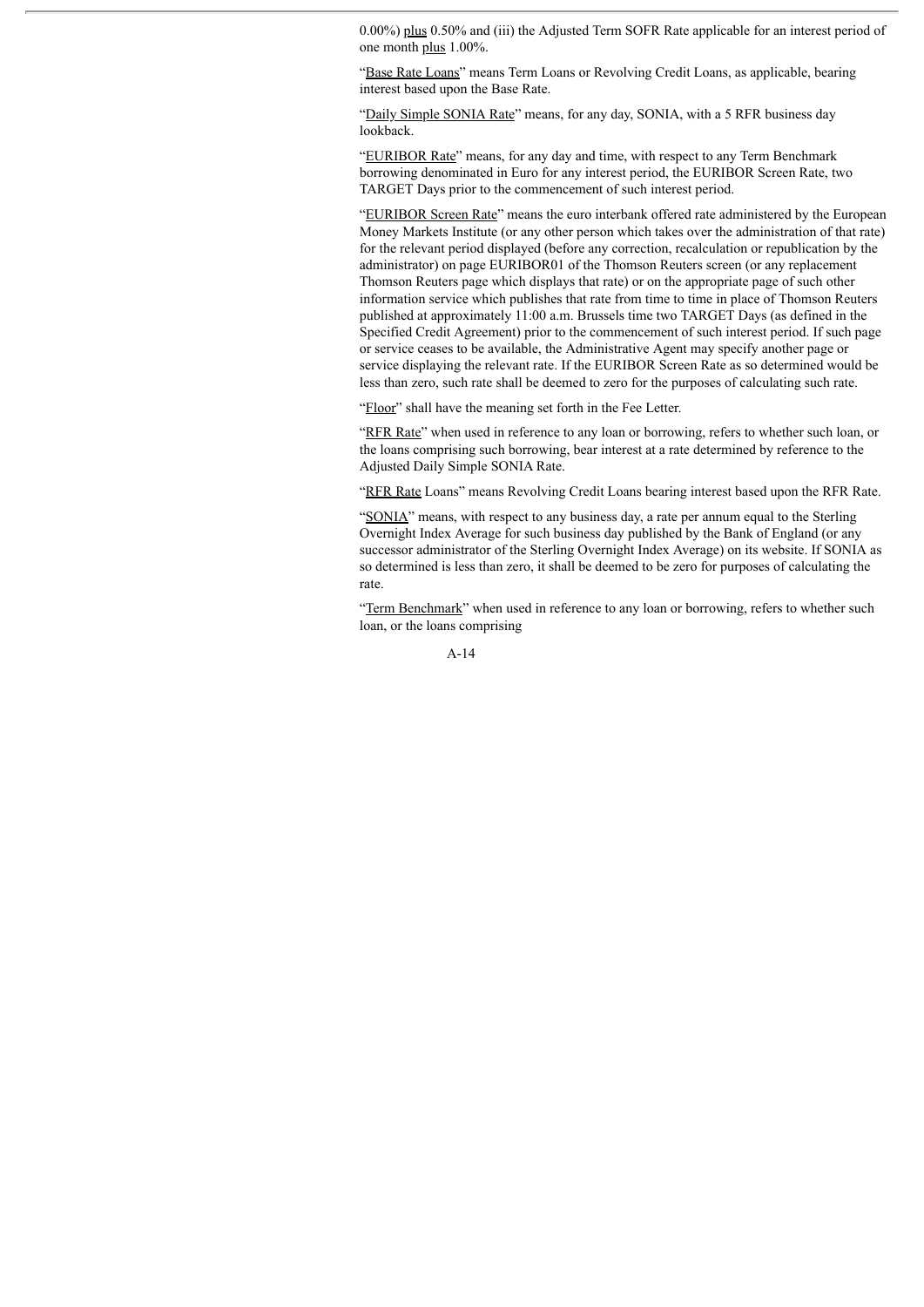such borrowing, bear interest at a rate determined by reference to the Adjusted Term SOFR Rate or the Adjusted EURIBOR Rate.

"Term Benchmark Loans" means Term Loans or Revolving Credit Loans, as applicable, bearing interest based upon a Term Benchmark.

"Term SOFR Rate" means, with respect to any Term Benchmark borrowing denominated in U.S. Dollars for any interest period, the Term SOFR Reference Rate at approximately 5:00 a.m., Chicago time, two U.S. Government Securities Business Days (as defined in the Specified Credit Agreement) prior to the commencement of such interest period, as such rate is published by the CME Term SOFR Administrator.

"Term SOFR Reference Rate" means, for any day and time (such day, the "Term SOFR Determination Day"), with respect to any Term Benchmark borrowing denominated in U.S. Dollars for any interest period, the rate per annum determined by the Administrative Agent as the forward-looking term rate based on SOFR. If by 5:00 pm (New York City time) on such Term SOFR Determination Day, the "Term SOFR Reference Rate" for the applicable tenor has not been published by the CME Term SOFR Administrator and a Benchmark Replacement Date with respect to the Term SOFR Rate has not occurred, then the Term SOFR Reference Rate for such Term SOFR Determination Day will be the Term SOFR Reference Rate as published in respect of the first preceding U.S. Government Securities Business Day for which such Term SOFR Reference Rate was published by the CME Term SOFR Administrator, so long as such first preceding U.S. Government Securities Business Day is not more than five (5) business days prior to such Term SOFR Determination Day.

Interest Payment Dates: In the case of Base Rate Loans, quarterly in arrears.

In the case of Term Benchmark Loans, on the last day of each relevant interest period and, in the case of any interest period longer than three months, on each successive date three months after the first day of such interest period. Term Benchmark borrowings may be made for interest periods of 1, 3 or 6 months, as selected by the Parent Borrower.

In the case of RFR Rate Loans, each date that is on the numerically corresponding day in each calendar month that is one month after the borrowing of such loan (or, if there is no such numerically corresponding day in such month, then the last day of such month).

Commitment Fees: The Borrowers shall pay a commitment fee calculated at a rate *per annum* equal to, initially, 0.375% (with any outstanding swing line loans deemed not to use the Revolving Credit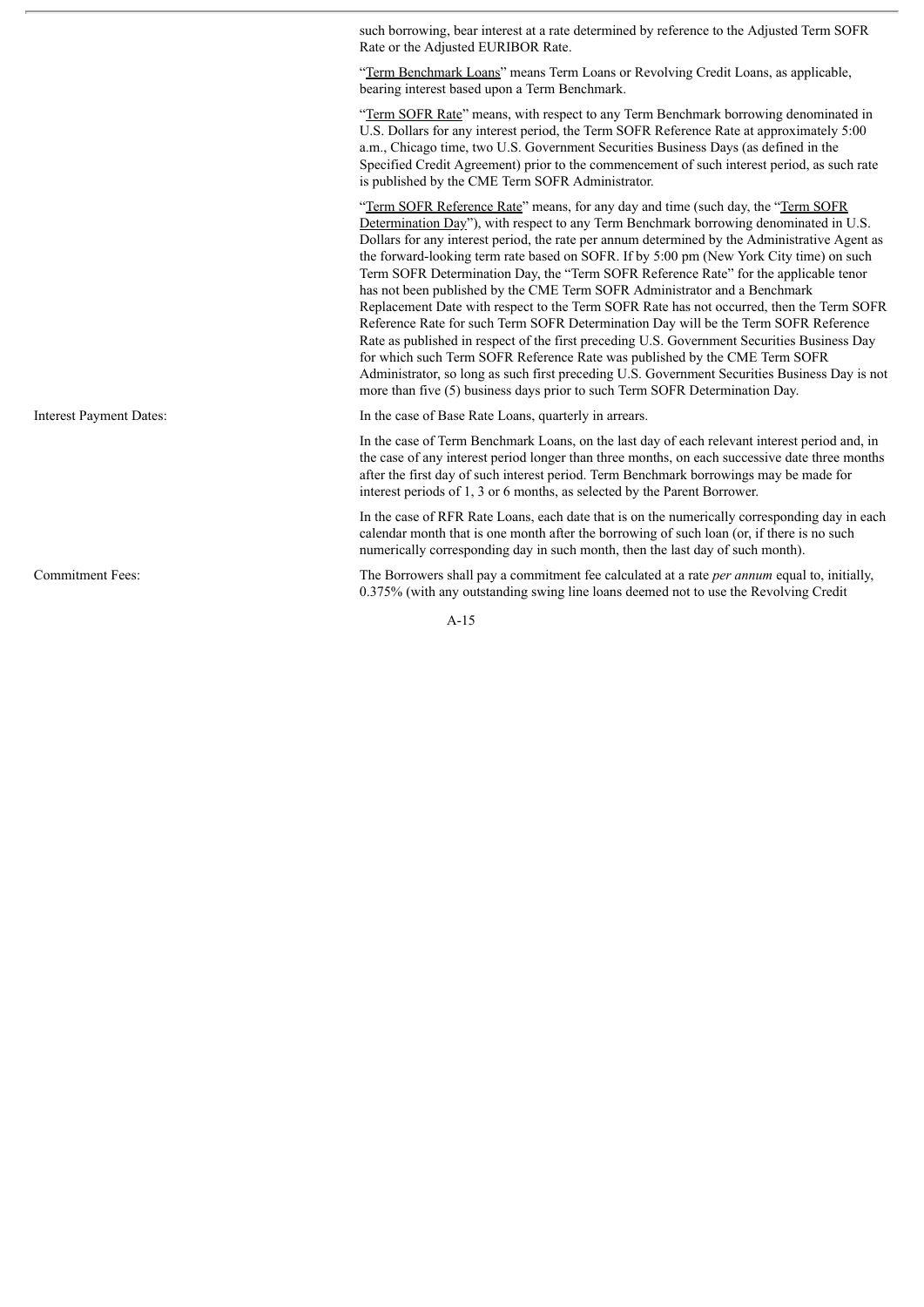Facility, solely for the purpose of the determination of such fees). Beginning on the date of the first interest period occurring after the date on which the Borrowers deliver to the Revolving Credit Lenders financial statements for the first full fiscal quarter after the Closing Date, the commitment fee for the Revolving Credit Facility will be subject to adjustment based on the grid set forth below:

|                              | First Lien Net Leverage Ratio | Commitment Fee                                                                                                                                                                                                                                                                                                                                                                                                                                                                                                                                                                                                                                                                                                                                                                                                                                                      |
|------------------------------|-------------------------------|---------------------------------------------------------------------------------------------------------------------------------------------------------------------------------------------------------------------------------------------------------------------------------------------------------------------------------------------------------------------------------------------------------------------------------------------------------------------------------------------------------------------------------------------------------------------------------------------------------------------------------------------------------------------------------------------------------------------------------------------------------------------------------------------------------------------------------------------------------------------|
|                              | $\overline{<}$ 3.25 to 1.00   | 0.25%                                                                                                                                                                                                                                                                                                                                                                                                                                                                                                                                                                                                                                                                                                                                                                                                                                                               |
|                              | $>$ 3.25 to 1.00              | 0.375%                                                                                                                                                                                                                                                                                                                                                                                                                                                                                                                                                                                                                                                                                                                                                                                                                                                              |
|                              |                               | Letters of Credit issued under the Revolving Credit Facility shall each be deemed to be a<br>utilization of the Revolving Credit Facility.                                                                                                                                                                                                                                                                                                                                                                                                                                                                                                                                                                                                                                                                                                                          |
| Letter of Credit Fees:       |                               | The Borrowers shall pay a fee on all outstanding Letters of Credit at a per annum rate equal to<br>the Applicable Margin then in effect with respect to Term Benchmark Loans, under the<br>Revolving Credit Facility on the face amount of each such letter of credit. Such fee shall be<br>shared ratably among the Revolving Credit Lenders, and shall be payable quarterly in arrears<br>on the last business day of each calendar quarter. A fronting fee in an amount equal to 0.125%<br>on the face amount of each letter of credit shall be payable quarterly in arrears on the last<br>business day of each calendar quarter to the applicable Issuing Lender for its own account. In<br>addition, customary administrative, issuance, amendment, payment and negotiation charges<br>shall be payable to the applicable Issuing Lender for its own account. |
| Default Rate:                |                               | At any time when any Loan Party is in default in the payment of any amount under the<br>Facilities, after giving effect to any applicable grace period, such overdue amounts shall bear<br>interest at 2.00% per annum above the rate otherwise applicable thereto, and with respect to<br>any overdue amount (including overdue interest) for which there is no applicable rate, 2.00%<br>per annum in excess of the rate otherwise applicable to the Loans maintained as Base Rate<br>Loans from time to time.                                                                                                                                                                                                                                                                                                                                                    |
| Rate and Fee Basis:          |                               | All <i>per annum</i> rates shall be calculated on the basis of a year of 360 days (or 365/366 days, in<br>the case of Base Rate Loans) for actual days elapsed.                                                                                                                                                                                                                                                                                                                                                                                                                                                                                                                                                                                                                                                                                                     |
| <b>Optional Prepayments:</b> |                               | The Term Loans may be prepaid, in whole or in part without premium or penalty (other than<br>as set forth under "Soft-Call Premium" below), in minimum amounts set forth in the Facilities<br>Documentation, at the option of the Parent Borrower at any time                                                                                                                                                                                                                                                                                                                                                                                                                                                                                                                                                                                                       |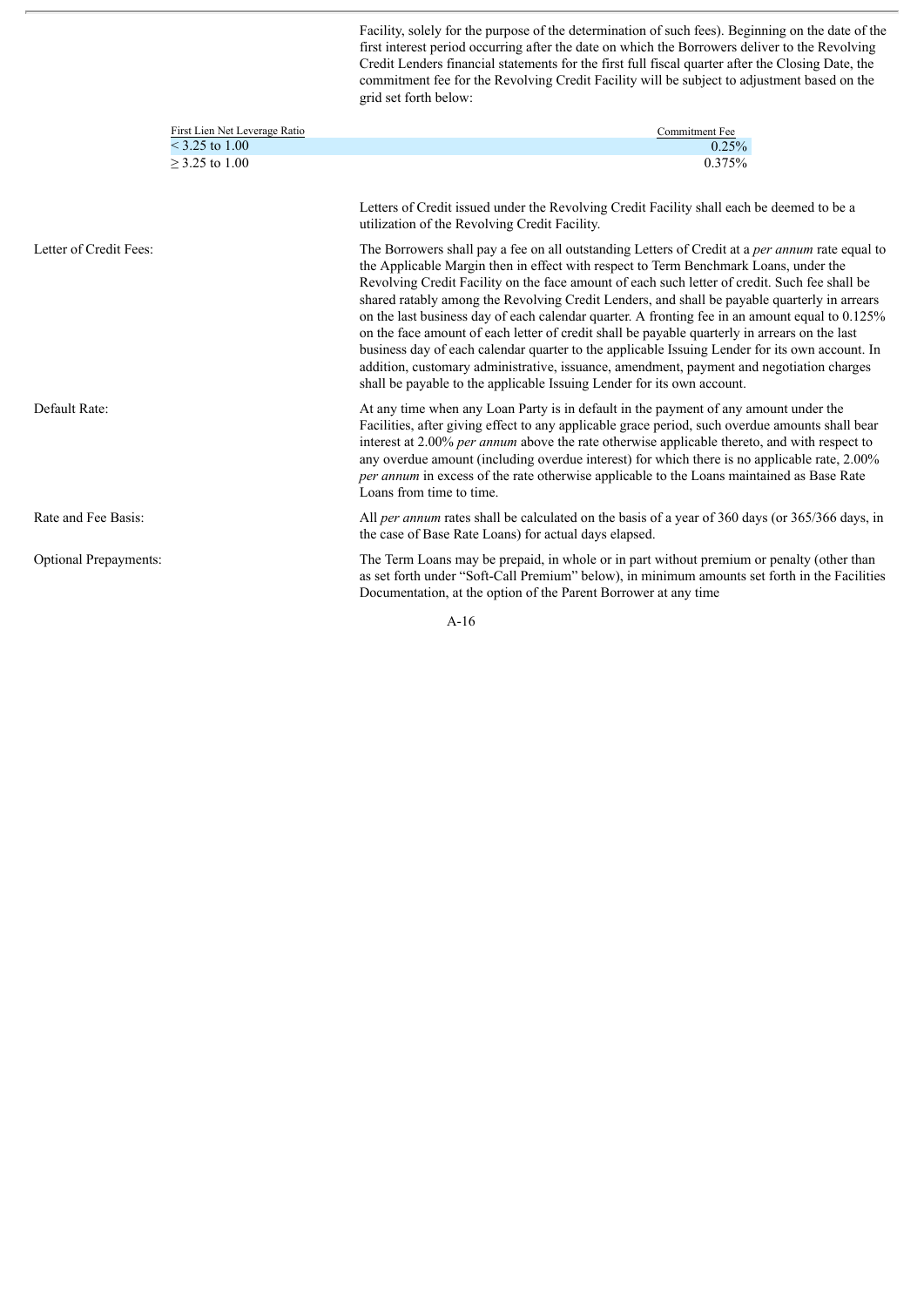upon one business day's (or, in the case of a prepayment of Term Benchmark Loans, three business days') prior notice, subject to reimbursement of the Term Lenders' redeployment costs in the case of a prepayment of Term Benchmark Loans prior to the last day of the relevant interest period. Optional prepayments of the Term Loans, together with accrued interest, if any, shall be applied to the Term Loan B Facility and/or the Term Loan A Facility as directed by the Parent Borrower (and on a pro rata basis within each such Facility) and, with respect to amortization, in the case of the Term Loan B Facility, as directed by the Parent Borrower (and absent such direction, in direct order of maturity thereof) or, in the case of the Term Loan A Facility, on a pro rata basis to the amortization installments thereunder.

The Revolving Credit Loans may be prepaid, in whole or in part without premium or penalty, in minimum amounts set forth in the Facilities Documentation, at the option of the Borrowers at any time upon one business day's (or, in the case of a prepayment of Term Benchmark Loans or RFR Rate Loans, three business days') prior notice, subject to reimbursement of the Revolving Credit Lenders' redeployment costs in the case of a prepayment of Term Benchmark Loans or RFR Rate Loans prior to the last day of the relevant interest period. The unutilized portion of any commitment under the Revolving Credit Facilities may be reduced permanently or terminated by the Borrowers at any time without penalty.

Soft-Call Premium: In the event that all or any portion of the Term Loan B Facility is repriced downward, effectively refinanced through any amendment of the Term Loan B Facility or refinanced with the proceeds of other syndicated bank debt financing, in each case for the primary purpose of lowering the yield, and resulting in a lower yield, on such amended Term Loan B Facility or refinancing indebtedness, as applicable, than that existing on the applicable portion of the Term Loan B Facility prior to such amendment or refinancing, on or prior to the date that is twelve months after the Closing Date, such repricings, effective refinancings or refinancings will be made with the payment of a 1.00% premium (the "Soft-Call Premium") on the amount repriced, effectively refinanced or refinanced (including with respect to the loans and commitments of any lenders replaced in connection with any amendment related thereto); *provided* that the foregoing payment shall not apply with respect to any event described above that is not consummated for the primary purpose of lowering such yield on such amended Term Loan B Facility than that existing on the applicable portion of the Term Loan B Facility prior to such amendment or refinancing, including, without limitation, in the context of a transaction involving a Change of Control or in connection with a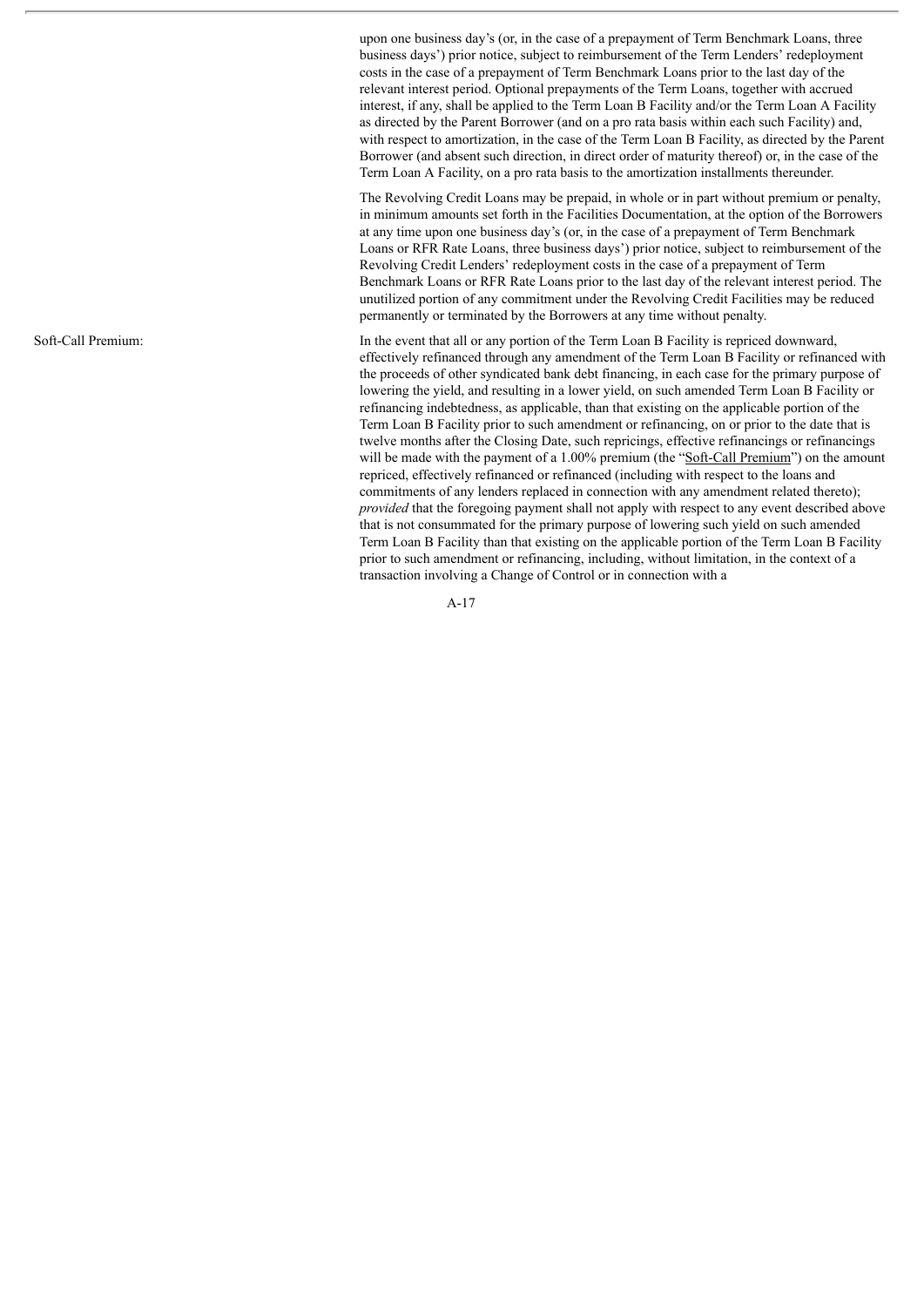Transformative Event (each as defined in the Specified Credit Agreement).

Mandatory Prepayments: If at any time the amounts outstanding under the Revolving Credit Facility (including outstanding Letters of Credit) exceed the amount of commitments under the Revolving Credit Facility as in effect at such time, the Borrowers will be required to make a mandatory prepayment in an amount equal to such excess. Mandatory repayments of loans under the Revolving Credit Facility shall not reduce the commitments under the Revolving Credit Facility.

Mandatory repayments of the Term Loans shall be required from:

- (a) with respect to any non-ordinary course asset sale or other disposition of assets with net proceeds in excess of an amount as set forth in the Facilities Documentation in any transaction or series of related transactions, 100% (with a step-down to 0% based upon achievement of First Lien Net Leverage Ratio of 1.0x inside the First Lien Net Leverage Ratio as of the Closing Date (the "Asset Sale Step Downs")) of the Net Cash Proceeds (as defined in the Specified Credit Agreement) from any non-ordinary course sale or other disposition of assets (including as a result of casualty or condemnation) by the Loan Parties and their restricted subsidiaries that are in excess of 15% of EBITDA Grower Amount (the "Excess Proceeds Threshold"), subject to (i) the right of the Loan Parties to reinvest such proceeds if such proceeds are reinvested (or committed to be reinvested) within 455 days and, if so committed to reinvestment, reinvested within 180 days after such 455-day period, (ii) the right of the Loan Parties to use such proceeds prepay other indebtedness of the Loan Parties as set forth in the Facilities Documentation and (iii) other exceptions as set forth in the Specified Credit Agreement, it being understood and agreed that any such repayments pursuant to this clause (a) shall only be required when the aggregate amount of excess net cash proceeds from such non-ordinary course asset sales or other disposition of assets, after giving effect to any applicable reinvestment rights, exceeds the Excess Proceeds Threshold;
- (b) 100% of the net cash proceeds from issuances or incurrences of debt by the Borrowers and their restricted subsidiaries (other than indebtedness permitted by the Facilities Documentation (other than any Refinancing Indebtedness)); and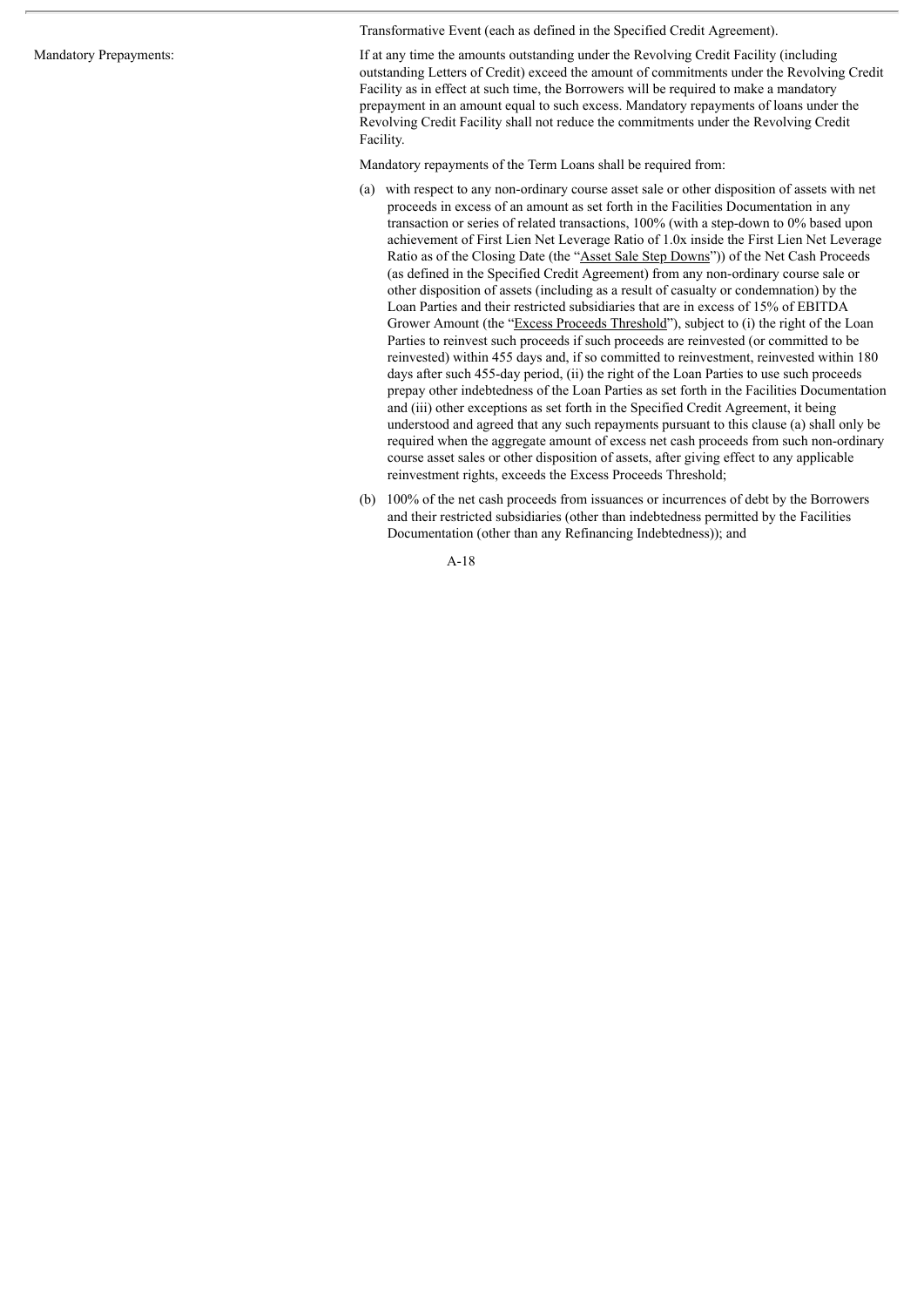(c) 50% (with step-downs to 25% and 0%, based upon achievement of First Lien Net Leverage Ratios of 0.5x and 1.0x, respectively, inside the First Lien Net Leverage Ratio as of the Closing Date) of annual Excess Cash Flow (as defined in the Specified Credit Agreement) (commencing with Excess Cash Flow for the fiscal year ending December 31, 2022; provided that solely for the first fiscal year in which Excess Cash Flow is tested, Excess Cash Flow shall equal the annual Excess Cash Flow for such year multiplied by the number of days from the Closing Date to December 31 of such fiscal year divided by 360); provided that the amount of any such Excess Cash Flow prepayment shall be subject to dollar-for-dollar reductions as set forth in the Specified Credit Agreement, including, without limitation, that any voluntary prepayments of Term Loans and Revolving Credit Loans to the extent commitments under the Revolving Credit Facility are permanently reduced by the amount of such prepayments, other than payments or reductions funded with the proceeds of equity or long-term indebtedness, during such fiscal year, or after such fiscal year-end and prior to the time such Excess Cash Flow prepayment is due, shall be credited against Excess Cash Flow prepayment obligations on a dollar-for-dollar basis for such fiscal year and, to the extent such prepayments exceed Excess Cash Flow in such fiscal year, shall be carried forward to future fiscal years; *provided* that Excess Cash Flow prepayments shall only be required if, and only to the extent, that after giving effect to the applicable percentage of Excess Cash Flow, the amount of the Excess Cash Flow payment that would be required is greater than 15% of the EBITDA Grower Amount (the "ECF Threshold").

Mandatory prepayments shall be applied, without premium or penalty (other than any Soft-Call Premium payable in connection with any refinancing indebtedness in the case of clause (b) above), subject to reimbursement of the Lenders' redeployment costs in the case of a prepayment of Term Benchmark or RFR Rate borrowings other than on the last day of the relevant interest period, as directed by the Borrowers. Mandatory prepayments of the Term Loans, together with accrued interest, if any, shall be applied to the Term Loan B Facility and the Term Loan A Facility on a pro rata basis (and on a pro rata basis within each such Facility) and, with respect to amortization, in the case of the Term Loan B Facility, as directed by the Parent Borrower (and absent such direction, in direct order of maturity thereof) or, in the case of the Term Loan A Facility, on a pro rata basis to the amortization installments thereunder.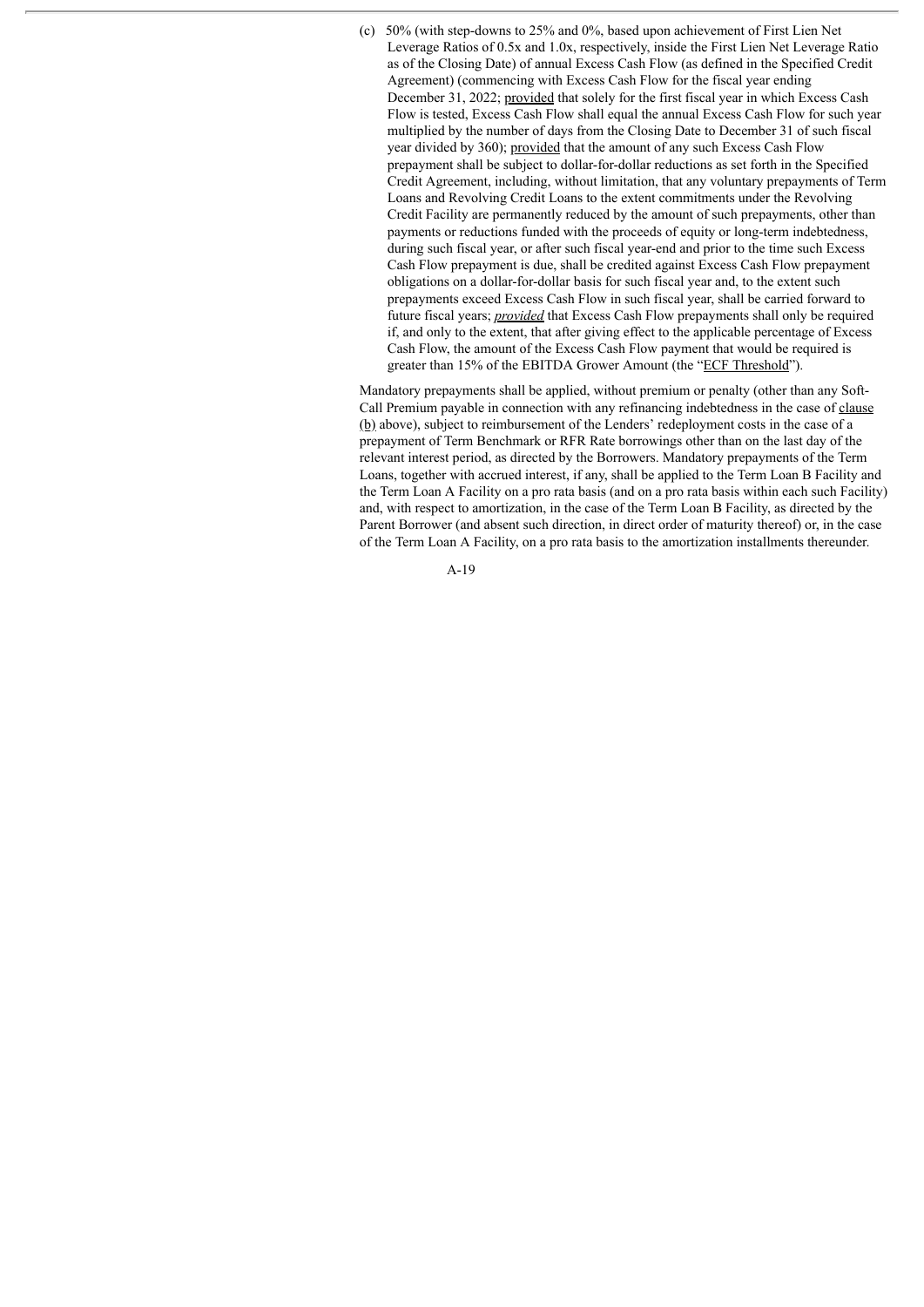Prepayments from foreign subsidiaries' Excess Cash Flow and asset sale proceeds (to the extent otherwise required) shall be limited under the Facilities Documentation to the extent (x) the repatriation of funds to fund such prepayments is prohibited, restricted or delayed by applicable laws or (y) repatriation of funds to fund such prepayment would result in material adverse tax consequences, as reasonably determined by the Parent Borrower.

All mandatory prepayments under clauses (a) and (c) above are subject to permissibility under (a) local law (e.g., financial assistance, corporate benefit, restrictions on upstreaming of cash intra-group and the fiduciary and statutory duties of the directors of the relevant subsidiaries) and (b) organizational document restrictions (including as a result of minority ownership). The non-application of any such mandatory prepayment amounts as a result of the foregoing provisions will not constitute a default or an event of default and such amounts shall be available for working capital purposes of the Borrowers and their restricted subsidiaries. The Borrowers will use commercially reasonable efforts to overcome or eliminate any such restriction and/or minimize any such costs of prepayment.

Any Term Lender may elect not to accept its *pro rata* portion of any mandatory prepayment under clauses (a) and (c) above (each a "Declining Lender"). Any prepayment amount declined by a Declining Lender ("Rejected Amounts") may be retained by the Borrowers and used by the Borrowers in any manner not prohibited by the Facilities Documentation and any such retained amounts will not thereafter be counted as excess cash flow or net cash proceeds (as described above) in any subsequent measurement period.

Collateral: Subject to the Certain Funds Provision, the obligations of the Borrowers and each Guarantor in respect of the Obligations shall be secured by a perfected first-priority security interest (subject to permitted liens) in all or substantially all of the Loan Parties' tangible and intangible personal property assets, including, without limitation, registered intellectual property, intercompany notes, all of the capital stock of the Borrower's direct and indirect restricted subsidiaries (limited to (i) the assets of each Guarantor and (ii) 65% of the voting capital stock and 100% of the non-voting capital stock, of any first-tier foreign subsidiary), existing and future cash, cash equivalents, bank accounts (with exceptions as set forth in the Specified Credit Agreement), accounts receivable, other receivables, chattel paper, inventory, and contract rights, documents, general intangibles and insurance, instruments and books and records relating thereto and all proceeds of the foregoing (the "Collateral"). The

A-20

4. COLLATERAL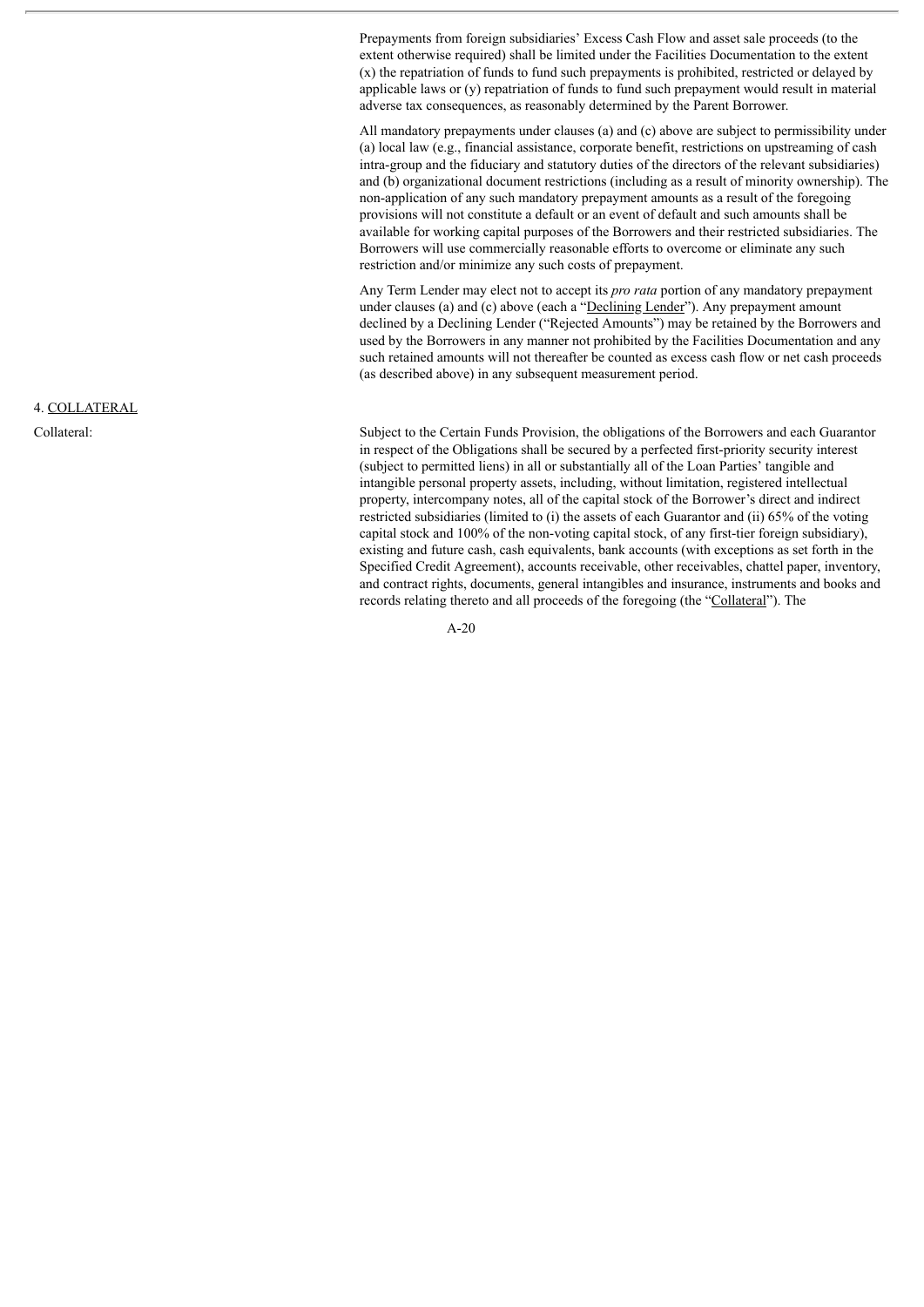Collateral shall be subject to exceptions and qualifications as set forth in the Specified Credit Agreement.

None of the Collateral shall be subject to any other pledges, security interests or mortgages, except junior liens on Collateral and other liens on other Collateral in each case as permitted under the lien covenant. Notwithstanding the foregoing, except as set forth in the Specified Credit Agreement, no foreign law governed documents, perfection actions or foreign law opinions shall be required in connection with the Facilities Documentation.

Conditions to Initial Borrowing: The extension of credit under the Facilities on the Closing Date will be subject solely to the conditions precedent set forth in Exhibit B to the Commitment Letter.

Conditions after the Closing Date: The making of each extension of credit under the Revolving Credit Facility after the Closing Date shall be conditioned upon (a) delivery of a customary borrowing notice, (b) the accuracy of representations and warranties in all material respects, and (c) the absence of defaults or events of default at the time of, or after giving effect to the making of, such extension of credit.

Facilities Documentation: The definitive documentation with respect to the Facilities (the "Facilities Documentation") shall be substantially consistent with the draft Credit Agreement relating to the "Facilities" (as defined in the Original Commitment Letter), dated as of February 23, 2022 (the "Specified Credit Agreement") (and related Loan Documents (as defined in the Specified Credit Agreement), in draft form as in effect on the date hereof, the "Specified Loan Documents") and will contain the terms set forth in this **Exhibit A** and, to the extent any other terms are not expressly set forth herein or in the Specified Credit Agreement will (i) be negotiated in good faith within a reasonable time period to be determined based on the expected Closing Date and taking into account the timing of the syndication of the Term Loan Facilities and the pre-closing requirements of the Acquisition Agreement, (ii) contain such other terms as the Parent Borrower and the Arrangers shall reasonably agree, including customary EU/UK bail-in provisions, and (iii) be in a form such that they do not impair the availability of the Facilities on the Closing Date if the applicable conditions to funding set forth or referred to in Exhibit B are satisfied; provided that the Facilities Documentation shall include such updates to address changes in law and modifications to reflect the operational and agency requirements of the Administrative Agent (the "Documentation Principles").

A-21

#### 5. CONDITIONS

#### 6. DOCUMENTATION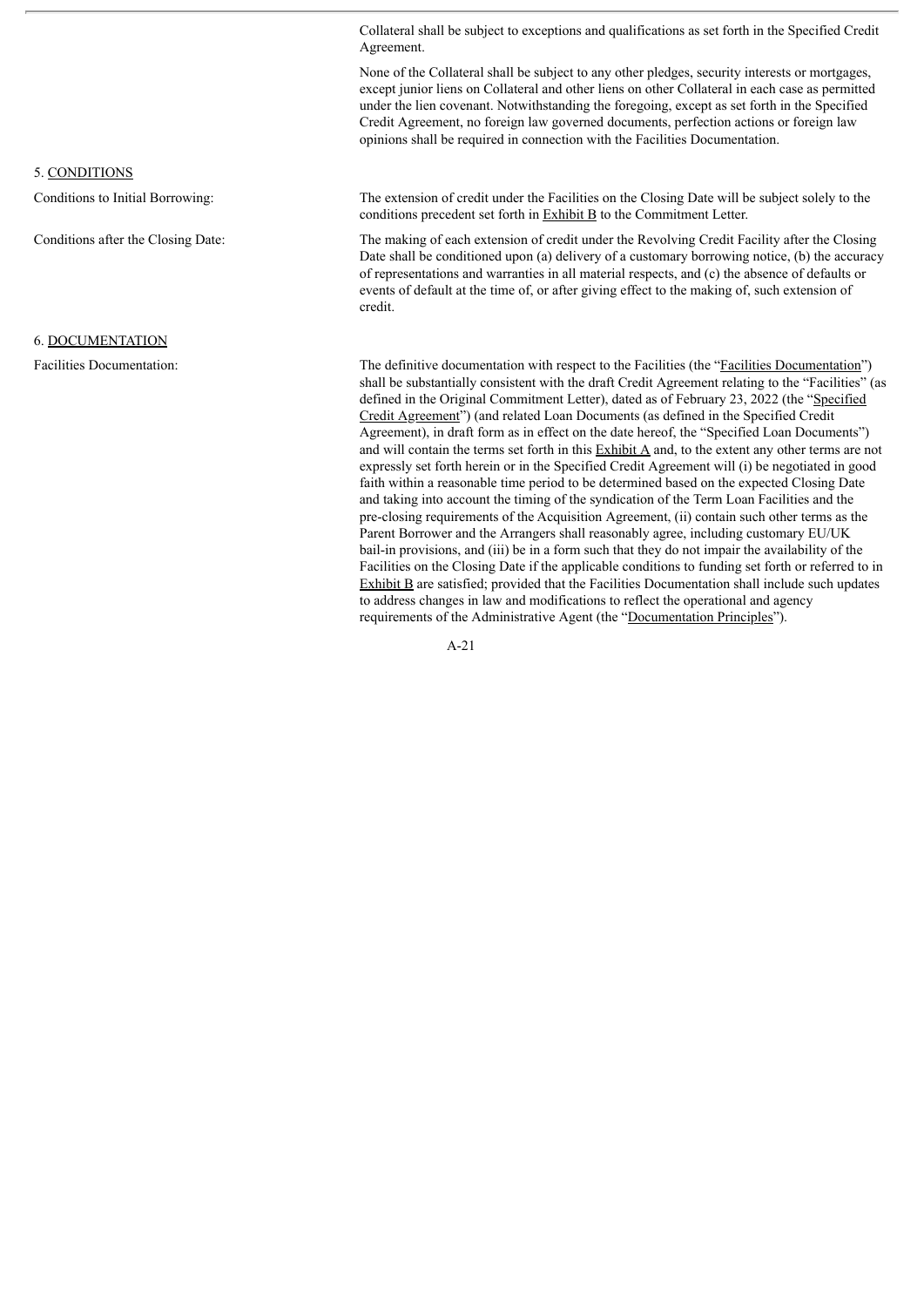Notwithstanding the foregoing, the Specified Loan Documents shall be modified as follows

- a. With respect to restricted payments, revise Section 7.05(b)(8)(y) of the Specified Credit Agreement to an amount of permitted restricted payments to not exceed \$250.0 million per year, with any unused amounts carried forward to the next succeeding fiscal year; provided, that such carried forward amount shall not exceed \$250.0 million in any year and any usage of the foregoing basket shall first reduce amounts previously carried forward.
- b. With respect to amendments, require the consent of each adversely affected Lender for subordination of all or substantially all of the liens under the Facilities Documentation, or all or any portion of the Obligations, to any other liens or indebtedness.
- c. So long as the Term Loan A Facility remains outstanding, provide for pro forma compliance with the Financial Covenant in connection with utilization of certain baskets where usual and customary for similar pro rata financings with a maintenance covenant.

Financial Covenant: The Solution of the With respect to the Term Loan B Facility: none.

With respect of the Revolving Credit Facility and the Term Loan A Facility, maintenance of a maximum Total Net Leverage Ratio of 5.50:1.00, with an annual step-down of 0.25:1.00 commencing upon the end of the first full fiscal quarter following the first anniversary of the Closing Date and for each year thereafter (the "Financial Covenant"); provided that, for the four full fiscal quarter period following a Material Acquisition (to be defined as mutually agreed), such covenant level shall step up by 0.50:1.00; provided further that such covenant level shall not exceed 5:50:1.00 at any time. The Financial Covenant will be tested quarterly at the end of each fiscal quarter, commencing with the first fiscal quarter of the Parent Borrower ending after the Closing Date.

Notwithstanding the foregoing, in the event that the Term Loan A Facility or any other term loan A indebtedness is not outstanding under the Facilities Documentation (a "Springer Covenant Period"), then for any fiscal quarter ending during such Springer Covenant Period, the Financial Covenant will be limited to the Revolving Credit Facility and to maintenance of a maximum First Lien Net Leverage Ratio equal to 6.00:1.00, which ratio will only be tested at the end of any fiscal quarter where more than 35% of the Revolving Credit Facility is drawn (net of unrestricted cash and cash equivalents of the Borrowers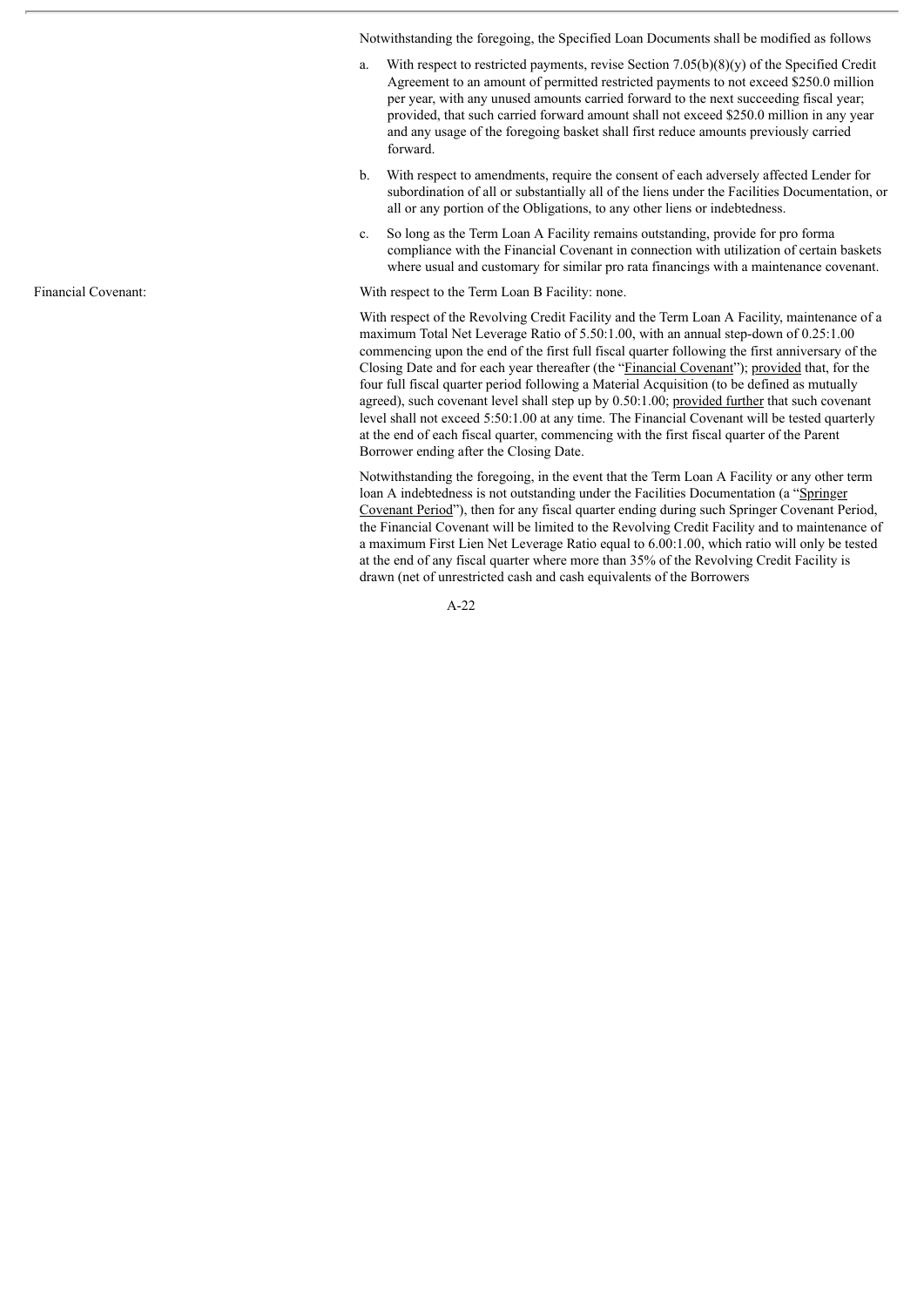and their restricted subsidiaries and excluding Letters of Credit) at such date.

Unrestricted Subsidiaries: The Facilities Documentation will contain provisions pursuant to which, subject to limitations on investments, loans, advances and guarantees and other customary conditions and provisions as set forth in the Specified Credit Agreement, the Parent Borrower is permitted to designate any existing or subsequently acquired or organized subsidiary as an "unrestricted subsidiary" and subsequently re-designate any such unrestricted subsidiary as a restricted subsidiary; provided that (i) after giving effect to any such designation or re-designation, no payment or bankruptcy event of default shall exist (including after the reclassification of investments in, debt of, and liens on the assets of, the applicable subsidiary) and (ii) the fair market value of such subsidiary at the time it is designated as an "unrestricted subsidiary" shall be treated as an investment in an unrestricted subsidiary by the Parent Borrower at such time. The designation of any unrestricted subsidiary as a restricted subsidiary shall constitute the incurrence at the time of designation of any indebtedness or liens of such subsidiary existing at such time and an investment in such subsidiary. Unrestricted subsidiaries will not be subject to the representations and warranties, the affirmative or negative covenant or event of default provisions of Facilities Documentation, and the results of operations and indebtedness of unrestricted subsidiaries will not be taken into account for purposes of determining compliance (to the extent applicable) with the negative covenants and financial ratios contained in the Facilities Documentation.

Representations and Warranties: Subject to the Documentation Principles, limited to the following and applicable to the Borrowers and their restricted subsidiaries, it being understood and agreed that only the Specified Representations shall be required to be true and correct in all material respects (except for such representations and warranties that are already qualified by materiality, which representations and warranties shall be true and correct in all respects after giving effect to such materiality qualification) as a condition to the occurrence of the Closing Date: financial statements (including *pro forma* financial statements) and projections; no material adverse change; corporate existence; compliance with law; corporate power and authority; enforceability of Facilities Documentation; with respect to the Facilities Documentation, no conflict with law, organizational documents and material agreements; no material adverse litigation; ownership of property; intellectual property; taxes; Federal Reserve regulations; labor matters; ERISA; Investment Company Act; subsidiaries; use of proceeds; environmental and regulatory matters; disclosures; creation, perfection and priority of security interests; solvency (on a consolidated basis); status of the Facilities as senior debt; PATRIOT Act; FCPA and OFAC/anti-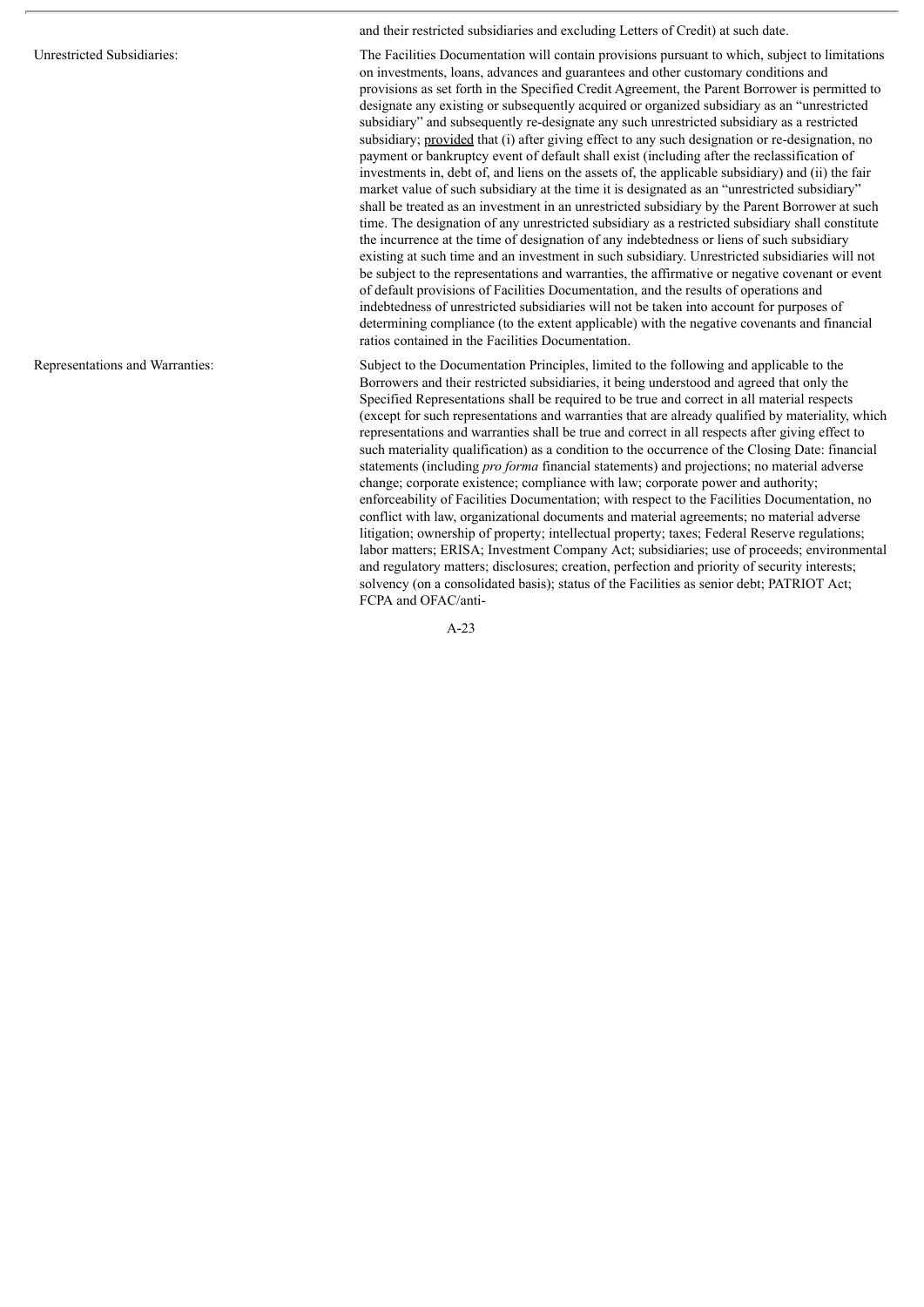terrorism laws; insurance; and delivery of certain documents, subject, in the case of each of the foregoing representations and warranties, to customary qualifications and to limitations for materiality consistent with the Documentation Principles. Notwithstanding anything herein to the contrary, during the period from the Closing Date until the date that is 30 days after the Closing Date (the "Clean-Up Period"), any breach of a representation or warranty (other than a Specified Representation) arising solely by reason of any matter or circumstance relating to the Target and its subsidiaries will be deemed not to be a breach of a representation or warranty if, and for so long as, the circumstances giving rise to the relevant breach of representation or warranty: (a) are capable of being remedied within the Clean-Up Period and the Parent Borrower and its subsidiaries are taking appropriate steps to remedy such breach, (b) do not have and would not be reasonably likely to have a material adverse effect and (c) were not procured by or approved by the Parent Borrower or any of its subsidiaries immediately prior to the Closing Date.

Affirmative Covenants: Subject to the Documentation Principles, limited to the following and applicable to the Borrowers and their restricted subsidiaries: delivery of annual financial statements (accompanied by an audit opinion from a nationally recognized accounting firm) within ninety days (90) after the end of each fiscal year, delivery of quarterly financial statements within forty-five (45) days after the end of each of the first three fiscal quarters of each fiscal year (or such earlier dates as may be required by the SEC in connection with the public-reporting requirements of the Parent Borrower, after giving effect to any permitted extensions or deferrals thereof); officers' certificates and other information; payment of taxes; maintenance of existence and material rights and privileges; compliance with laws; maintenance of property (subject to casualty, condemnation and normal wear and tear) and customary insurance; maintenance of books and records; right of the Administrative Agent to inspect property and books and records; notices of defaults, litigation and other material events; compliance with environmental laws; ERISA; commercially reasonable efforts to maintain ratings (but not to maintain a specific rating); use of proceeds; and further assurances (including, without limitation, with respect to security interests in after-acquired property), subject, in the case of each of the foregoing covenants, to customary exceptions and qualifications consistent with the Documentation Principles.

Negative Covenants: Subject to the Documentation Principles, limited to the following with baskets and other exceptions to be agreed (and applicable to the Borrowers and their restricted subsidiaries):

(a) the incurrence of debt;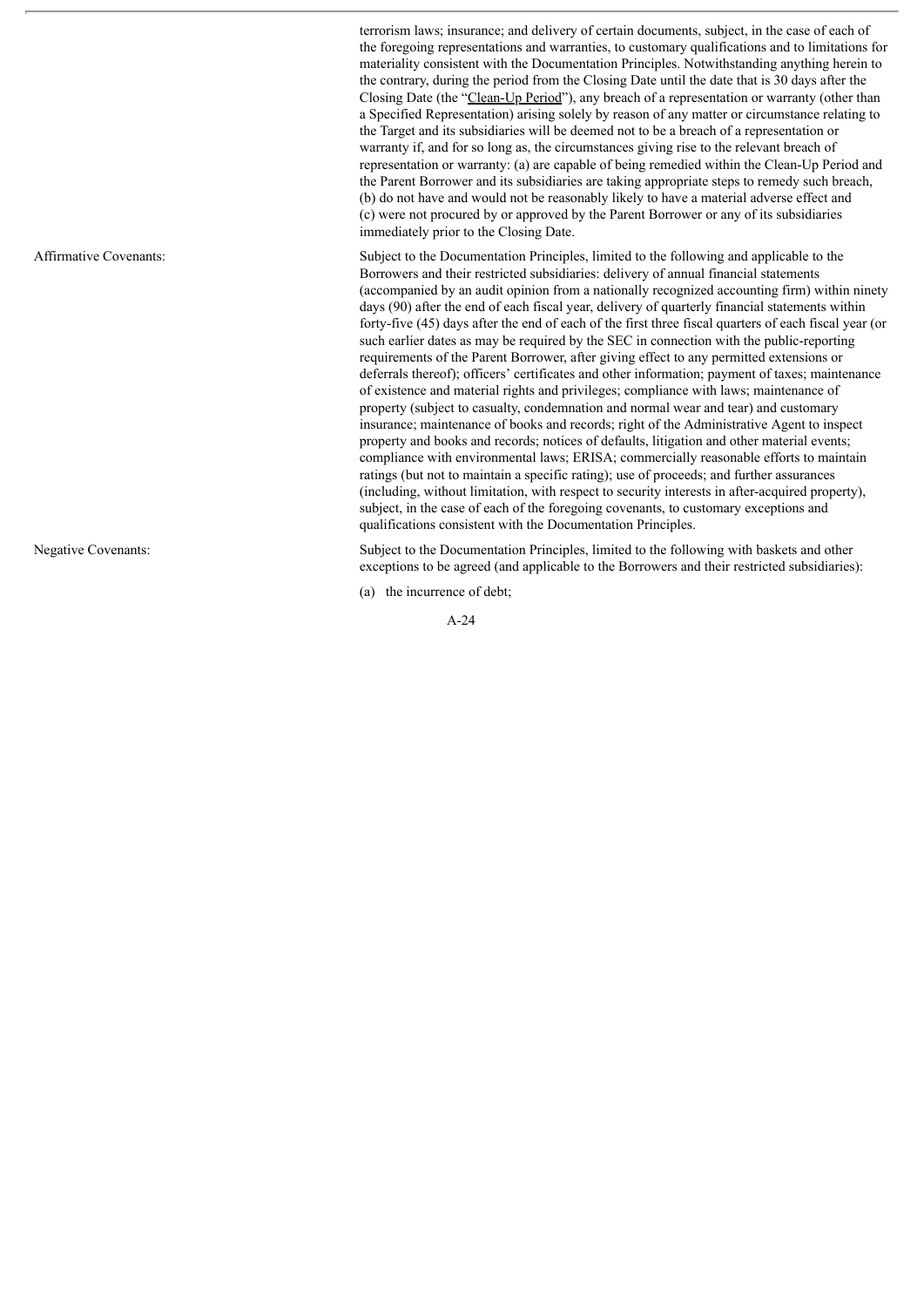- (b) liens;
- (c) mergers, consolidations and fundamental changes;
- (d) asset sales;
- (e) restricted payments, including investments and dividends or distributions on, or redemptions of, the Parent Borrower's equity;
- (f) prepayments or redemptions of junior debt, or amendments of junior debt documents or organizational documents in a manner materially adverse to the Lenders;
- (g) negative pledge clauses and other restrictive agreements;
- (h) transactions with affiliates above a threshold consistent with the Documentation Principles;
- (i) anti-corruption laws and sanctions; FCPA and OFAC/anti-terrorism laws; and
- (j) change in business or fiscal year.

Events of Default: Subject to the Documentation Principles, limited to the following and applicable to the Borrowers and their restricted subsidiaries only, and with materiality, grace periods and other qualifications to be agreed: nonpayment of principal when due; nonpayment of interest, after a five business day grace period; nonpayment of fees or other amounts, after a ten business day grace period; material inaccuracy of a representation or warranty when made or deemed made (subject, in the case of any representation or warranty capable of being cured, to a thirty day cure period); violation of covenants (subject, in the case of certain of such affirmative covenants, to a thirty day grace period); cross-default and cross acceleration to material indebtedness (provided that the Borrowers' failure to perform or observe the Financial Covenant shall not constitute an event of default for purposes of the Term Loan B Facility unless and until a majority in interest of either the Revolving Credit Lenders or the Term A Lenders have actually declared all such obligations under the Revolving Credit Facility or the Term Loan A Facility, as applicable, to be immediately due and payable and such declaration has not been rescinded); bankruptcy events of the Borrowers or any restricted subsidiary that is not an immaterial subsidiary (with a customary grace period for involuntary events); certain ERISA events; material unsatisfied judgments; actual or asserted invalidity of any material provision in a guarantee, security document or material subordination provisions or non-perfection of a security interest covering a material portion of the collateral; and a change of control.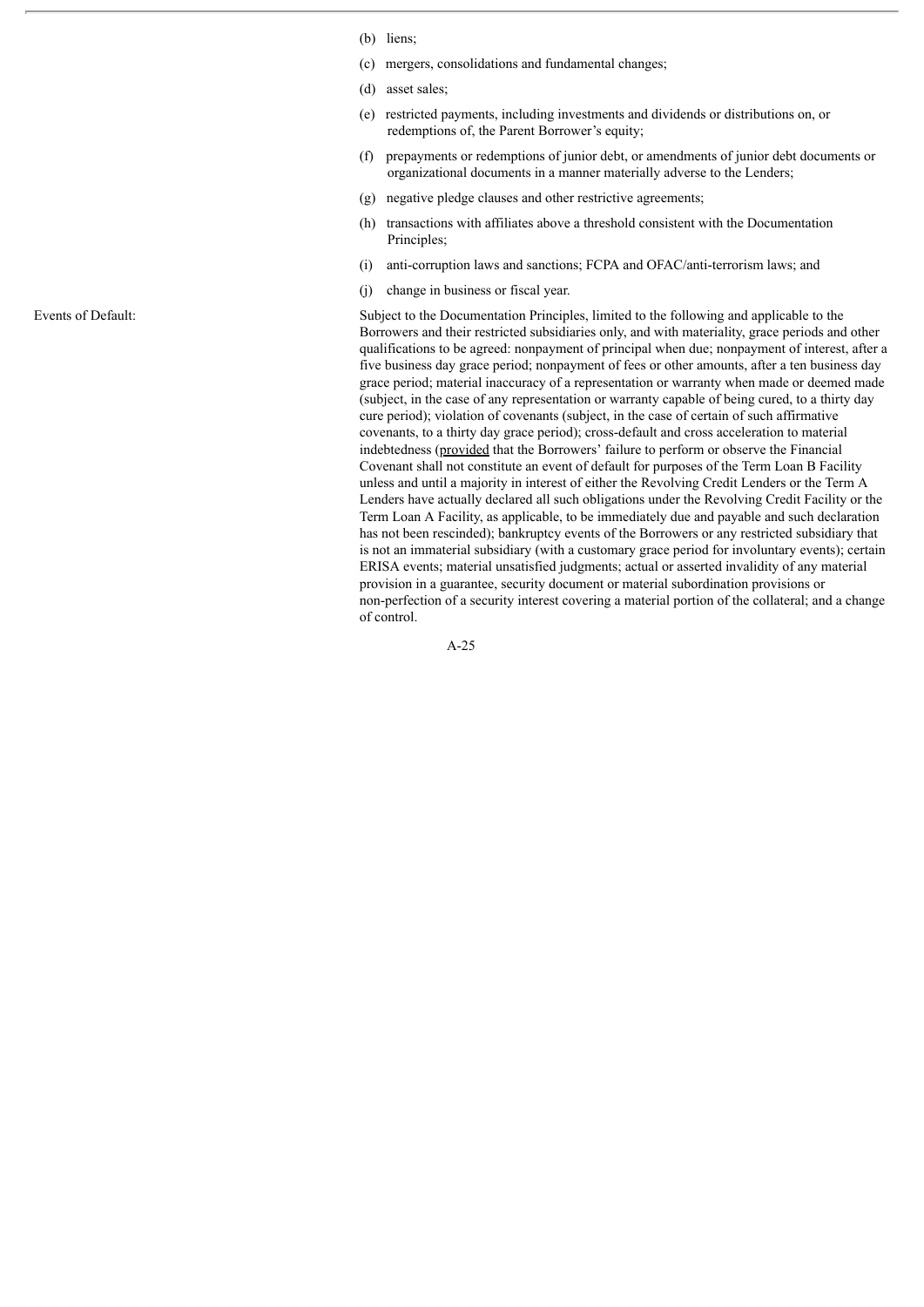Voting, Assignments and Participations, Yield Protection:

After the Closing Date, the Lenders shall be permitted to assign (except to Disqualified Institutions, if the list of Disqualified Institutions has been provided to all Lenders) the Loans with the consent of the Parent Borrower (not to be unreasonably withheld or delayed) (the Parent Borrower's consent shall be deemed given if it fails to respond within ten business days); provided that no consent of the Borrowers shall be required (i) after the occurrence and during the continuance of a payment or bankruptcy event of default, (ii) for assignments of Term Loans to any existing Lender or an affiliate or related fund of an existing Lender or (iii) for assignments under the Revolving Credit Facility to any existing Revolving Credit Lender or an affiliate of an existing Revolving Credit Lender. All assignments will require the consent of the Administrative Agent (not to be unreasonably withheld or delayed) unless such assignment is an assignment of the Loans to another Lender, an affiliate of a Lender or an approved fund and, with respect to assignments under the Revolving Credit Facility, the Issuing Lenders. Each assignment will be in a minimum amount of \$1.0 million, in the case of Term Loans, or \$10.0 million, in the case of the Revolving Credit Facility, and in integral multiples as set forth in the Facilities Documentation or, in each case, if less, all of such Lender's remaining loans and commitments of the applicable class. Natural persons and the Borrowers (except as expressly set forth below), their subsidiaries and affiliates may not be assignees. The Facilities Documentation shall contain customary "net short lender" provisions consistent with the Documentation Principles.

Notwithstanding the foregoing, the Administrative Agent shall not be responsible for monitoring assignments or participations for compliance with the list of Disqualified Institutions, if any.

The Lenders are permitted to sell participations in Loans and commitments without notice or restriction (except to Disqualified Institutions, if the list of Disqualified Institutions has been provided to all Lenders), other than as set forth in the next sentence, and in accordance with applicable law. Voting rights of participants shall be limited to matters in respect of (a) increases in commitments participated to such participants, (b) reductions of principal, interest or fees, (c) extensions of final maturity and (d) releases of all or substantially all of the value of the Guarantees or all or substantially all of the Collateral.

The Borrowers may repurchase Term Loans on a non-pro rata basis through a Dutch auction process (or other procedures as set forth in the Facilities Documentation by the Borrowers and the Administrative Agent) offered to all Term Lenders on customary terms; provided that (i) any Term Loans so repurchased shall be immediately cancelled upon repurchase, (ii) no event of default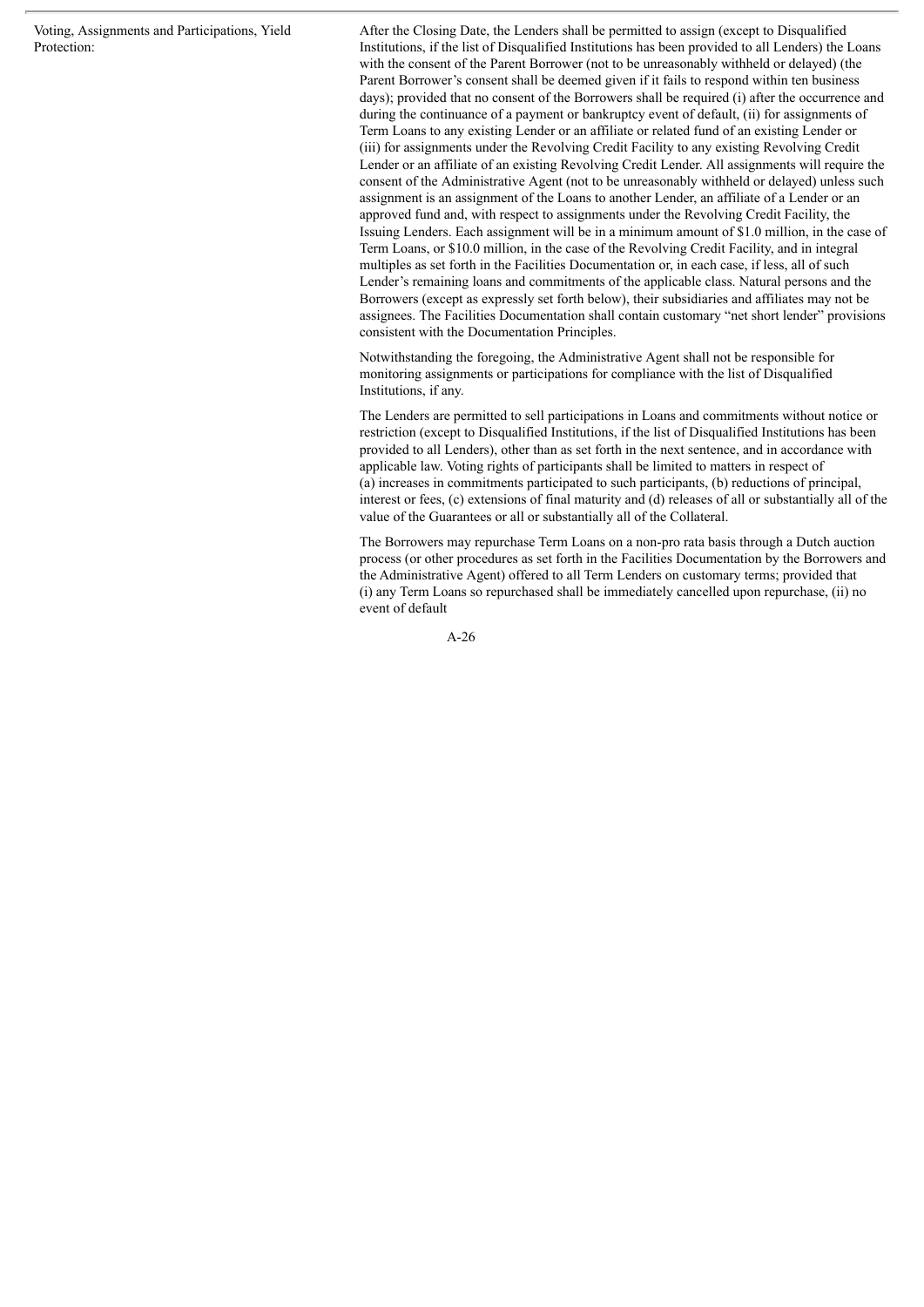shall have occurred and be continuing and (iii) no proceeds of Revolving Credit Loans shall be used to fund such purchase.

Amendments and waivers with respect to the Facilities Documentation shall require the approval of Lenders holding more than 50% of the aggregate amount Loans and commitments under the Facilities (the "Required Lenders"), except that (a) in addition to the consent of the Required Lenders, the consent of each Lender directly affected thereby shall be required with respect to (i) reductions in the amount or extensions of the scheduled date of any amortization or final maturity of any Loan, (ii) reductions in the rate of interest or any fee or extensions of any due date thereof (but, for the avoidance of doubt, other than default rate interest) and (iii) increases in the amount or extensions of the expiry date of any Lender's commitment, (b) the consent of 100% of the Lenders shall be required with respect to (i) reductions of any of the voting percentages and modifications of any *pro rata* sharing and payment and waterfall provisions, (ii) releases of all or substantially all the Collateral (other than in connection with any sale of Collateral permitted by the Facilities Documentation), and (iii) releases of all or substantially all of the Guarantors (other than in connection with the release or sale of the relevant Guarantor permitted by the Facilities Documentation) and (c) the consent of Administrative Agent or Issuing Lenders, as applicable, shall be required with respect to any amendment or modification that affects its rights or duties as administrative agent or Issuing Lenders, as applicable. Any amendment or waiver that by its terms affects only the rights or duties of the Lenders holding loans or commitments of a particular class (but not the Lenders holding loans or commitments of any other class) will require only the requisite percentage in interest of the affected class of Lenders that would be required to consent thereto if such class of Lenders were the only class of Lenders.

The Facilities Documentation shall contain customary provisions for replacing non-consenting Lenders in connection with amendments and waivers requiring the consent of all Lenders or of all Lenders directly affected thereby so long as the Required Lenders shall have consented thereto.

In addition, if the Administrative Agent and the Borrowers shall have jointly identified an obvious error or any error, ambiguity, defect, inconsistency or omission of a technical nature in the Facilities Documentation, then the Administrative Agent and the Borrowers shall be permitted to amend such provision without any further action or consent of any other party.

The Facilities Documentation will permit guarantees, collateral security documents and related documents to be, together with the credit agreement, amended and waived with the consent of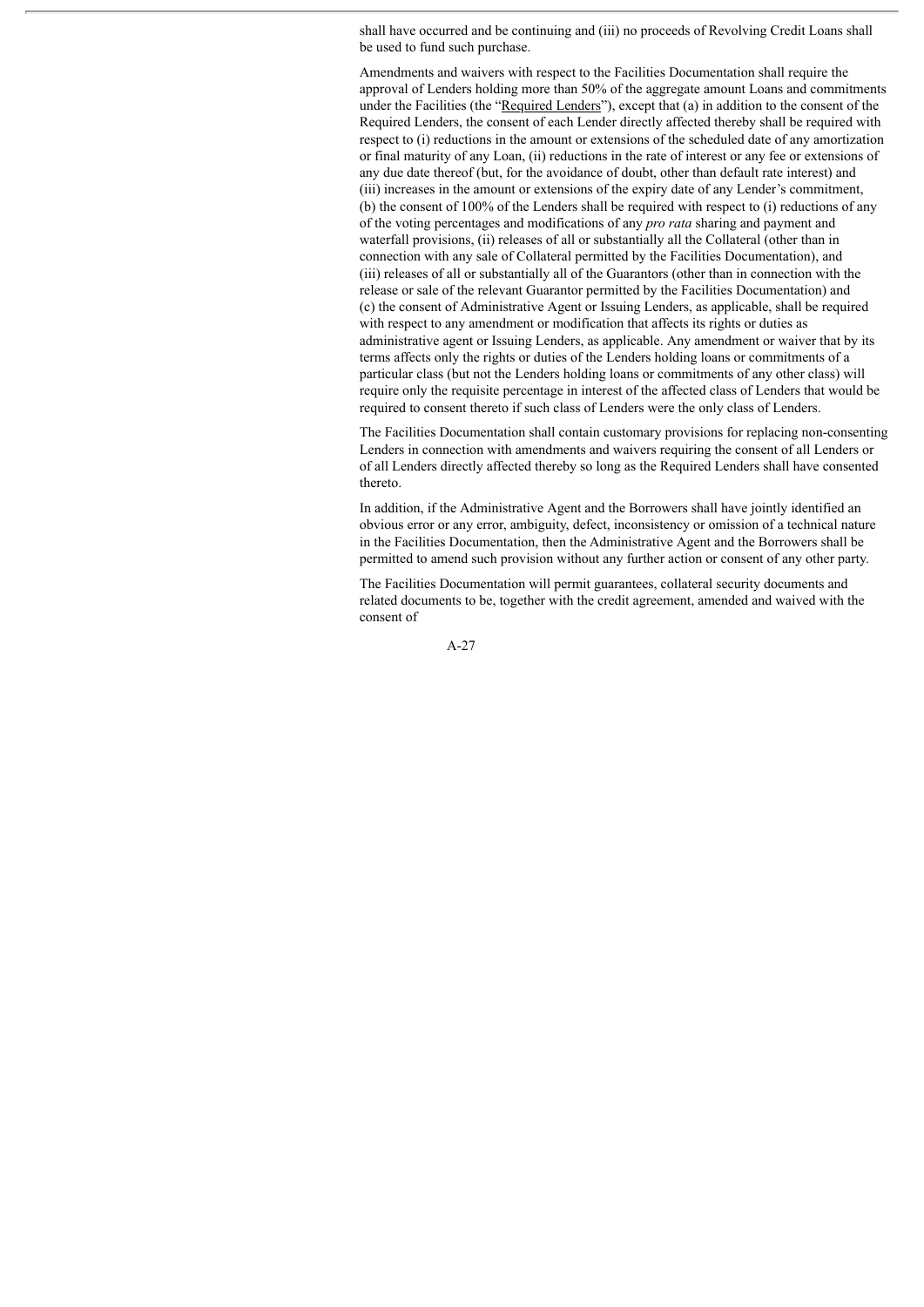the Administrative Agent at the request of the Parent Borrower without the need for consent by any other Lender if such amendment or waiver is delivered in order to (i) comply with local law or advice of local counsel or (ii) cause such guarantee, collateral security document or other document to be consistent with the credit agreement and the other Facilities Documentation.

Expenses and Indemnification: The Borrowers shall pay (a) all reasonable and documented or invoiced out-of-pocket expenses of the Administrative Agent and the Arrangers in connection with the syndication of the Facilities and the preparation, execution, delivery and administration of the Facilities Documentation and any amendment or waiver with respect thereto (including, without limitation, the reasonable fees, disbursements and other charges of one primary counsel, one local counsel in each relevant jurisdiction and counsel otherwise retained with the Parent Borrowers' consent) and (b) all reasonable and documented or invoiced out-of-pocket expenses of the Administrative Agent, the Arrangers and the Lenders (including, without limitation, the fees, disbursements and other charges of counsel) in connection with the enforcement of the Facilities Documentation.

> The Loan Parties will indemnify the Administrative Agent, the Arrangers and the Lenders and their respective affiliates, and the officers, directors, employees, agents and controlling persons of the foregoing, and hold them harmless from and against all reasonable and documented costs, reasonable and documented expenses (including, without limitation, reasonable fees, disbursements and other charges of counsel) and liabilities of any such indemnified person arising out of or relating to any claim or any litigation or other proceedings (regardless of whether any such indemnified person is a party thereto or whether such claim, litigation, or other proceeding is brought by a third party or by the Borrowers or any of their respective affiliates, creditors or shareholders) that relate to the Facilities Documentation, except to the extent (i) that it is found by a final, non-appealable judgment of a court of competent jurisdiction that such loss, claim, damage, liability or expense resulted from (x) the gross negligence, bad faith or willful misconduct of the indemnified party or (y) a material breach of obligations under the Facilities Documentation by such indemnified party, (ii) arising out of any dispute solely among the indemnified parties (not arising as a result of any act or omission by the Borrowers or any of their respective subsidiaries or affiliates) other than any claim, action, suit, inquiry, litigation, investigation or other proceeding brought by or against any such indemnified party in its capacity as agent or arranger, or (iii) arising out of any settlement entered into by such indemnified party without the Parent Borrower's written consent (such consent not to be unreasonably withheld, conditioned or delayed).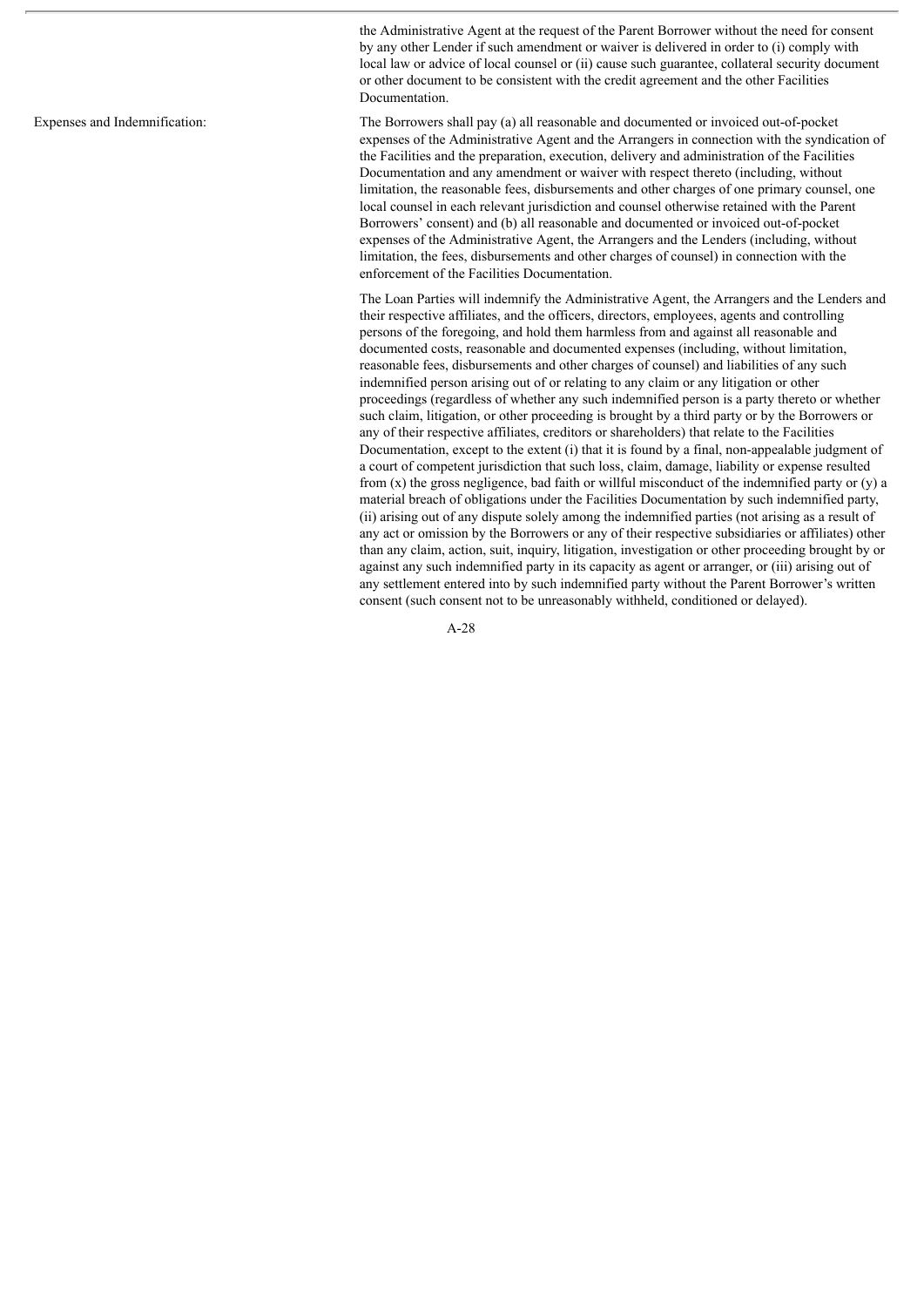Governing Law and Forum: New York; provided, however, that the laws of the State of Delaware shall govern in determining whether the Acquisition has been consummated in accordance with the terms of the Acquisition Agreement (without giving effect to any choice or conflict of law provision or rule (whether of the State of Delaware or any other jurisdiction) that would result in the application of any law other than the laws of the State of Delaware).

Counsel to the Administrative Agent and the Arrangers: Paul Hastings LLP.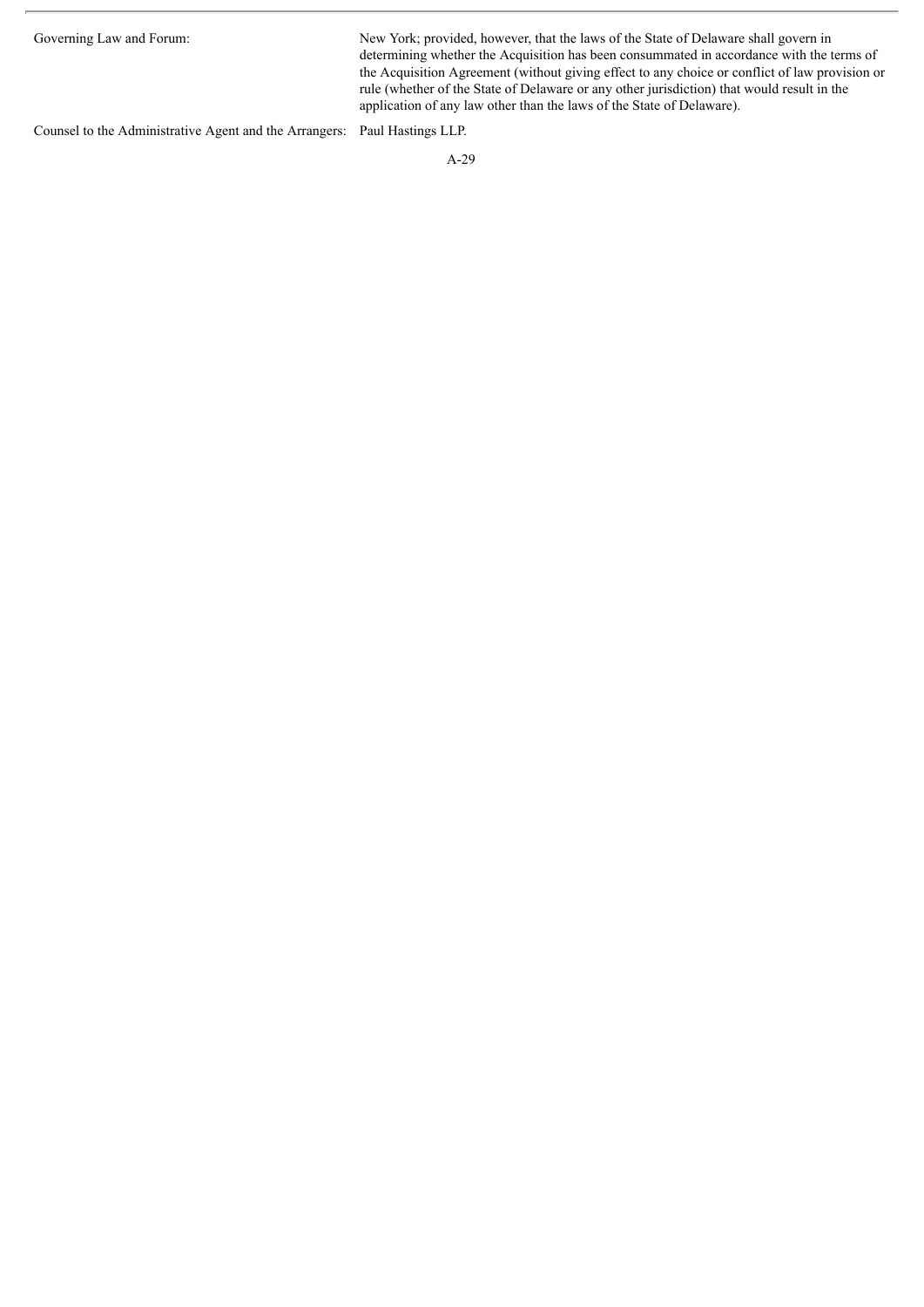#### MKS Instruments, Inc. Senior Secured Credit Facilities Summary of Terms and Conditions

Unless otherwise defined in this Exhibit B, capitalized terms used in this Exhibit B shall have the meanings set forth in the Commitment Letter to which this Exhibit B is attached and the other Exhibits to the Commitment Letter. Subject in all respects to the Certain Funds Provision and the Documentation Principles, the commitments of the Initial Lenders' and the Arrangers' and other agents' agreements to perform the services described herein (including the initial borrowings under the Facilities) are subject solely to the satisfaction (or waiver by the Arrangers) of the following conditions precedent, as applicable:

1. Subject to the Certain Funds Provision, definitive loan documentation for the Facilities consistent with the Term Sheet, the Commitment Letter (including, without limitation, the Guarantees and Collateral to the extent required by the Facilities Documentation, the Term Sheet and the Commitment Letter) and the Documentation Principles shall have been executed and delivered by the Borrowers and the Guarantors to the Agent.

2. The Acquisition shall have been, or substantially concurrently with the initial borrowings under the Facilities shall be, consummated in all material respects in accordance with the Acquisition Agreement. No material provision of the Acquisition Agreement shall have been waived, amended or otherwise modified, or any consent given thereunder, in a manner material and adverse to the Lenders (in their capacity as such) without the consent of the Arrangers (which consent shall not be unreasonably withheld, delayed or conditioned); provided that (a) any reduction in the purchase price for the Acquisition set forth in the Acquisition Agreement shall not be deemed to be material and adverse to the interests of the Lenders so long as any such reduction is applied on a dollar-for-dollar basis to reduce the amount of commitments in respect of the Term Loan Facility, (b) any increase in the purchase price set forth in the Acquisition Agreement shall be deemed to be not material and adverse to the interests of the Lenders so long as such purchase price increase is not funded with additional indebtedness (it being understood and agreed that no purchase price, working capital or similar adjustment provisions set forth in the Acquisition Agreement shall constitute a reduction or increase in the purchase price) and (c) each Arranger shall be deemed to have consented to any such waiver, amendment or modification unless they shall object thereto in writing (including via email) within three business days of receipt of written notice of such waiver, amendment or modification.

3. The Refinancing shall have been made or consummated prior to, or shall be made or consummated substantially simultaneously with, the initial borrowings under the Facilities.

4. Subject to the Certain Funds Provision, with respect to each of the Facilities, the Agents shall have received (a) all documents and instruments required to create and perfect the Agents' respective security interests in the Collateral, executed and delivered by the applicable Loan Parties, (b) a solvency certificate from a financial officer of the Parent Borrower, substantially in the form of Exhibit K to the Specified Credit Agreement, attesting to the solvency of the Parent Borrower and its subsidiaries on the Closing Date on a consolidated basis after giving effect to the Transactions, (c) customary legal opinions, (d) customary certificates, organizational documents, borrowing notice and instruments as are customary for transactions of this type (limited to (i) evidence of authority, (ii) charter documents, (iii) borrowing and issuance notices, (iv) customary officers' incumbency certificates and (v) a customary officer's closing certificate (which shall not include any representation or statement as to the absence or existence of any default or event of default or a bring down of representations and warranties other than those set forth in

B-1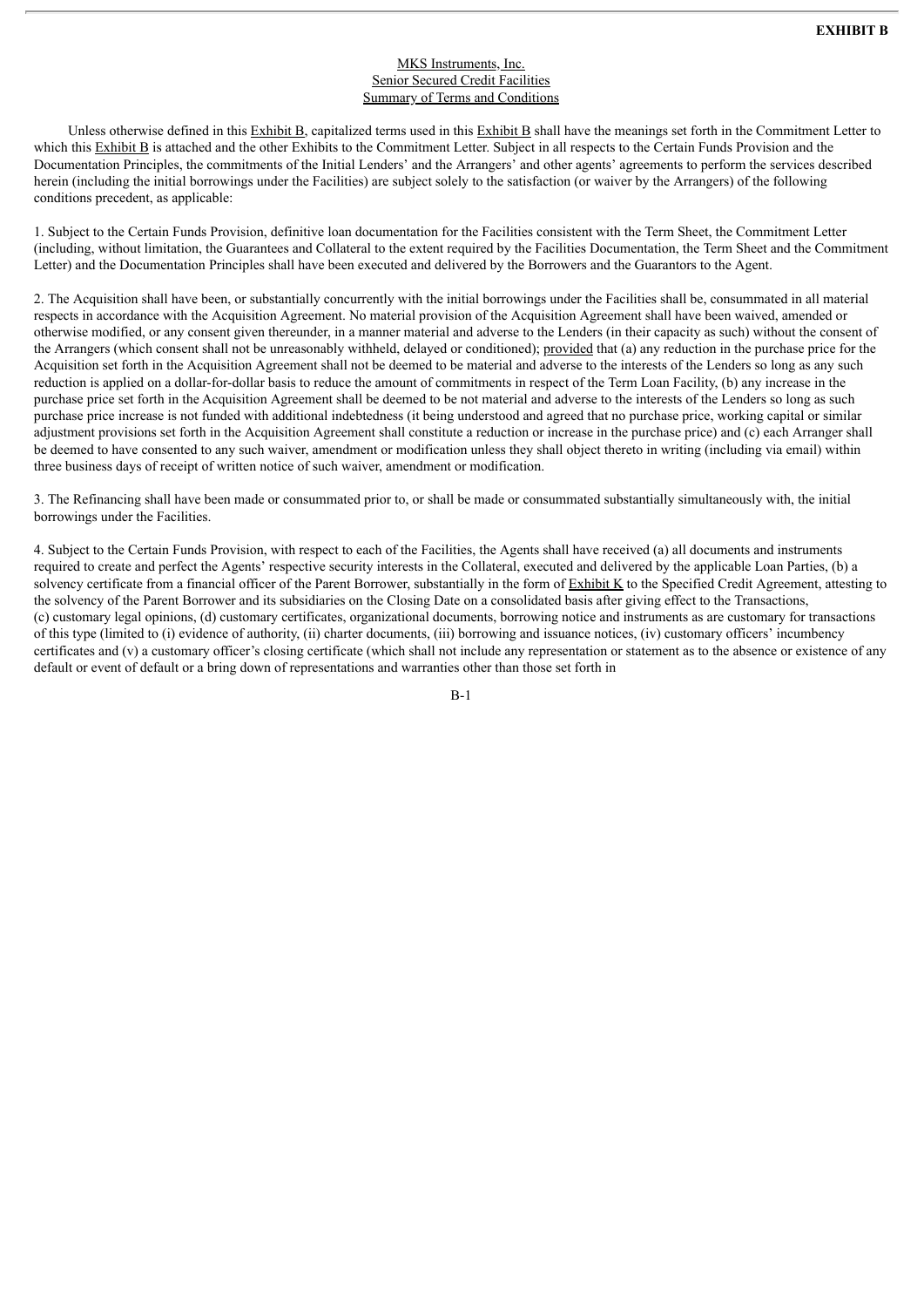paragraph 10 below), and (f) good standing certificates in the respective jurisdictions of organization of the Loan Parties (to the extent such concept exists in the applicable jurisdiction).

5. All accrued costs, fees and expenses (including legal fees and expenses and the fees and expenses of any other advisors) and other compensation due and payable to the Agents, the Arrangers and the Lenders shall have been paid, to the extent an invoice therefor was presented at least five business days prior to the Closing Date (or such later date as the Parent Borrower may agree) (which amounts may be offset against the proceeds of the funding under the Facilities).

6. The Loan Parties shall have provided the documentation and other information to the Lenders required by regulatory authorities under the applicable "know-your-customer" rules and regulations, including the PATRIOT Act and a certification regarding beneficial ownership required pursuant to 31 C.F.R. § 1010.230, in each case at least three business days prior to the Closing Date, as has been requested to the Parent Borrower in writing at least ten business days prior to the Closing Date.

7. The Specified Representations shall be true and correct in all material respects (except for representations and warranties that are already qualified by materiality, which representations and warranties shall be true and correct in all respects after giving effect to such materiality qualification) on the Closing Date.

B-2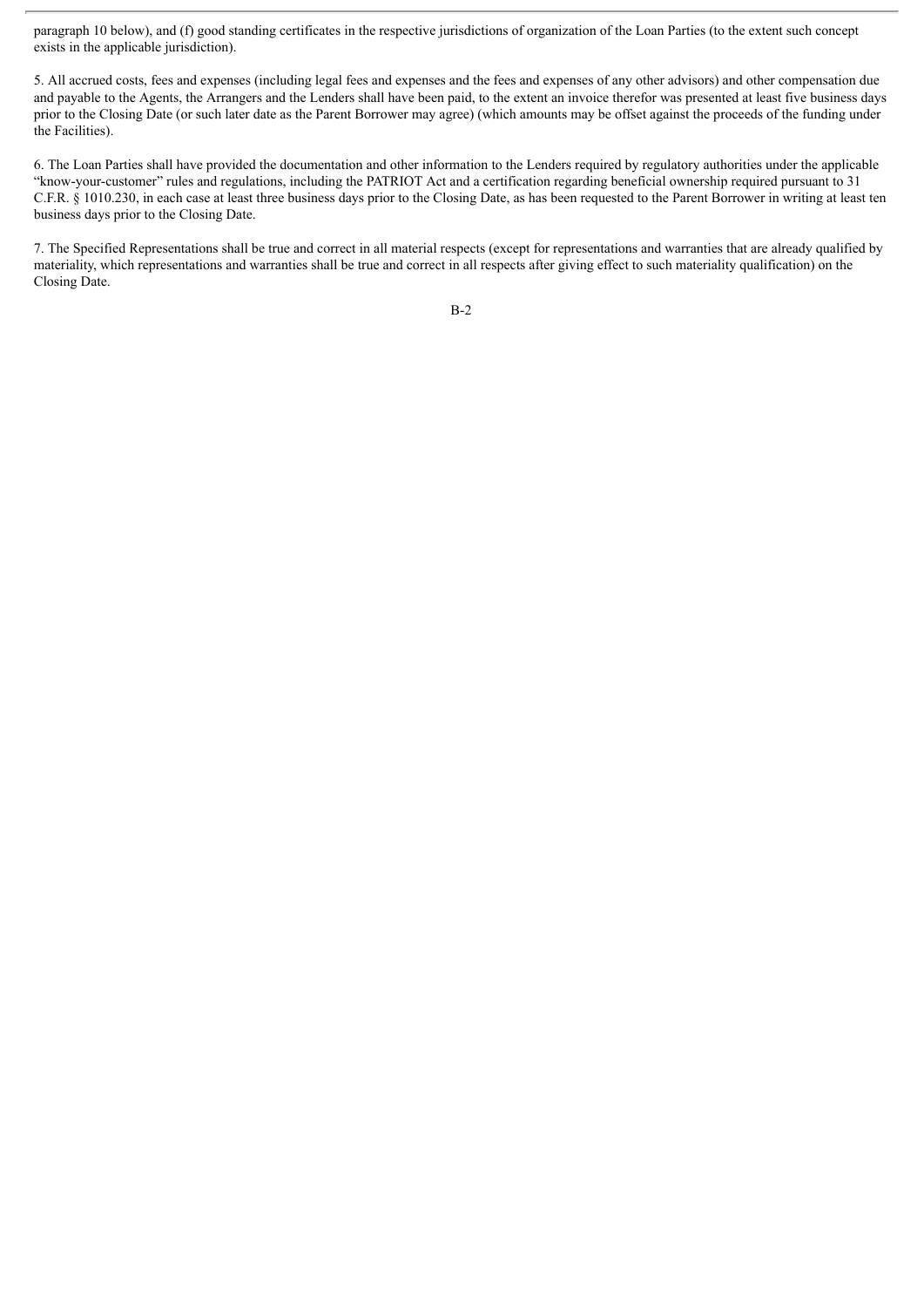# <span id="page-64-0"></span> $\cdot$ <sup>2</sup>mks

#### **MKS Instruments Provides Update on Pending Acquisition of Atotech**

ANDOVER, Mass., April 1, 2022 – (GLOBE NEWSWIRE) – MKS Instruments, Inc. (NASDAQ: MKSI) ("MKS"), a global provider of technologies that enable advanced processes and improve productivity, today announced that it has agreed with Atotech Limited (NYSE: ATC) ("Atotech") to extend the date for completing MKS' previously announced and pending acquisition of Atotech to September 30, 2022 from March 31, 2022. The extension is intended to allow additional time for the regulatory approval from China's State Administration for Market Regulation ("SAMR"). The parties recently withdrew and refiled their notice of acquisition with SAMR to allow SAMR more time to complete its review. The transaction has received approval from the 12 other global antitrust regulatory authorities for which approval is a condition to closing.

The extension of the agreement is supported by a financing commitment from J.P. Morgan and Barclays Bank PLC.

"We are encouraged by the progress we have made on the China regulatory review to date and we look forward to continuing to work with SAMR," said John T.C. Lee, President and CEO of MKS. "We remain very excited about this transaction. By uniting our proprietary laser processing and Atotech's chemistry technology expertise, we hope to enhance the breadth of our innovation capabilities and accelerate customer roadmaps in this era of miniaturization and complexity."

Completion of the transaction, which is to be effected by means of a scheme of arrangement under the laws of the Bailiwick of Jersey, is also subject to obtaining the required sanction by the Royal Court of Jersey and the satisfaction of customary closing conditions.

As previously announced on July 1, 2021, MKS entered into a definitive agreement with Atotech (the "Implementation Agreement") pursuant to which MKS will acquire Atotech for \$16.20 in cash and 0.0552 of a share of MKS common stock for each Atotech common share. At the time of the announcement, the equity value of the transaction was approximately \$5.1 billion and the enterprise value of the transaction was approximately \$6.5 billion. The extension of the date for completing the acquisition did not change the consideration under the definitive agreement and the final value of the consideration will be determined at the time of the closing of the transaction. MKS intends to fund the cash portion of the transaction with a combination of available cash on hand and committed debt financing.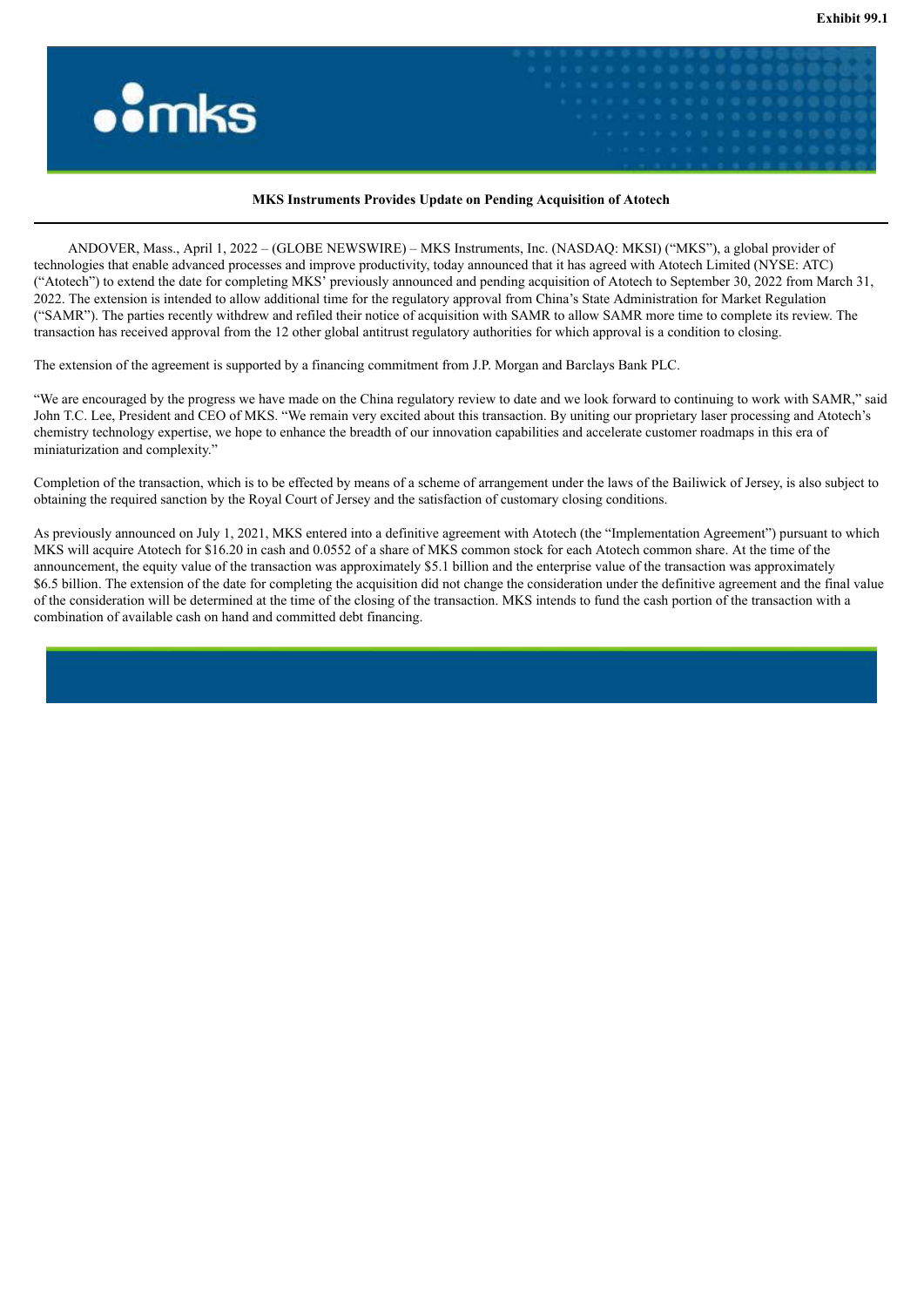

As previously announced by Atotech, on November 3, 2021 the transaction was approved by Atotech shareholders at a meeting convened pursuant to an order of the Royal Court of Jersey and a special resolution to implement the transaction was passed by Atotech shareholders at a general meeting.

Separately, MKS also provided an update on the impact of recent geopolitical events, confirming that its exposure to Ukraine and Russia is immaterial to operations and financial results, and is expected to be immaterial on a combined company basis as well.

#### **About MKS Instruments**

MKS Instruments, Inc. is a global provider of instruments, systems, subsystems and process control solutions that measure, monitor, deliver, analyze, power and control critical parameters of advanced manufacturing processes to improve process performance and productivity for our customers. Our products are derived from our core competencies in pressure measurement and control, flow measurement and control, gas and vapor delivery, gas composition analysis, electronic control technology, reactive gas generation and delivery, power generation and delivery, vacuum technology, temperature sensing, lasers, photonics, optics, precision motion control, vibration control and laser-based manufacturing systems solutions. We also provide services relating to the maintenance and repair of our products, installation services and training. Our primary served markets include semiconductor, industrial technologies, life and health sciences, and research and defense. Additional information can be found at www.mksinst.com.

#### **Safe Harbor for Forward-Looking Statements**

Statements in this press release regarding the pending transaction, the ability to close the transaction, the impact of geopolitical events in Russia and Ukraine on operations and any other statements about MKS management's future expectations, beliefs, goals, plans or prospects constitute forwardlooking statements within the meaning of the Private Securities Litigation Reform Act of 1995. Any statements that are not statements of historical fact (including statements containing the words "will," "projects," "intends," "believes," "plans," "anticipates," "expects," "estimates," "forecasts," "continues" and similar expressions) should also be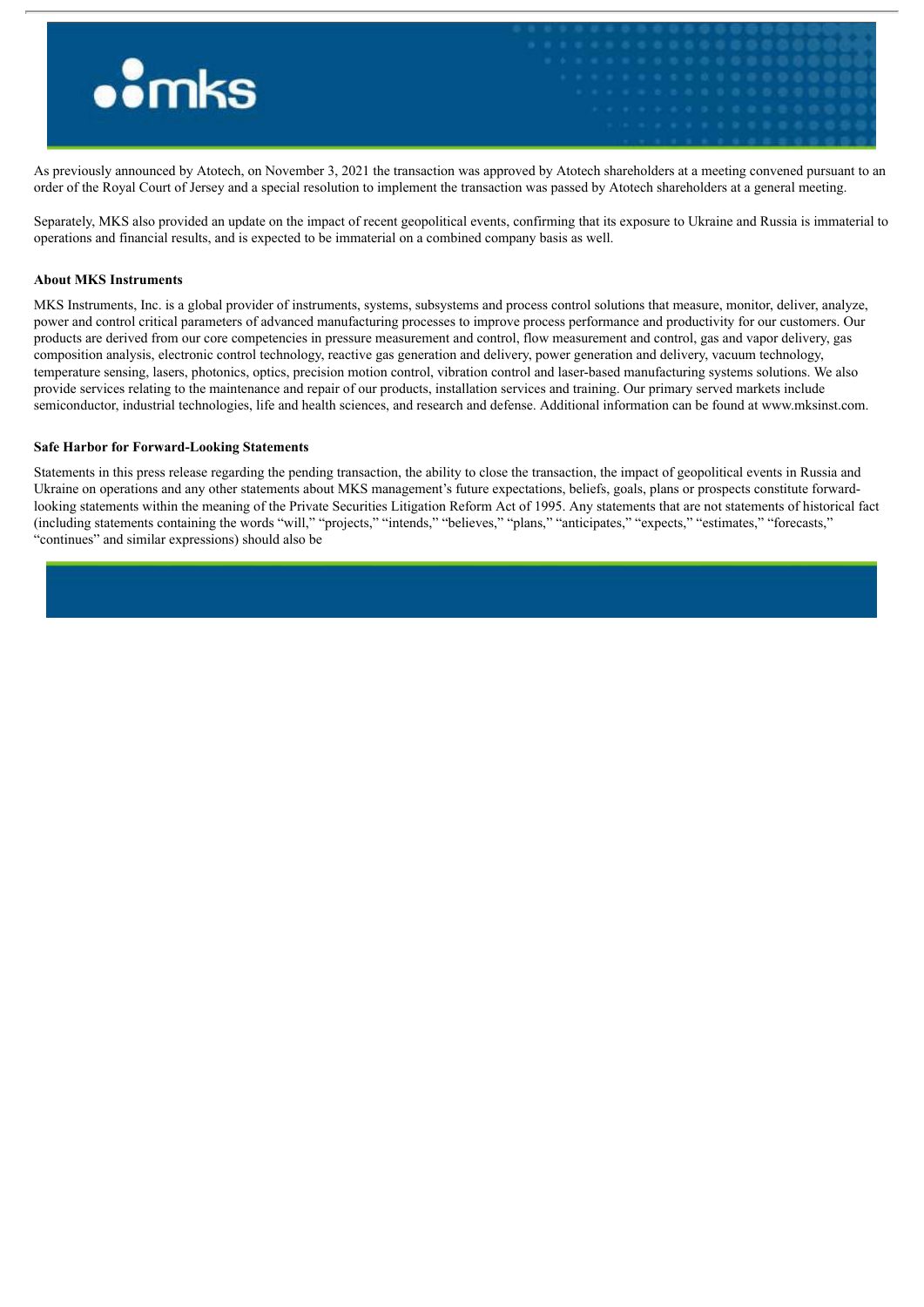# $\cdot$ <sup>2</sup>mks

considered to be forward-looking statements. These statements are only predictions based on current assumptions and expectations. Actual events or results may differ materially from those in the forward-looking statements set forth herein. Among the important factors that could cause actual events to differ materially from those in the forward-looking statements are: the ability of the parties to obtain the required regulatory approval of SAMR and meet other closing conditions required to complete the transaction; manufacturing and sourcing risks, including the impact and duration of supply chain disruptions, component shortages and price increases; the terms of MKS' existing loan facilities; the terms and availability of financing for the transaction; the substantial indebtedness MKS expects to incur in connection with the transaction and the need to generate sufficient cash flows to service and repay such debt; MKS' entry into Atotech's chemicals technology business, in which MKS does not have experience and which may expose it to significant additional liabilities; the risk of litigation relating to the transaction; unexpected costs, charges or expenses resulting from the transaction; the risk that disruption from the transaction materially and adversely affects the respective businesses and operations of MKS and Atotech; restrictions during the pendency of the transaction that impact MKS' or Atotech's ability to pursue certain business opportunities or other strategic transactions; the ability of MKS to realize the anticipated synergies, cost savings and other benefits of the transaction, including the risk that the anticipated benefits from the transaction may not be realized within the expected time period or at all; competition from larger or more established companies in the companies' respective markets; MKS' ability to successfully grow Atotech's business; potential adverse reactions or changes to business relationships resulting from the pendency or completion of the transaction; the ability of MKS to retain and hire key employees; legislative, regulatory and economic developments, including changing conditions affecting the markets in which MKS and Atotech operate, including the fluctuations in capital spending in the semiconductor industry and other advanced manufacturing markets and fluctuations in sales to MKS' and Atotech's existing and prospective customers; the challenges, risks and costs involved with integrating the operations of the companies MKS acquires; the impact of the COVID-19 pandemic; the ability of MKS to anticipate and meet customer demand; potential fluctuations in quarterly results; dependence on new product development; rapid technological and market change; acquisition strategy; volatility of stock price; international operations; financial risk management; and the other factors described in MKS' Annual Report on Form 10-K for the fiscal year ended December 31, 2021 and any subsequent Quarterly Reports on Form 10-Q, each as filed with the U.S. Securities and Exchange Commission (the "SEC"). Additional risk factors may be identified from time to time in future filings with the SEC. MKS is under no obligation to, and expressly disclaims any obligation to, update or alter these forward-looking statements, whether as a result of new information, future events or otherwise after the date of this press release.

###